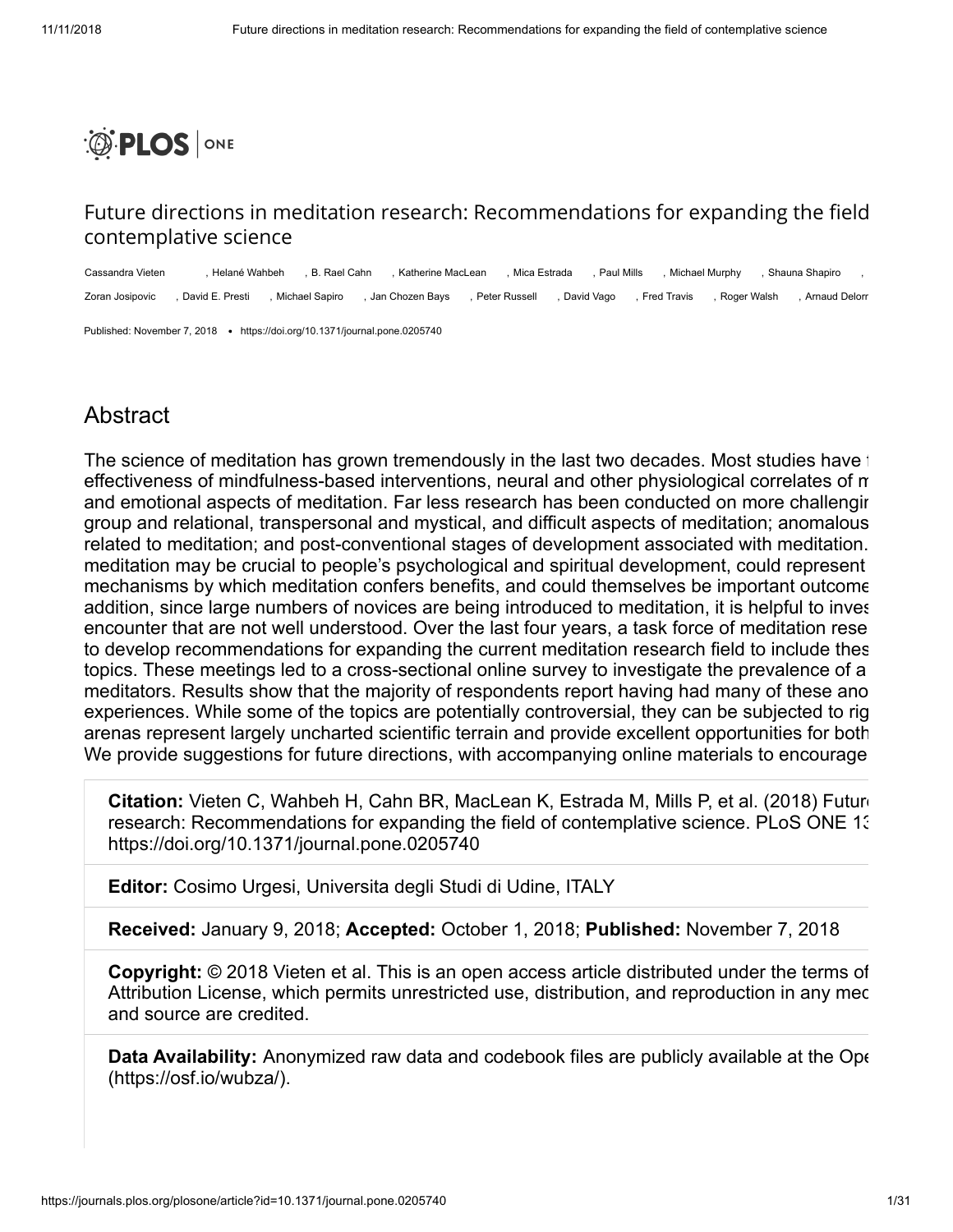**Funding:** We appreciate the support of the Mental Insight Foundation (<https://projects.propublica.org/nonprofits/organizations/943256579>) and the Social Relations (<http://www.nonprofitfacts.com/CA/Social-Relations-Of-Knowledge-Institute.html>) for their fina funders had no role in study design, data collection, and analysis, decision to publish, or pre

**Competing interests:** The authors have declared that no competing interests exist.

# **Introduction**

The field of meditation research has grown exponentially in the past two decades. A total of abo articles on the science of meditation existed in 1990. Today, there are over 4,000 (US National L About 25 papers were published per year in the 1990's, whereas over 400 were published in 20 is commendable and has led to a large increase in the knowledge of cognitive, psychological, a associated with meditative practices, as well as making important contributions to the current ps

Careful efforts by clinicians, theorists, and researchers to understand meditation have led to a s translating meditative practices into clinically relevant interventions, and examining their effects example, secularized mindfulness interventions such as MBSR (Mindfulness Based Stress Red Based Cognitive Therapy) have shown therapeutic benefit for managing pain  $[8-10]$  $[8-10]$  $[8-10]$  improving  $\blacksquare$ [12](#page-18-0)], and addressing health behaviors such as overeating [[13\]](#page-18-1) and substance dependence [[14](#page-18-2)–[1](#page-18-3)] that contemplative practices infused into 8-week interventions can reduce stress and increase w psychotherapeutic control interventions [[11](#page-18-4), [18](#page-18-5), [19](#page-18-6)]. Mindfulness has also been linked to increate related cognitive decline [\[21\]](#page-18-7), and improved behavior and attention in youth educational settings

This burgeoning body of research has shed significant light on the effects of meditation practice perception, emotion and cognition [[24](#page-19-0)–[26](#page-19-1)]. A robust new field of contemplative neuroscience ha in brain function and structure associated with long-term meditation practice [[3,](#page-17-2) [24\]](#page-19-0) and short-te [30](#page-19-2)]. A growing body of literature has been exploring the biological and physiological mechanism modulation of inflammation, cell-mediated immunity, self-related processing, inhibitory control a markers of aging [[31](#page-19-3)[–33](#page-20-0)].

While these efforts in meditation science are deeply insightful, there are many outcomes, as we conscious and non-conscious processing, that have rarely been examined in the scientific litera

Numerous non-ordinary experiences during or as a result of meditation are described in the text traditions [\[34](#page-20-1)[–41](#page-20-2)]. Some examples of these include: "awakening" or "enlightenment" experience self-identity, self-narrative and clarity of perception; transcendence of the physical body or out o oneness and interconnectedness; spiritual transmission from teacher to student; dyadic, group, experiences of non-physical energies (e.g. chi, qi, shakti); mind to mind communication, precog distance or extra-sensory perception; past-life recall and reincarnation experiences; synchronici and other non-physical entities; and difficult stages of meditation, and periods of disorientation and

With some notable exceptions, most empirical research on meditation does not address these k components, outcomes, or mechanisms of meditation, in part because these non-ordinary state investigate in laboratory settings. However, anecdotal, survey, and interview data indicate that t more prevalent than is commonly recognized, could represent important mediators or mechanis beneficial cognitive, behavioral, and physiological outcomes [[42–](#page-20-3)[44](#page-20-4)], and could themselves be practice.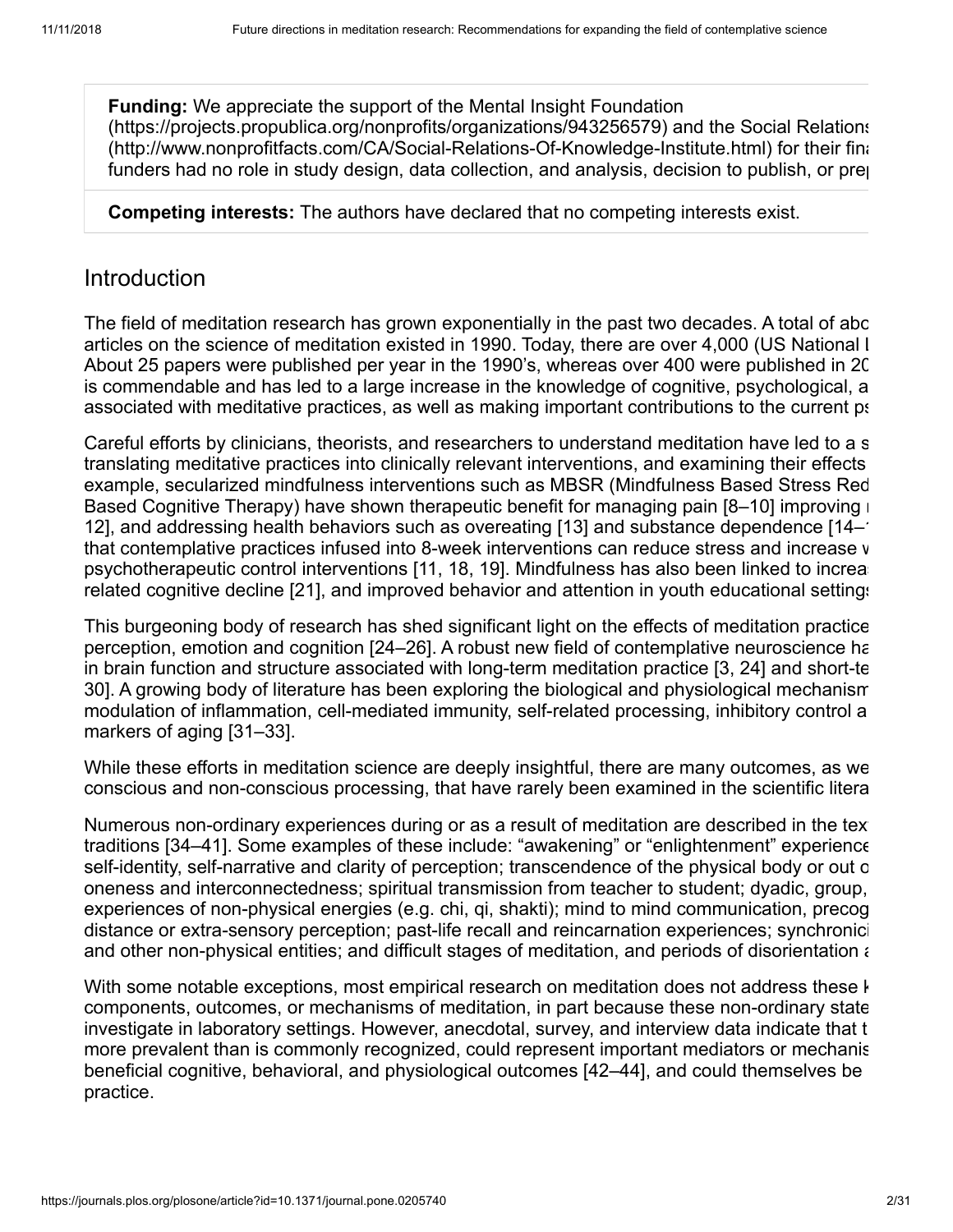It is generally accepted that meditative practices engender a "witnessing awareness" [[35](#page-20-5)] or me external stimuli that is distinct from ordinary consciousness. Researchers have investigated this mediators of the benefits of mindfulness training, including decentering (the ability to observe on temporary, objective events in the mind, as opposed to reflections of the self that are necessaril awareness (in which negative thoughts/feelings are experienced as mental events, rather than a (being able to disidentify from the contents of consciousness such as thoughts and view momen greater clarity and objectivity) [\[48](#page-20-6)]. But there are subjectively reported states of awareness that meditation that go beyond metacognition.

A small body of research has been conducted into mystical, transcendent, nonlocal or nondual a [\[49](#page-20-7)] pioneered scholarly examination of altered states of consciousness produced by meditatior psychological well-being. Goleman [\[50\]](#page-21-0) surveyed several types of meditation philosophy and pr received scarce attention in psychology or empirical research, noting that most of them focused fostering an awakened state or a hypothesized "fifth state of consciousness" [[51](#page-21-1)] characterized awareness" in waking life. Transpersonal psychology has explored mystical experiences in dept qualitative rather than experimental research [[52](#page-21-2)[–54\]](#page-21-3). William James [\[40\]](#page-20-8), Carl Jung [[55](#page-21-4), [56](#page-21-5)], an these areas as well, although the spiritual or transcendent aspects of their contributions do not of psychotherapeutic or scientific milieu.

More recently, both theoretical descriptions [\[58\]](#page-21-6) and empirical investigations [\[59,](#page-21-7) [60\]](#page-21-8) of subjective sense of oneness, or a perceived dissolution of the distinction between the observer and the co emerged. These states are thought to occur when the silent background awareness encountere stabilized and integrated with the daily waking experience, so that the habitual reified dualities t other, in-group and out-group dissipate. These states are hypothesized to lead to a more spacion way of being [[61](#page-21-9)], and appear to have a distinct neurophysiology [[60](#page-21-8), [62](#page-21-10)].

A large body of research exists on Transcendental Meditation (TM), a popular mantra-based co utilized in secular settings such as schools, hospitals, and business settings. TM is explicitly des transcendent states (as opposed to other forms of secularized meditation that are designed to r cognition, for example) [[63](#page-21-11)]. TM proponents posit that a reduction in mental and physical activity engenders an experience of "transcendental consciousness," described as "self-awareness isol objects of experience...characterized by the absence of the very framework (time, space, and b inner and outer perception) that define waking experiences" (p. 77) [[64](#page-21-12)]. The practice is theorize the body, particularly those that engage the sympathetic nervous system and associated hypoth adapting to environmental stressors [[65](#page-22-0)]. Empirical evidence indicates that the transcendent sta usual waking, dreaming, or sleep states [\[66,](#page-22-1) [67\]](#page-22-2), and it is hypothesized to be responsible for the

There have also been empirical studies of what have been termed "nonlocal" aspects of human meditation practice. During or as a result of meditation, people report experiences of perceiving limited to the typical five senses or seems to extend across space and time, such as precognitic interactions (described as "siddhis" in the Hindu yogic traditions) [[68](#page-22-3)]. While controversial, these meditation practice increases the likelihood that laboratory measures of these extended forms of [71](#page-22-4)], indicating that there may be veridical elements of the subjective reports by meditators of tim inexplicable perceptual phenomena.

It is possible that these experiences of self-transcendence (defined as the extent to which indivi integral parts of the universe as a whole [[72](#page-22-5)]), are active ingredients in contemplative practices. meditation might engender a transformation from a body/ego-based self-identity to a world/univ tied to the local body or limited to the self-narrative of the individual practitioner [[73](#page-22-6)]. Some emp emerge supporting this idea. For example, Bormann et al. [[59](#page-21-7)] specifically investigated the spirit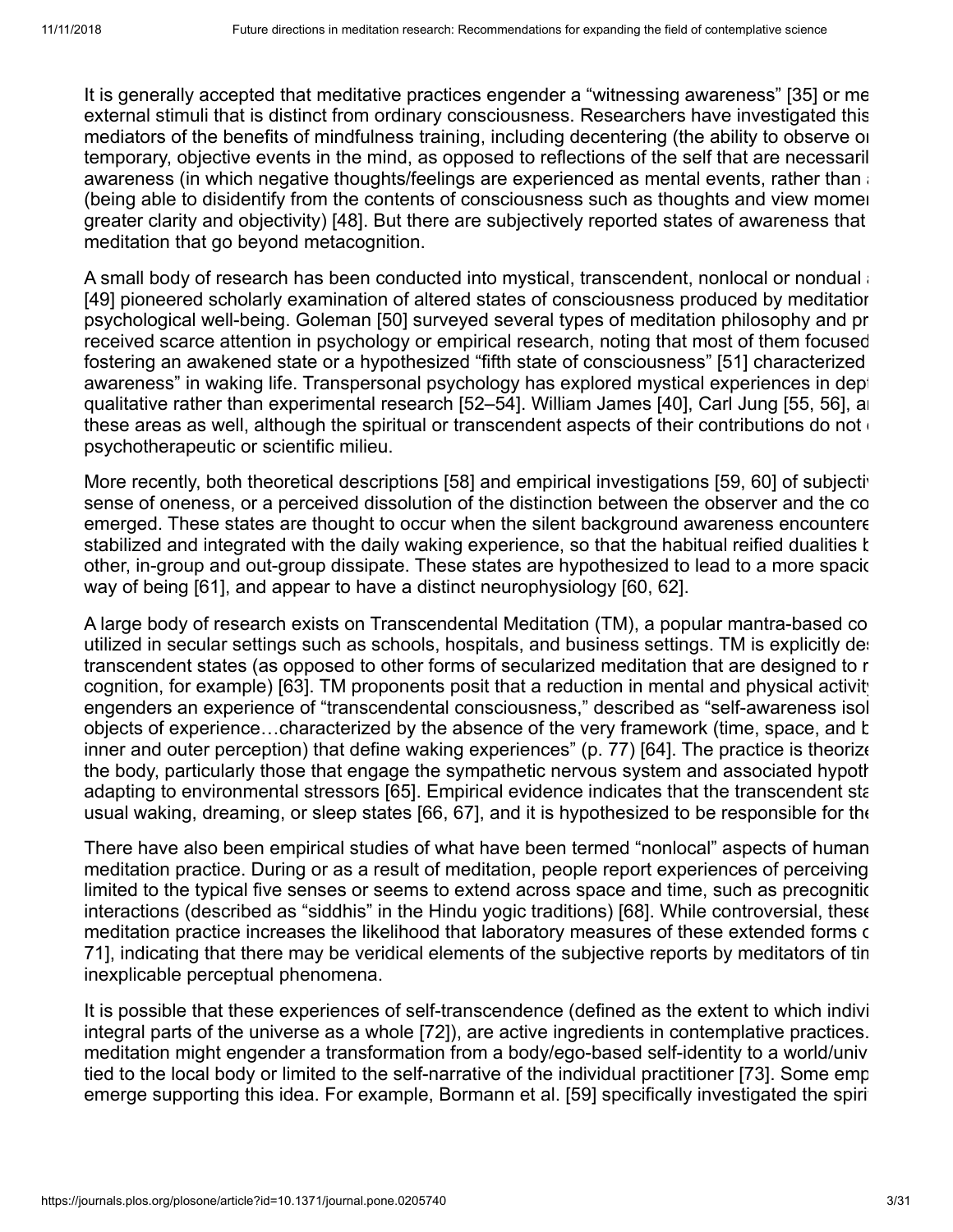repetition meditation intervention in veterans, showing that existential spiritual well-being media symptoms. Another study showed that transcendental meditation decreased anxiety, improved  $\blacksquare$ tolerance in comparison with secular forms of meditation [[74\]](#page-22-7).

Vago and Silbersweig [[75](#page-22-8)] propose a framework for understanding the neurobiological mechani referring to self-awareness, self-regulation, and self-transcendence. Their definition of self-trans between self and other that transcends self-focused needs and increases prosocial characterist definition, but comes close to the forms of transcendence we are proposing might bear further in an understandable and careful emphasis on secularizing meditation practices for clinical use, it transpersonal, or transcendent aspects of contemplative practices are not only epiphenomena, meditation practice, or mechanisms of action that are in part responsible for positive outcomes : improved mood.

Between 2013 and 2016, a task force of meditation researchers and teachers met in a series of identify the state of the current literature on this topic and discuss how to broaden the types of c meditation research. The group ultimately identified several candidate domains that future researmoving forward to recommend these domains, a cross-sectional survey was conducted to inves significance of these under-studied experiences among meditation practitioners. The results of recommendations for domains of experience most frequently encountered by real-world practition

## Materials and methods

## **Participants**

Participants were recruited through social media and email distribution, academic list-servs, and teachers and practitioners. Recruitment was not random, but a wide net was cast to achieve as possible. In recruitment materials no mention was made of extraordinary, transcendent, or unus the likelihood of interest in the topic biasing respondents. Instead, participants were told that the prevalence of "personal experiences" during or related to meditation. The only inclusion criterion meditation practice. If participants responded "no" to the survey question "Have you ever practic below 18 years of age, they were excluded.

## **Online survey**

Development of the online survey occurred during the third of four 2–3 day working group meet comprehensive literature review prior to the meetings, to explore whether the domains of meditaunderstudied had received any substantive research attention. At the first two meetings, we eng mapping the field to determine what domains of meditation research were experiencing growth as compared to aspects of meditation experiences and outcomes that had received less interes consensus building regarding which categories remained to be pursued with academic rigor. Se but potentially important domains of meditation experience were identified, and our next step wat experiences and outcomes associated with those domains were actually experienced by people defined, existing measures identified, and items created for constructs without adequate measu such experiences during, after, or related to meditation.

**Mystical and transcendent experiences** were measured with an adapted version of the Revis Questionnaire (MEQ30). The MEQ30 is a thirty-item questionnaire originally used to measure m other psychedelic compounds' effects in laboratory studies [[76](#page-22-9), [77](#page-22-10)]. The scale has excellent inte (alpha = .93), and good internal consistency for the four subscales: (1) Mystical, alpha = .93; (2) Transcendence of Time and Space, alpha = .81; and (4) Ineffability, alpha = .80. The revised me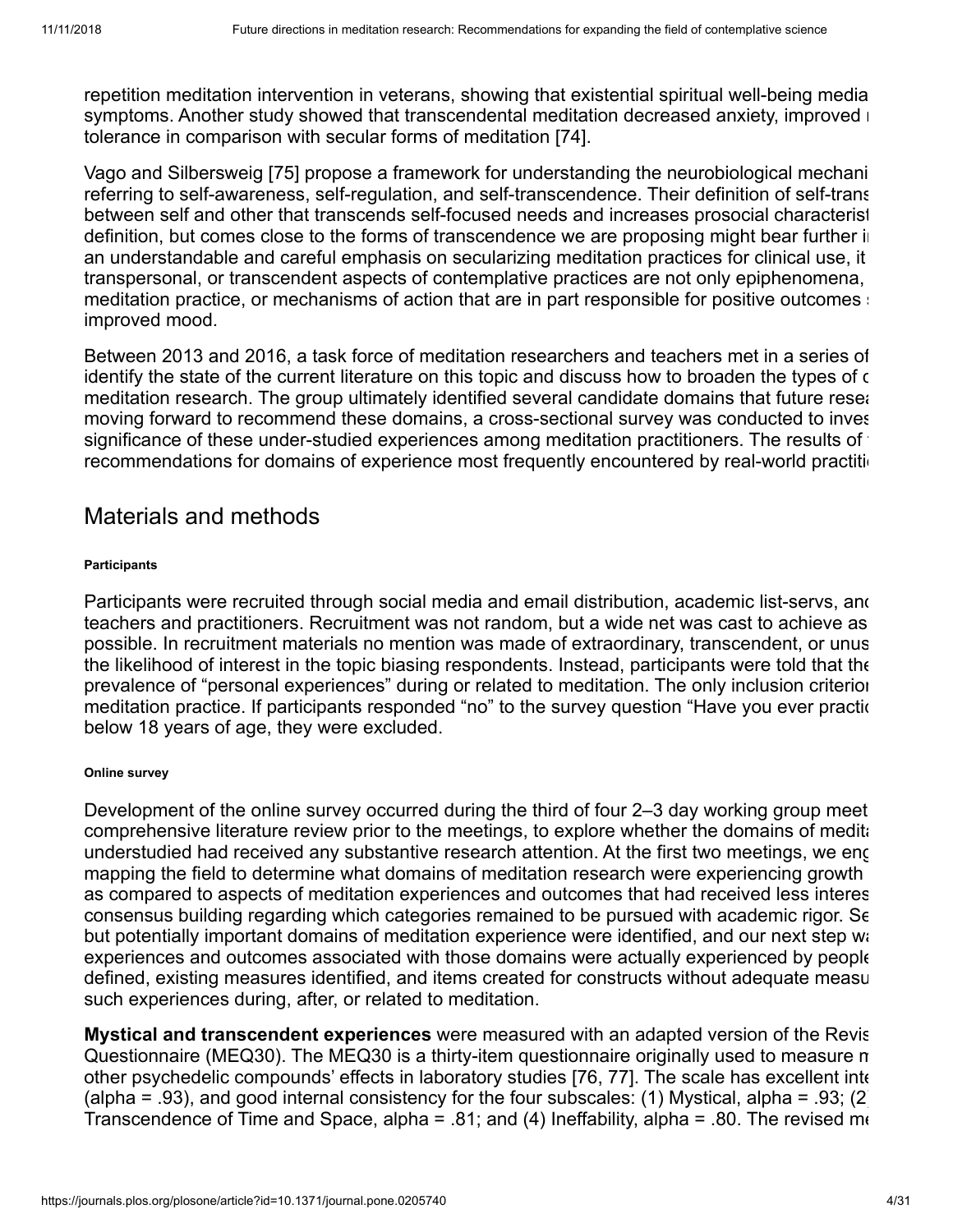these experiences while meditating?" with respect to 30 experiences such as "Loss of your usual awesomeness," "Experience of amazement and ecstasy," or "Sense that the experience cannot Response options were 1 = This has never happened to me; 2 = This has happened once;  $3 = 7$ This has happened many times; or  $5 =$  This almost always happens to me. The maximum mear the minimum is 1. Mean scale scores with standard deviations and percentage of total possible and. percentages of respondents endorsing each item are also presented.

### Extraordinary experiences.

To assess the prevalence of and response to other extraordinary experiences, the survey asked that emerged during the working meetings. Social/Relational items included items such as feelin meditation teacher, experiencing a sense of collective energy in group meditation, and whether a group, during a retreat, or in a sacred place. Anomalous Physical and Perceptual items includ apparently caused by the physical environment (e.g. heat, cold, tingling), altered sense of vision taste and breathing, an altered sense of time or space, an altered sense of awareness or identit (unlikely coincidences perceived as meaningful), and perception of nonphysical entities (such a divine beings or angels, demons or negative figures, guides, or other visitors). Experiences rela extended perception included external physical phenomena (objects moving without apparent p clairvoyance/telepathy (perceiving information that could not have been known to you by any kr turned out to be true)). Difficult States included items such as disturbing feelings of fear, and dre meditation.

Participants were also asked if they communicated any of those experiences to a meditation tea teacher was interested or willing to discuss the experiences, 2) how important the teacher thoug whether the teacher gave any advice or insight into the experience, and the setting in which the perceived importance and valence of the extended perception experiences, because these exp considered distractions or non-meaningful side-effects of meditation, participants were also ask meaningful to them, how pleasant/unpleasant they found those experiences.

Data were also collected on demographics, current and past religious/spiritual beliefs and pract self-reported history of psychological disorders. The survey was administered with the SurveyM ([http://www.surveymonkey.com](http://www.surveymonkey.com/)) and took approximately 45 minutes to complete. Surveys were 10, 2014 and February 3, 2015. All research activities were approved by the Institute of Noetic S (IRB) and were conducted according to the principles expressed in the [Declaration of Helsinki](http://www.wma.net/en/30publications/10policies/b3/index.html). obtained from all research participants. The survey instrument and codebook can be found in th information.

## **Statistical analysis**

Data were retrieved from SurveyMonkey and each entry checked for appropriate values. Since prevalence, descriptive statistics were calculated, including means, standard deviations, freque on data type. Data were analyzed in Microsoft Excel 10.0 (Microsoft, Redmond, WA) and STAT. Station, TX).

# **Results**

## **Demographics**

1,856 participants began the survey. 1,793 responded "yes" to having ever practiced meditation who responded "no" were not asked to continue). Of those, 1,130 participants completed the en completers are reported here. Participants were 59% female, and 41% male with an average ag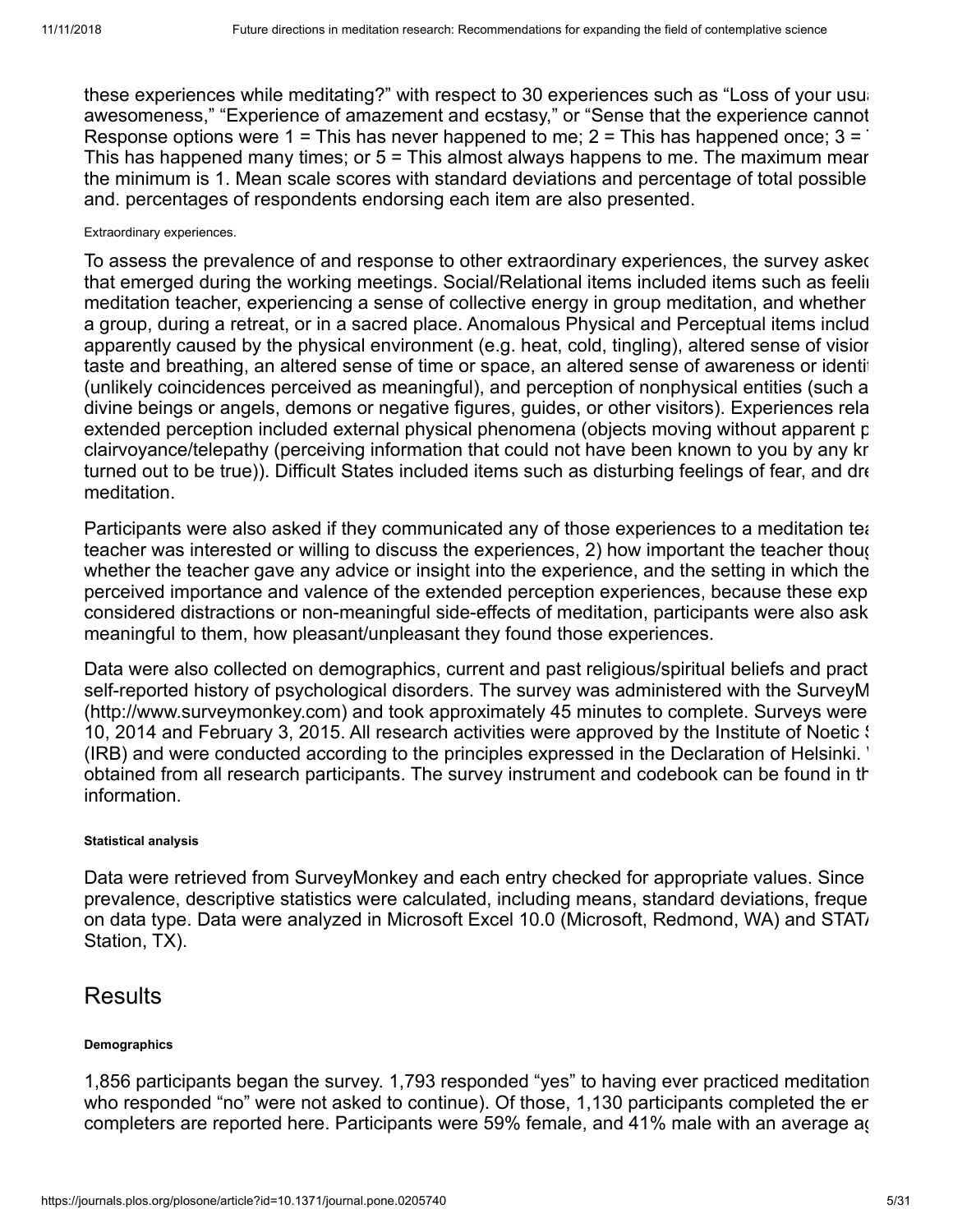participants had some college education (8% high school or equivalent; 20% college/technical s master's degree; 15% doctoral degree/professional degree). Meditators from 66 countries aroun survey. The most represented countries included the United States (57%), Canada (8%), United India (2%), Portugal (2%), Germany (2%), and New Zealand, Norway, and Mexico (1%), with th with less than 1% of participants. Twenty-five percent of participants said "Yes" to having ever b psychological disorder, with depression and anxiety being the most prevalent disorders endorse Obsessive compulsive- 6%, Eating- 2%, Psychosis- 1%, Impulse control- 1%, Personality- 1%).

## **Religion/Spirituality**

Participants were asked to indicate their childhood spiritual or religious affiliation. Christianity ware all participants (73%) with the next highest being None (11%) (see [Table 1](#page-5-0)). Most had a single r 7% of participants endorsing multiple religions in childhood. Participants were asked how much influenced their upbringing or how much it was part of their family life growing up, with a Likert s Deeply. The responses were generally evenly distributed. (Not at all- 14%; 1–18%; 2–14%; 3–2 "*Spiritual but not religious*" was the most endorsed current spiritual or religious affiliation for all p spiritual practice was quite important in participants' current lives, in comparison to in childhood important is your religious or spiritual practice to you now?" 69% of participants rated their pract responding Somewhat Important, 6% A Little Bit Important, and 9% Not Important.

<span id="page-5-0"></span>

|                             | <b>Childhood</b>         |                            | Carryat                  |                            |  |
|-----------------------------|--------------------------|----------------------------|--------------------------|----------------------------|--|
|                             | 1 Affiliation (a = 1947) | $>1$ Additivation (n = 73) | 1 Affiliation (s.c. 944) | $>1$ Affiliation (a = 176) |  |
| Agnostic                    | $3\%$                    | 38%                        | 476                      | 28%                        |  |
| Afferint                    | 456                      | 36%                        | 3%                       | 14%                        |  |
| Boddhist                    | 156                      | 14%                        | 11%                      | 62%                        |  |
| Christianity                | 73%                      | 25%                        | 15%                      | 49%                        |  |
| Hindu                       | 25                       | 7%                         | 196                      | 11%                        |  |
| <b>Manic</b>                | 156                      | 15                         | 156                      | 2%                         |  |
| <b>Sewish</b>               | 256                      | 11%                        | $1\%$                    | ys.                        |  |
| News                        | II%                      | 15%                        | 14%                      | 14%                        |  |
| Spiritual but not religious | $5\%$                    | 29%                        | ses.                     | San.                       |  |

**Table 1. Childhood and current spiritual or religious affiliations.** <https://doi.org/10.1371/journal.pone.0205740.t001>

## **Meditation practice**

The average number of years participants engaged in regular (at least once per week) meditation 0–75). In the last six months, 71% of participants engaged in "daily" or "more than weekly" med than monthly—4%, Less than weekly, more than monthly—12%, Weekly- 11%, Less than daily, 41%). The most common type of meditation practice was breath-focused followed by open awa (participants could select more than one: Transcendental Meditation—28%, breath-focused—67 prayer—20%, mantra repetition—31%, open awareness/mindfulness—50%, visualization—38% posture was sitting (Sitting- 74%, Laying down- 20%, Walking- 2%, Other- 4%). Most people pra weekly, and more than half of the participants (56%) had completed a multiple-day meditation re

## **Mystical experiences**

<span id="page-5-1"></span>The Revised Mystical Experience Questionnaire (MEQ30) subscale scores are detailed in [Table](#page-5-1) subdomains (Mystical (MYS), Positive Mood (PM), Transcendence of Time and Space (TTS), a 3.71 range, indicating frequencies between "2–5 times" (3) and "many times" (4). The Positive M experienced, followed by Ineffability, Transcendence, and Mystical experiences.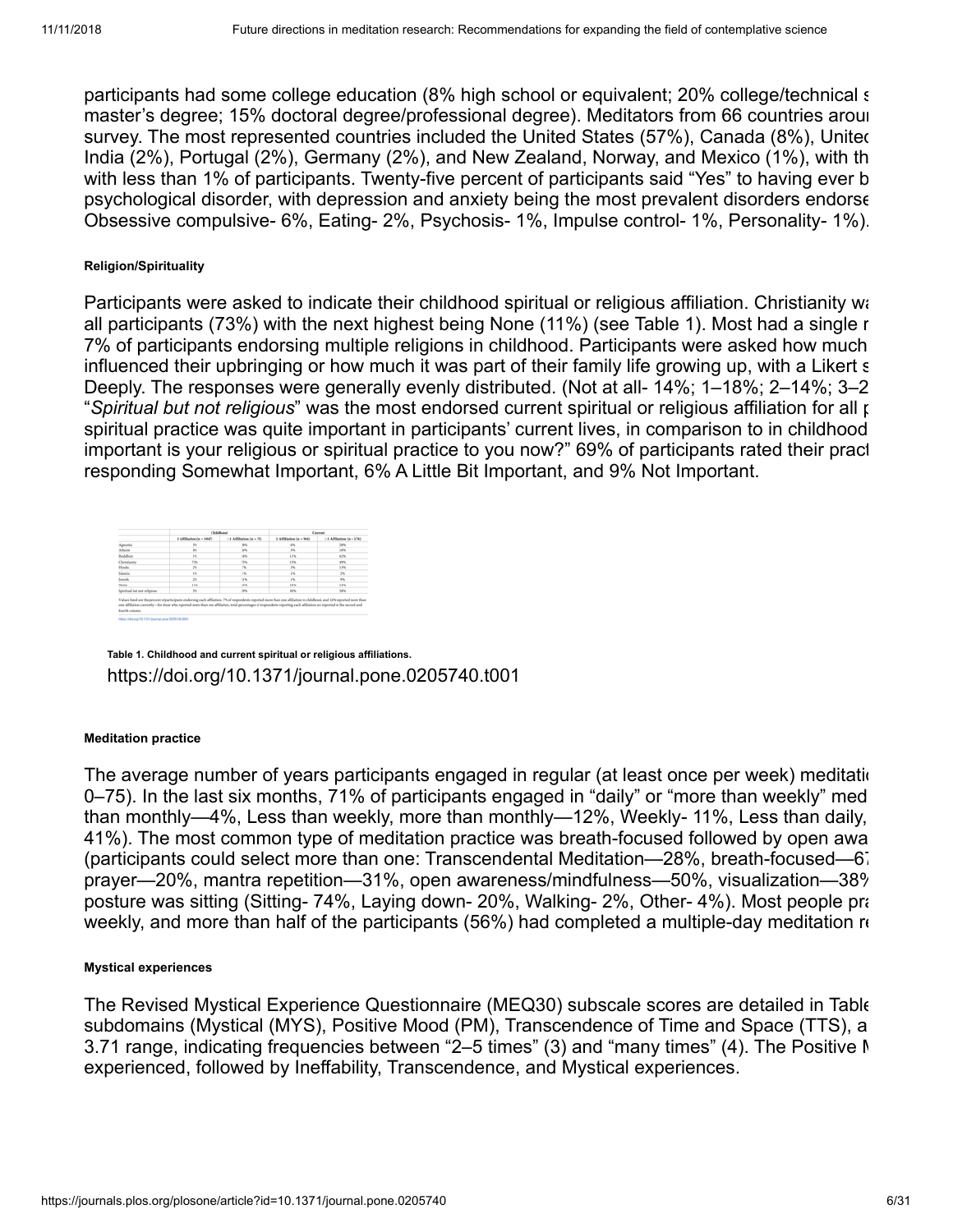| <b>Mystical Experiences</b> | Mean (range 1-5) | <b>Standard Deviation</b> |
|-----------------------------|------------------|---------------------------|
| Mystical                    | 3.26             | 1.04                      |
| Positive Mood               | 3.71             | 0.80                      |
| Transcendence               | 3.34             | 1.03                      |
| Ineffability                | 3.62             | 1.08                      |
| Total                       | 3.39             | 0.89                      |

**Table 2. Revised Mystical Experiences Questionnaire (MEQ30) scale scores.** <https://doi.org/10.1371/journal.pone.0205740.t002>

Frequencies for each item in the Mystical Experiences Questionnaire are shown in [Fig 1.](#page-6-0) Over  $\cdot$ experiencing all items except one (experience of ecstasy) "many times" or "almost always."

<span id="page-6-0"></span>

**Fig 1. Frequencies of Mystical Experience Questionnaire items.**

MEQ Subscales: PM = Positive Mood, TTS = Transcendence of Time and Space, INF = Ineff Mystical: MYS-NQ = Noetic Quality, MYS-SA = Sacredness, MYS-IU = Internal Unity, MYS-E have been truncated due to space. MEQ full items and MEQ subscale scores are available in <https://doi.org/10.1371/journal.pone.0205740.g001>

### **Extraordinary experiences**

Extraordinary experiences were measured by items newly developed for this study by the worki including 1) extraordinary physical experiences, 2) spatial-temporal, 3) cognitive-psychological, phenomena. Categories were not combined into subscales, but were used for assessing preval therefore no factor analysis or internal consistency analysis was performed.

<span id="page-6-1"></span>The frequencies of these experiences are displayed in [Table 3](#page-6-1). Altered breathing and sensation apparently caused by the physical environment (such as heat, cold, pressure, tingling or other k common physical experiences, with 88% and 85% of participants respectively reporting experie those 75% and 73% of people reporting that they had experienced this many times or almost al increased synchronicities were the most common spatio-temporal experiences, with 86% and 8 of those, 62% and 65% experiencing them many times or almost always. Altered awareness an common cognitive/psychological experiences, with 91% and 89% respectively reporting these e 62% many times or almost always. Sensing the collective energy of the group was the most cor reported at least once by 76% of respondents, and many times or always by 47%. Clairvoyance common extended perception experience, with 56% reporting experiencing this at least once an least common, but still quite prevalent, experiences overall were external physical phenomena apparent physical cause) (31%), and disturbing emotions (32%).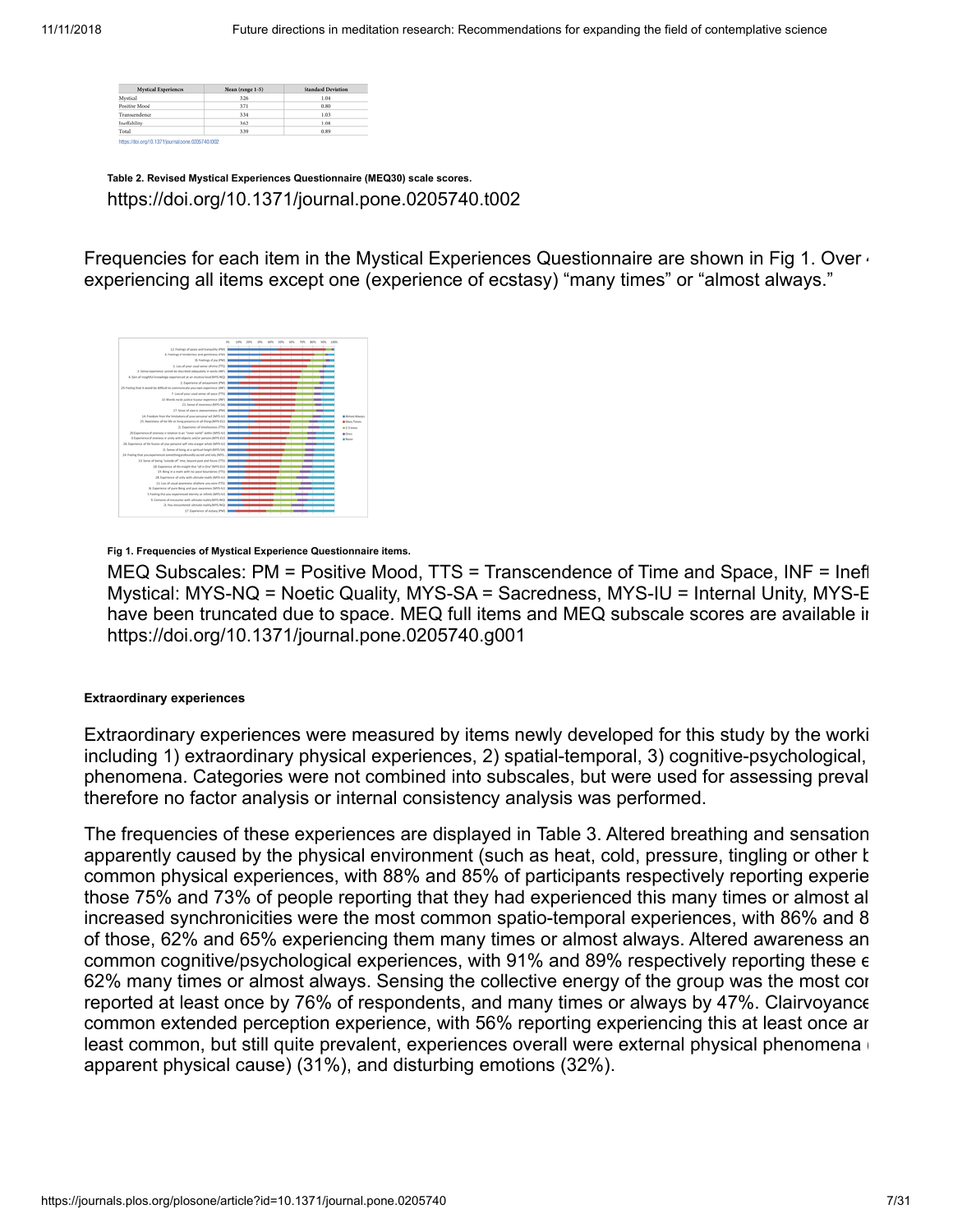|                                         |               |                          |                          |                          | Evepsency         |               |
|-----------------------------------------|---------------|--------------------------|--------------------------|--------------------------|-------------------|---------------|
|                                         | No.           | Yes                      | <b>Clear Time</b>        | <b>J-S Times</b>         | <b>Many Times</b> | Almost Always |
| <b>Bridges</b>                          |               |                          |                          |                          |                   |               |
| Altered breathing                       | 12            | $\overline{a}$           | ž                        | 12                       | 42                | 33            |
| Sensations in body                      | 15            | 85                       | ł                        | $\mathbf{u}$             | $\overline{16}$   | 17            |
| Altered hearing                         | $\frac{1}{2}$ | 30                       | ž                        | $\overline{z}$           | $\mathbf{10}$     | 12            |
| Altered vision                          | 18            | 72                       | ×                        | 32                       | 33                | 10            |
| Allymed body semudians.                 | 10            | 48                       | s                        | 23                       | $\overline{36}$   |               |
| Allered unalitate                       | AN            | M                        | v.                       | ×                        | 11                |               |
| nomalous Spatial-Temporal               |               |                          |                          |                          |                   |               |
| Alternal time                           | 14            | M                        | ¢                        | $\mathbb{R}^n$           | 46                | $^{18}$       |
| Altered space                           | 40            | 6h                       | ś                        | 'n                       | 20                |               |
| Increased weichesenicities.             | 18            | k2                       | ž                        | <b>IS</b>                | $\overline{a}$    | 17            |
| Nonphysical entities                    | 40            | $\overline{a}$           | š                        | $\mathbf{z}$             | $_{36}$           |               |
| <b><i><u>Industrial Weiters</u></i></b> |               |                          |                          |                          |                   |               |
| Altered awareness.                      | ٠             | $^{46}$                  | ×                        | $\overline{\phantom{a}}$ | $+9$              | 18            |
| Alta! Moments                           | $\mathbf{H}$  | $\mathbf{a}$             | ŝ                        | 34                       | <b>SS</b>         |               |
| Altered identity                        | 16            | 48                       | ۱                        | $\overline{a}$           | 15                |               |
| Disturbing emotions                     | $\sim$        | $\overline{10}$          | $\ddot{v}$               | 16                       | ÷                 |               |
| <b>Banadzah</b>                         |               |                          |                          |                          |                   |               |
| Collective energy                       | 24            | $\overline{\phantom{a}}$ | á.                       | $_{23}$                  | $^{16}$           |               |
| Connection with teacher                 | o             | 53                       | $\overline{\phantom{a}}$ | <b>KT</b>                | 15                |               |
| <b>District Phenomena</b>               |               |                          |                          |                          |                   |               |
| Clairvowance/ Telepathy                 | 44            | M                        | s.                       | ×                        | 36                |               |
| External Physical Phenomena             | 49            | 34                       | ×.                       | w                        |                   |               |

**Table 3. Percentage of participants reporting extraordinary experiences.** <https://doi.org/10.1371/journal.pone.0205740.t003>

#### **Salience and valence of experiences**

To control the length of the survey, and because these experiences have been often pointed to side effects, we asked follow-up questions regarding valence and salience of only the two exten shown in table). Participants who had clairvoyant or telepathic experiences (56%) rated the exp important" (mean = 4.01, SD = 1.11; Response Scale:  $1 = Not$  at all,  $2 = A$  little bit,  $3 = Somewh$ and "somewhat pleasant" (mean =  $4.10$ , SD =  $1.10$ ; Response scale:  $1 =$  Very Unpleasant,  $2 =$  $4$  = Somewhat Pleasant,  $5$  = Very Pleasant). Participants who had experienced external physic: experience as "quite meaningful or important" (mean = 4.01, SD = 1.11) and "somewhat pleasa

### **Sharing experiences with teachers**

Participants were asked "Of the meditation experiences you reported on this survey, which did y spiritual teacher?" Participants could endorse sharing more than one experience. Six-hundred a participants reported sharing the following experiences with teachers Mystical/Transcendent n = Spatial/Temporal n = 352; Cognitive/psychological n = 426; Relational n = 358; Extended Perce participants did not report any experiences to a teacher. Teachers were mostly willing to discuss (11% Not at all, 8% A little bit, 20% Somewhat, 22% Quite a bit, 40% Very much). Many teacher experiences were important to address and reflect upon (15% Not at all, 10% A little bit, 22% So much). Also, many teachers provided insight and/or advice to help integrate and understand the Not at all, 12% A little bit, 22% Somewhat, 24% Quite a bit, 28% Very much).

### **Context of extraordinary experiences**

For each extraordinary experience, participants were asked in what setting the experience occu experiences happened when the meditators were alone [\(Table 4\)](#page-7-0).

<span id="page-7-0"></span>

|                       | <b>Meditating Alone</b> | dies at Return | <b>Concess Modification</b> | <b>Snowianovers (not during meditation)</b> |
|-----------------------|-------------------------|----------------|-----------------------------|---------------------------------------------|
| Mentical/Transcendent |                         |                |                             |                                             |
| Body                  |                         | 13             |                             | h                                           |
| Spatial/Temporal      |                         |                |                             |                                             |
| holpelodoptive inter- |                         |                |                             |                                             |
| Relational            | <b>YI</b>               |                |                             |                                             |
| Extended perception   | g 1                     |                |                             |                                             |
| Total                 |                         | 14             |                             |                                             |

**Table 4. Percentage of participants reporting mystical and extraordinary experiences by setting.** <https://doi.org/10.1371/journal.pone.0205740.t004>

#### **Relationship of experiences to length of meditation practice**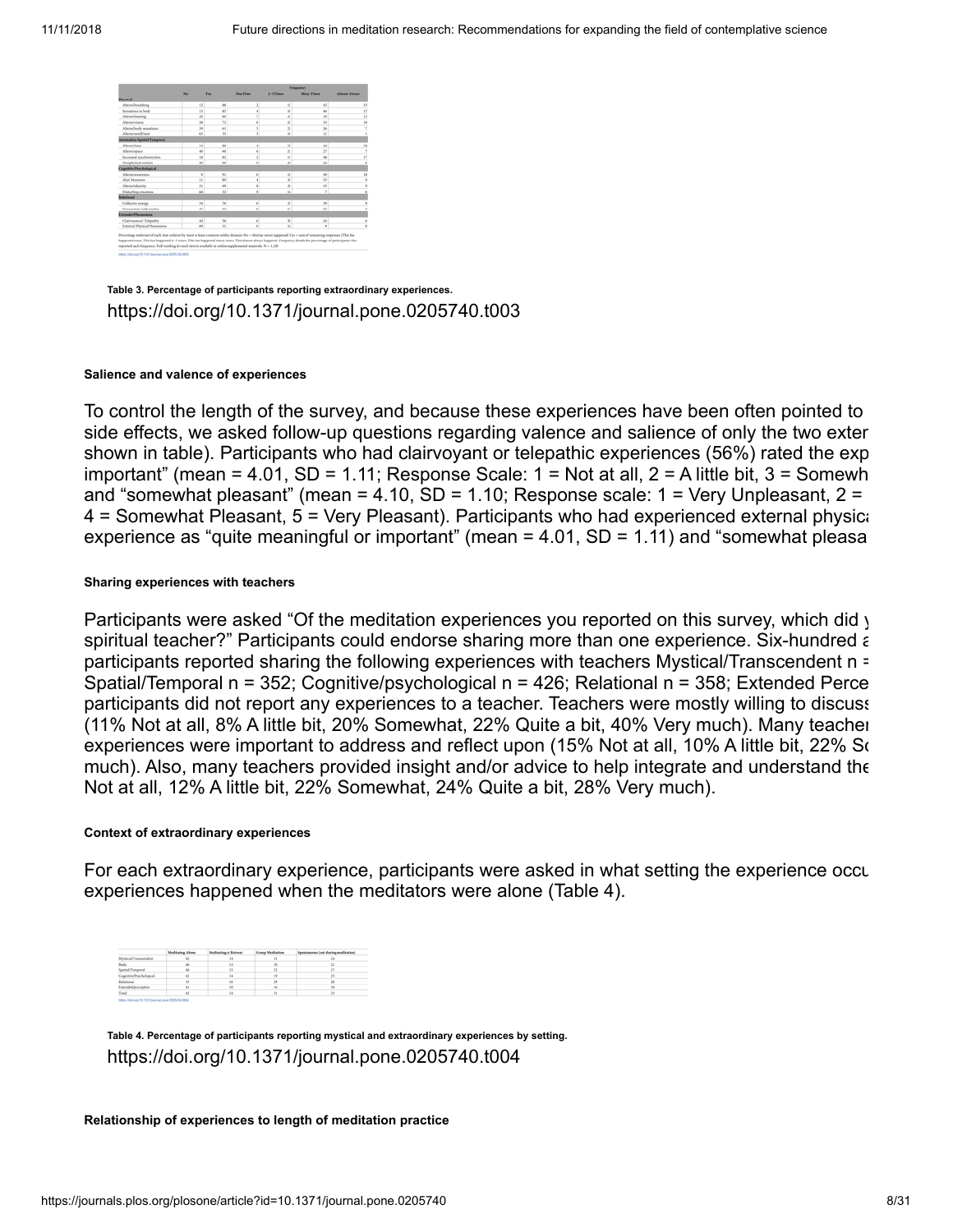To explore whether length of meditation experience was related to the frequency with which res conducted Pearson correlations between the self-reported number of months of lifetime meditat of mystical and extraordinary experiences. There were small but significant correlations (*p* <.01 max  $R^2$  = .09) for all but 7 of the 50 items, excluding "feeling of peace and tranquility," "feelings body," "altered breathing,: "disturbing feelings of fear, dread or terror," and the importance or va extended perception items. None of the items were significantly negatively correlated with lengt correlations (*p* < .01) between self-reported length of meditation practice and mystical or extrao "clairvoyance or telepathy" (*r* = .30), "feeling that you experienced eternity or infinity" (*r* = .30), a guru who was not physically present, or did not interact with you in any physical way at the time

# **Discussion**

The results of this survey indicate that mystical and extraordinary experiences are prevalent end enough to those who have them, to warrant further scientific inquiry.

Limitations of this study were that the sample was not randomly selected, and this could limit ge meditators. To address this concern, in addition to the masking of the topic of the survey in recru generalized lists of meditators rather than those known to have a special interest in these doma sample was different from the general population of modern meditators in their demographics, h religious/spiritual background and beliefs. Participants were generally middle-aged, gender-bala and well-educated. Though we are aware of no global population-based surveys of meditation  $\mu$ are similar to general survey populations who report meditating [[78](#page-23-0)] and who utilize complemen U.S. [[79\]](#page-23-1). Seventy-five percent of our respondents were from the United States, the UK, and Ca from 66 countries around the world. Our participants also represented a broad range of amount of practice, which may increase the global generalizability of our findings.

Participants reported slightly higher lifetime prevalence of depression than the general populationvs. 19% in this sample) and higher rates of lifetime anxiety disorders (11.8% [\[81](#page-23-2)] vs. 14% for an been few formal studies of anxiety and depression prevalence in a general population of medita study examined depression and anxiety levels in meditators from Germany and Spain. They fou (19.9%) and anxiety (13.6%) to ours in the German sample, but levels lower than ours in the Sp and anxiety (7.1%)) [\[82](#page-23-3)].

There were differences between our respondents and the general population in terms of religiou "spiritual but not religious" (36%) as their current affiliation than any other organized religion, wh 15% endorsed Christianity, whereas global surveys list Christianity at 32% [\[83](#page-23-4)]. In general, we s similar enough to a general sample of meditators to make our results likely generalizable, thoug based random sampling.

Another limitation of our sample is that only 63% of eligible participants who started the survey of selection bias. There may also be inherent bias in those who complete a lengthy questionnaire selected population-based survey of meditators would be valuable for future research, as well a limitations include the self-report and retrospective nature of the survey. Future studies could in meditators using daily experience sampling or ecological momentary assessment to capture ex

Since the results of this survey show that experiences associated with the domains identified in and frequent, and there is little to no empirical research on them in the literature, the following s recommendations and future directions for scientifically pursuing these lines of inquiry.

Readers interested in pursuing any of these domains should refer to the Future of Meditation Re (<http://noetic.org/fomr>) website for links to papers which provide methods, measures, and protoc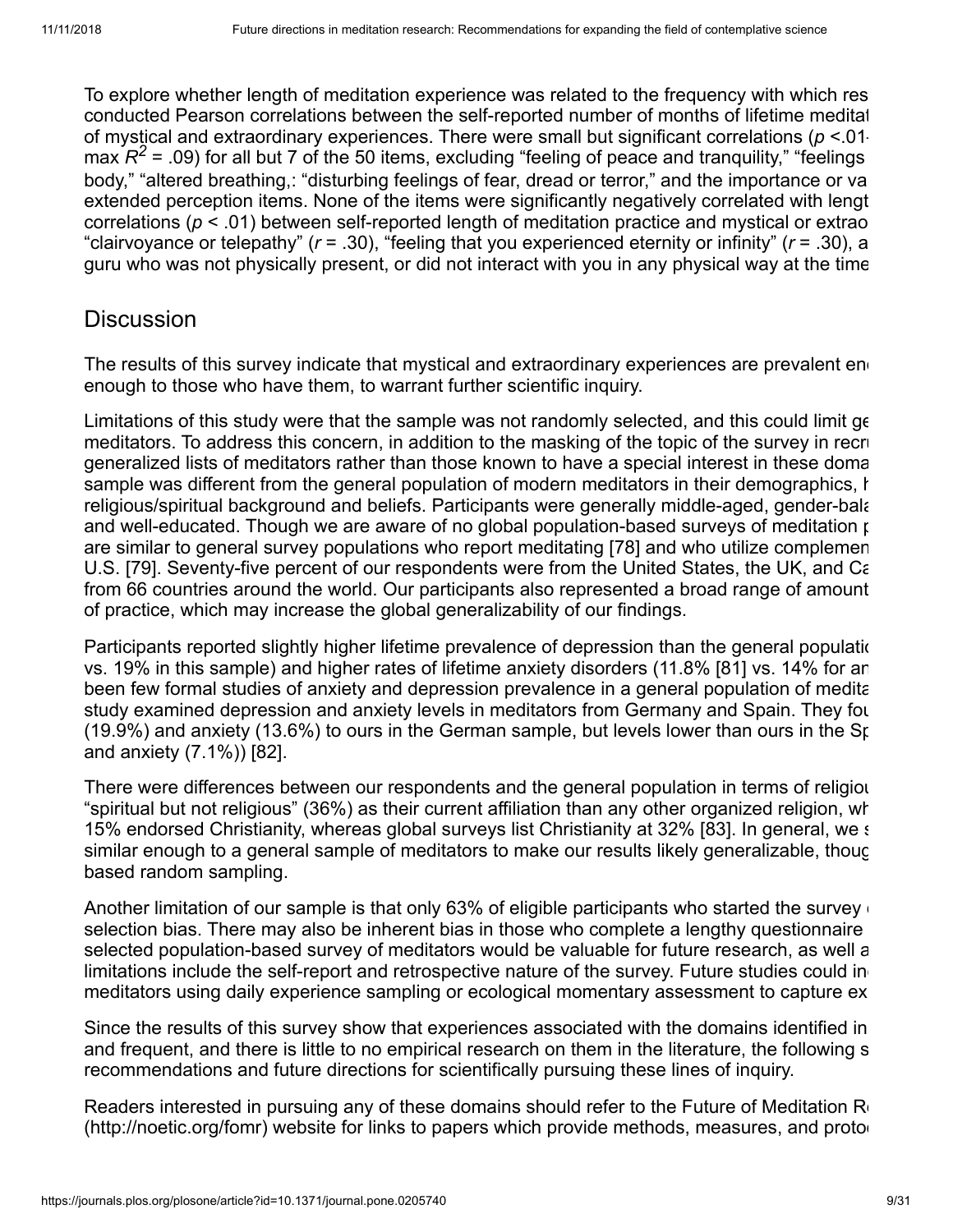### **I. Mystical and transcendent experiences in meditation**

Experiences that transcend ordinary perception are a common component of religious and spiri They can occur spontaneously [[84\]](#page-23-5) or can be elicited by a variety of rituals, such as meditation, as ingestion of naturally occurring substances (e.g. plants with psychoactive properties) [[77,](#page-22-10) [85–](#page-23-6) rare as they might seem. In the general public,  $30-50\%$  of people report having had what they y experience [\[88](#page-23-7), [89](#page-23-8)]. Both historical and modern descriptions of mystical experiences reveal com unity and interconnectedness with all people and things, a sense of sacredness, feelings of pea normal time and space, ineffability, or an intuitive belief that the experience is a source of object [\[89](#page-23-8), [90](#page-23-9)].

Our respondents reported a high frequency of mystical experiences during or related to their me reporting having them "2–5 times" or "many times" for almost all items. Increased scientific inve be important to understanding the full range of human potential and well-being.

As reviewed earlier, a common component of many contemplative practices is the recognition o and the contents of awareness (thoughts, feelings, sensations, etc.). In fact, an "altered sense of going beyond the physical senses, an increased intensity of awareness, or awareness of aware overall experience (91%) among our participants. Some traditional contemplative theories propo from awareness recognizing itself [\[91](#page-23-10)], or the presence of a background non-conceptual awaren subject-object dichotomy (i.e. "nondual"), and are thought to under certain circumstances be bro experience through the practice of meditation [[92](#page-23-11)]. In this mode, perceptions, emotions, cognitic appear to this awareness as contents, whereas awareness is experienced as a contextual spac the sky). While neuroscience research in this area is still in its very early stages, studies conduc states are accompanied by increased large scale synchronization and connectivity in the brain [

Past experiments carried out with split brain patients indicate that the distinction between thoug biological basis [[96](#page-24-0)]. Recently, studies have focused on moments when meditators realize that t meditation and are mind wandering, followed by re-orienting of attention on the meditation task conscious processes are arguably related but different from the awareness responsible for mys

In addition, sacred texts in contemplative traditions such as Buddhism and Hinduism claim that states of mind that have not been adequately explored or differentiated phenomenologically in t the yoga tradition describes multiple kinds of *samadhi* (states of intense concentration, absorpti differentiating between for example, *nirvikalpa samadhi* of pure awareness, and *sahaj samadhi* experience both co-arise but are perceived as inseparable, nondual, or coessential [\[99\]](#page-24-1). Investi new insights about cognition and perception that can only be reached through expanding conte

Mystical or transcendent aspects of meditation can be challenging to measure, and difficult to p With rare exceptions, current research on mystical and transcendent experiences to date rely a self-reports using face-valid measures, and are therefore highly open to recall bias and demand should focus on better conceptualization and measurement of mystical or transcendent experie and first, second, and third-person measures. In addition, methods of reliable induction of mysti investigations of those able to produce such experiences at will, may allow for more controlled i

Given the frequency and salience of mystical and transcendent experiences related to meditatic fruitful area for future research. In particular, we suggest conducting studies that 1) investigate t mystical and transcendent experiences, 2) develop improved methods and measures for invest of these experiences on health, psychological and prosocial outcomes, 3) examine psychophys mechanisms of such experiences (when, why and how do they happen?), and 4) determine acu correlates of such experiences. For example, prospective studies of novice meditators could inc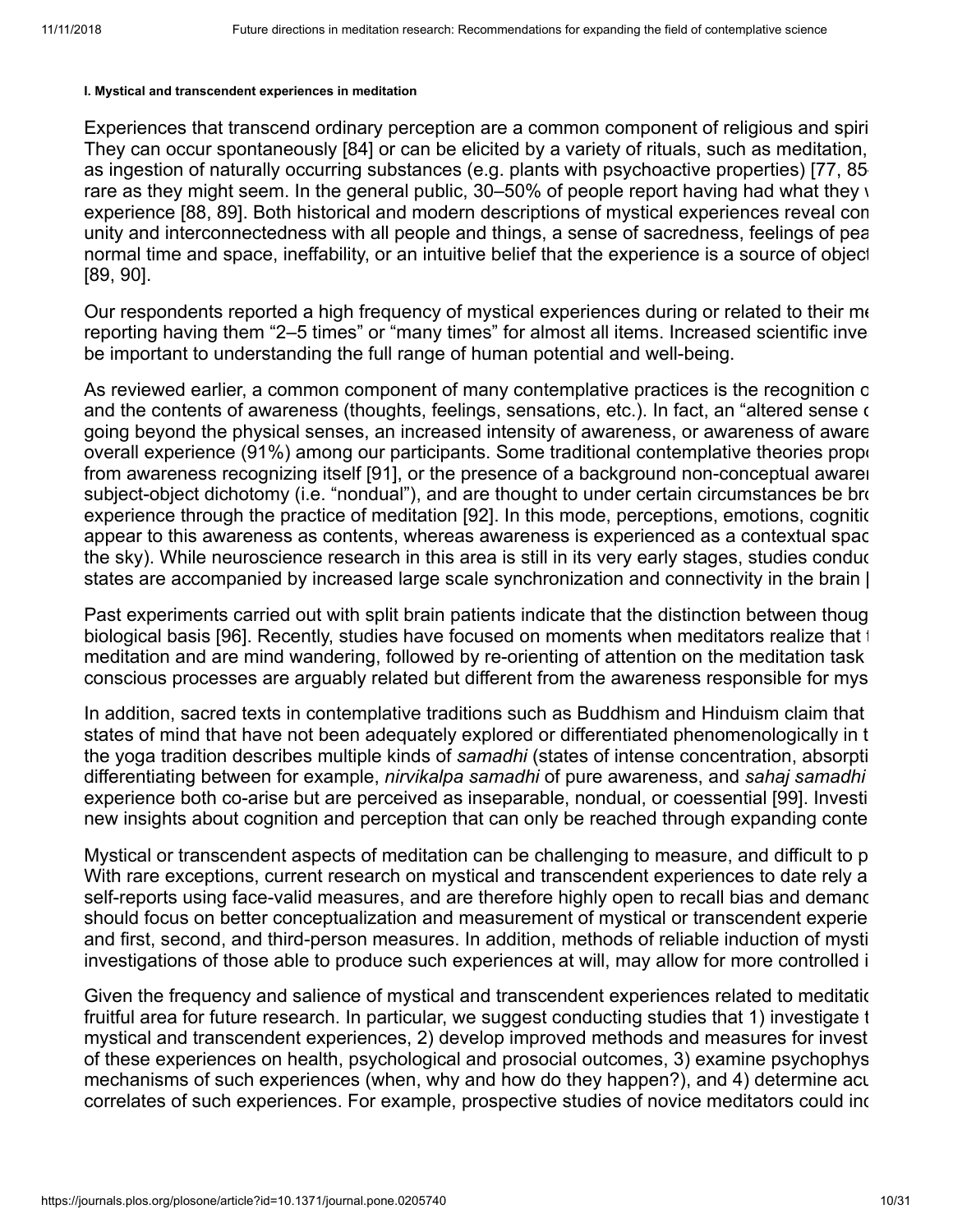transcendent experiences, examine the predictive value of the occurrence or type of such expe explore them as potential mechanisms of other psychological or physical changes, or correlate experiences with mood data from experience sampling or biomarkers.

### **II. Social and relational aspects of meditation**

To date, most experimental studies of meditation have focused on cognitive, emotional, and phy practice within individual subjects. However, meditation has traditionally been taught in a relatio student or in a group of students. There are numerous meditation approaches that encourage m practice, and individuals often find that that meditating in the presence of others can deepen co meditation experience.

Practitioners from a wide variety of spiritual traditions have reported strong psychophysiological presence of a spiritual teacher who has achieved some level of mastery, particularly when the tetoward the practitioner. These reports are common across spiritual traditions, being described m based in Hinduism and Buddhism. In these traditions, the phenomenon is thought to reflect a "tr consciousness or a form of energy from teacher to student. Recipients also report subjective ex transmissions at a distance, or by listening to a recording or simply looking at a picture of the sp energy "many times" or "almost always" during meditation practice was endorsed by nearly half three-quarters reported this happening at least once. Connection with a teacher who was not ph "many times" or "almost always" by 28% of respondents, and 45% experienced this at least twic

Research on social norms and social influence suggests that the mere presence of other people individual's experience such that his or her motivations and behavioral choices occur in respons Simple examples of this can be found in the social conformity and social facilitation literature [[10](#page-24-2) meditation practice have just begun to be studied, such as comparing meditation programs taug [\[104](#page-24-3)], and long-term meditation retreats [[60](#page-21-8), [105\]](#page-24-4). Interestingly, our sample of meditators report extraordinary experiences happened more frequently when meditating alone (35–46% dependin vs. meditating in a group (16–29%) or on retreat (10–16%).

Some questions for future research on the social and relational aspects of meditation include: 1 alone vs. meditating in a group of people influence outcomes from biomarkers to mood to behav affect one's practice positively, negatively, or does it depend on the outcome? 3) do group effec to know others are meditating at the same time (or asynchronously) in different locations? 4) do personality (such an introversion/extroversion) or other baseline or contextual elements? 5) what relationship in meditation? 6) are there reliable means of measuring group "energy" or spiritual t student? 7) what is the impact of meditating with all women or all men, vs. co-ed meditation? ar meditating with a significant other? These are intriguing research questions that have only bare opportunities to study dyadic or group outcomes of meditation practice, such as effects on intim classrooms, or organizations. Multiple simultaneous measures of biomarkers such as heart rate also be used investigate whether dyadic or group synchrony is detectable, and whether it enhan

Furthermore, many goals of meditation practice are specifically oriented toward developing pro-These include emotions such as love and joy, attitudes such as ethics and altruism, relational sk compassion, virtues such as patience and humility, as well as insights and wisdom about the se Contemplative science is growing rapidly in studying these prosocial emotions and behaviors re [\[108](#page-25-0)[–112](#page-25-1)] as well as clinical outcomes of compassion and lovingkindness practices [\[113](#page-25-2)], but th which meditation cultivates them are just beginning to be investigated. There remains an enorm this promising area.

### **III. Physical and perceptual phenomena**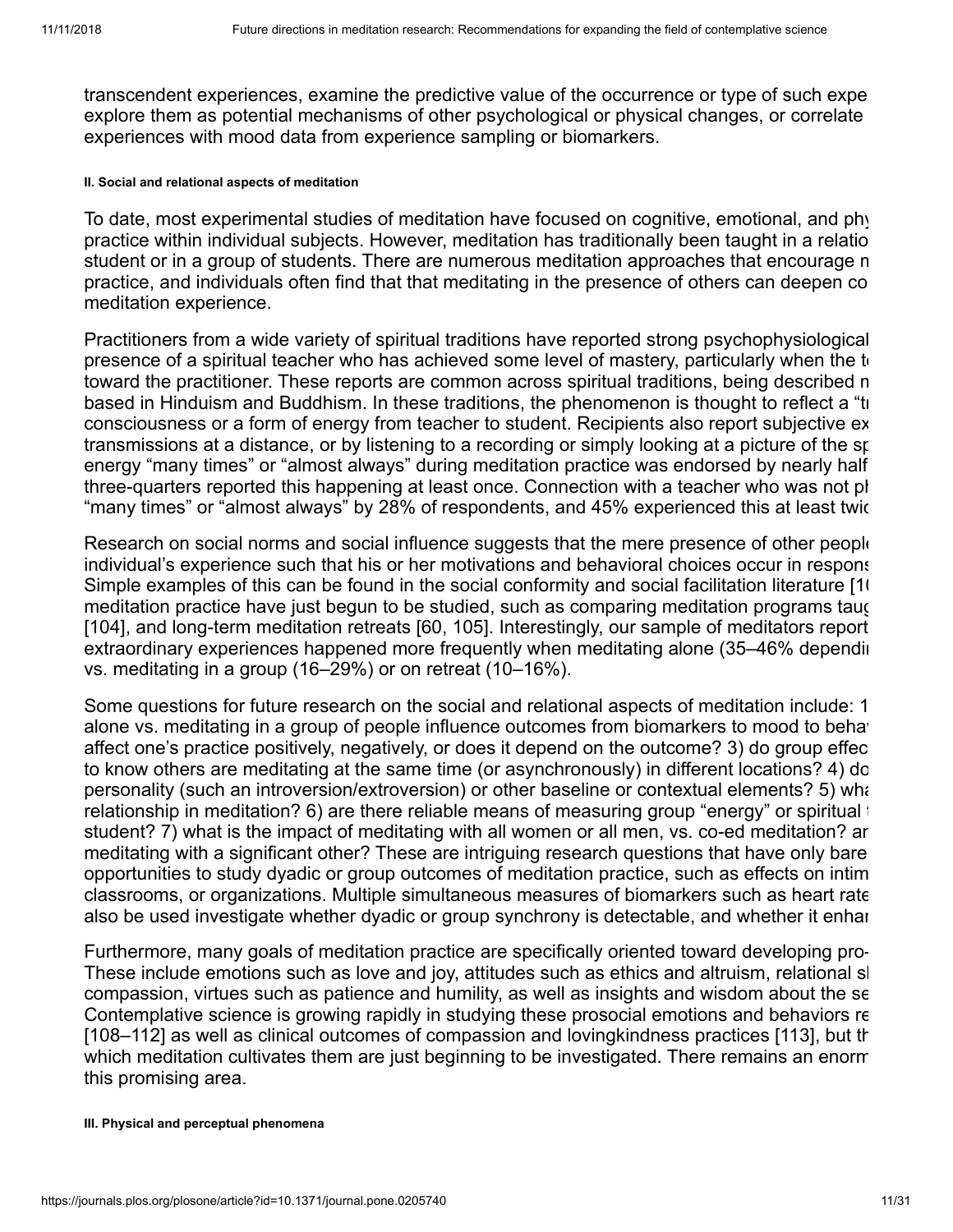Body-based meditation practices are some of the most commonly disseminated techniques in the particularly awareness of breathing, is a foundational practice across many contemplative tradit "altered sense of breathing" was the body sensation most endorsed by respondents in our surve always).

A large and growing amount of studies have been conducted on physiological correlates of mec clinical studies have focused on physical and perceptual outcomes following meditation training measures [\[114](#page-25-3), [115](#page-25-4)], tactile and pain perception [[116](#page-25-5)–[118\]](#page-26-0), visual and auditory perception [[119](#page-26-1)– temperature at will in freezing conditions [[123,](#page-26-2) [124](#page-26-3)]. In some meditation traditions, practitioners physiology, such as respiration rate [[125\]](#page-26-4) and heart rate [[126\]](#page-26-5).

Physical and perceptual sensations not apparently caused by the physical environment were ex our survey respondents, including: heat, cold, pressure, or tingling; seeing lights, visions, or ima floating, out of body experiences, body parts disappearing, or feeling like the body changed in s sounds, humming, or voices or music that were not in the physical environment. These are expert examined in a scientific context, but were endorsed by 60–90% of our respondents. Smelling or physically there was the least endorsed item, though still reported by 35% of those surveyed.

Some meditation practices focus attention on "energy" flowing through the body. Contemplative understanding of what this subjectively experienced "energy" is, such as kundalini, chi, or subtle detail energy pathways (such as meridians) or nodes (such as chakras) in the body. Many movi gong, tai chi, and martial arts are designed for moving or balancing energy in the body, and wer for, or used in conjunction with, sitting meditation. These physical phenomena associated with r addressed by the scientific community, and future studies on these topics could not only help us and outcomes of meditation, but also more about the connection between mind and body, and  $\mu$ come to be known as the "biofield" and its role in our well-being [[127](#page-26-6)].

Other outcomes of meditation practice have to do with a visceral sense of greater embodiment, aware in one's body. Repeatedly directing attention toward what are typically implicit or automat the sense of embodied presence—in other words, experiencing oneself to be fully one's body in awareness (awareness of signals from inside the body) is also an area of increasing interest [[12](#page-26-7) showed that meditators are no better at accurately assessing heart rate than non-meditators [[12](#page-26-8)] found increased breath awareness [[131\]](#page-27-0), increased heartbeat detection accompanied by increa and increased coherence between subjective assessment of emotion and heart period in traine increasing evidence that humans can become aware of what were previously purely non-consc implications, and provides a large and potentially valuable sphere of scientific inquiry.

Once again, these phenomena certainly provide challenges in terms of measurement and meth inquiry that require ingenuity to operationalize. Future directions for rigorous research on anoma phenomena during or as a result of meditation could include 1) qualitative measures to better un experiences; 2) development of quantitative measures to assess subjective experiences of emb tingling and prickling of the skin, "energy" surges, etc.; 3) objectively measuring physiological co perceptual, or energy experiences; 4) investigations of whether meditative activities can result in (e.g. strength, balance) or extraordinary capacities for physical performance; or 5) exploring how meditation practices influence human interactions with virtual or augmented reality (see [[134\]](#page-27-1)).

These and other areas of body sensations and perceptual phenomena that occur naturally in m new research. These lines of inquiry not only provide an opportunity to learn more about the effect more about mind-body interactions in the context of the special training that meditation practice about the potential of the human body through Olympic level sports, we might learn more about together by investigating those with extensive mental training through meditation.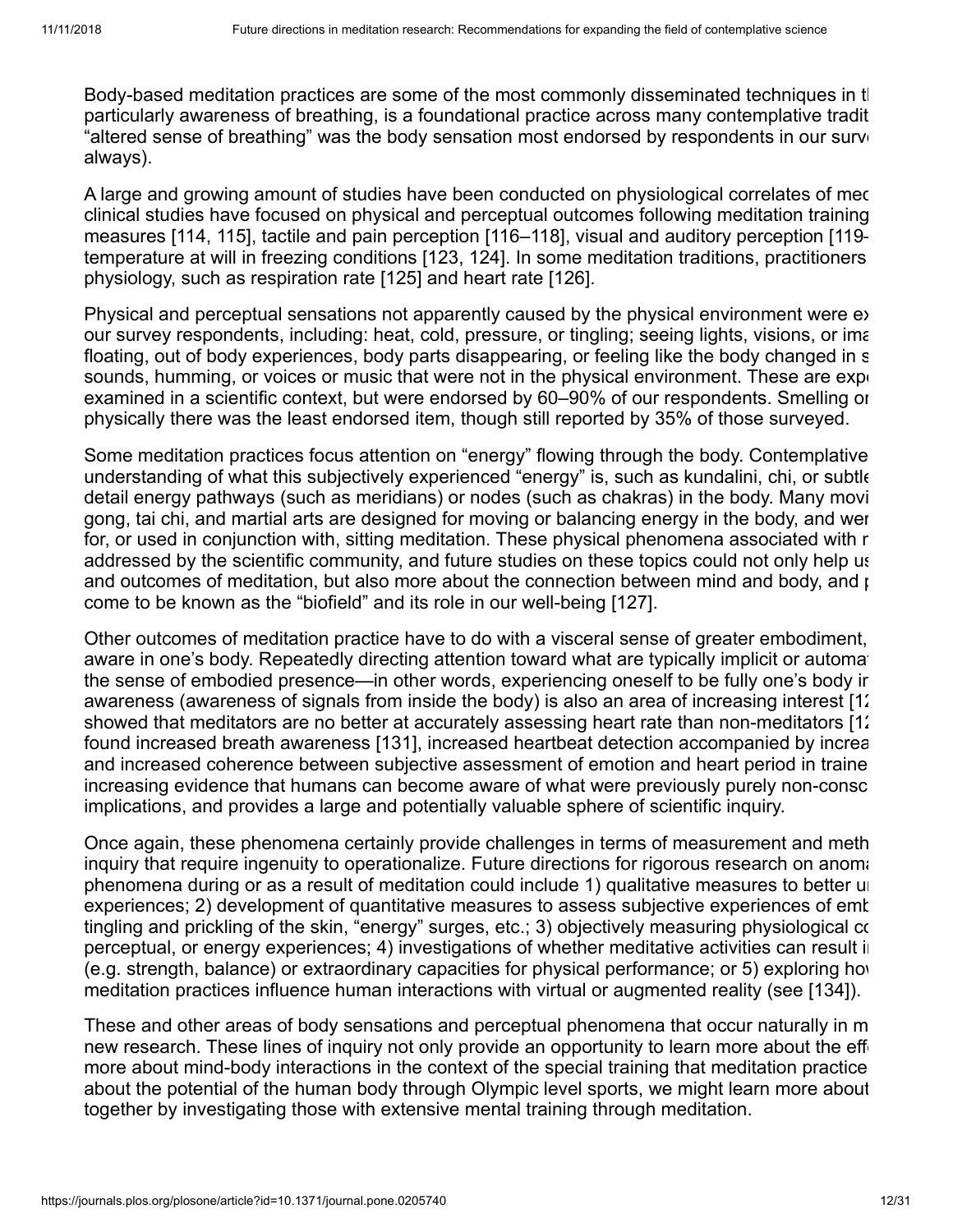#### **IV. Spatial/Temporal phenomena**

Contemplative practitioners anecdotally report experiencing time and space differently during or Indeed, an altered sense of time such as regular time seeming shorter or longer than usual, or  $\epsilon$ or in the future was reported by 86% of our survey participants, with over 60% reporting this "ma half of our respondents experienced an altered sense of space such as feeling something crack across a distance, or a sense of space being distorted from its usual mode, with over 30% repo "almost always." Increased synchronicities (meaningful coincidences, or events or information a for no apparent reason) were endorsed by 82% of the participants. Indeed, increased synchron experience among all those surveyed (82% having experienced it at least once), even higher th expect from meditation practice, such as altered body sensations.

Recommendations for future research in this domain include: 1) using qualitative research to as descriptive nature of meditators' altered perceptions of time, space, or synchronicities in their liv daily assessments, or questionnaires to evaluate the frequency and salience of such experience physiological correlates of the subjective experience of timelessness [\[69\]](#page-22-11) or connections with ot the sense of spaciousness or timelessness (see  $[136]$  $[136]$ ); 4) assessing the effects of these experi mood regulation, or other clinical outcomes; and 5) developing methods for reliable induction of conditions.

### **V. Extended perception**

Extended perception refers to perceptions people may have naturally, or develop over the lifesp understood notions of how information can be perceived. Advanced meditators have demonstra capacities that scientists once dismissed as impossible [[107](#page-25-6)]. These capacities include, for exal nondream sleep, and heightened perceptual speed and sensitivity. What further capacities awa

Over half of the meditators in our sample reported experiencing clairvoyance or telepathy (perce have been known to them by any known physical means, but later turned out to be true) at leas majority also found the experience "somewhat pleasant" and "quite meaningful or important."

Discussions of the relationship between meditation practice and advanced capacities of meditat back to Patanjali's Yoga Sutras, published roughly two thousand years ago [\[36](#page-20-9)]. Claims such as telepathy, and mind-matter interactions are still controversial, although a growing body of literatu could be supported by data [[137](#page-27-3)[–139](#page-27-4)]. External physical phenomena, or objects moving by a no appearing when they had not been there before, objects falling over, a light going out, psychoking objects by mental attention or intention alone), or other physical manifestations that seemed to discussed in historical literature. Approximately one-third of the meditators in our sample endors like this at least once.

People also reported sensing a connection with non-physical entities (defined as nonphysical en hearing, such as a God presence, higher powers, divine beings or angels, demons or negative even more often than experiencing a connection with real-life meditation teachers, with 32% rep always", and another 52% at least twice.

If new to this literature, scientists encountering these ideas for the first time might argue that if the they would have heard more about them. However, the vast majority of clinicians and researche experiences in their assessments of meditative practices, and given their controversial nature, r to share such experiences under non-anonymous conditions. However, many but not all respon extraordinary experiences to their meditation teachers. When they did share the experience, the "somewhat" to "very much" willing to discuss the experience with them, and 75% of teachers ga important to reflect upon, 40% "very much" so.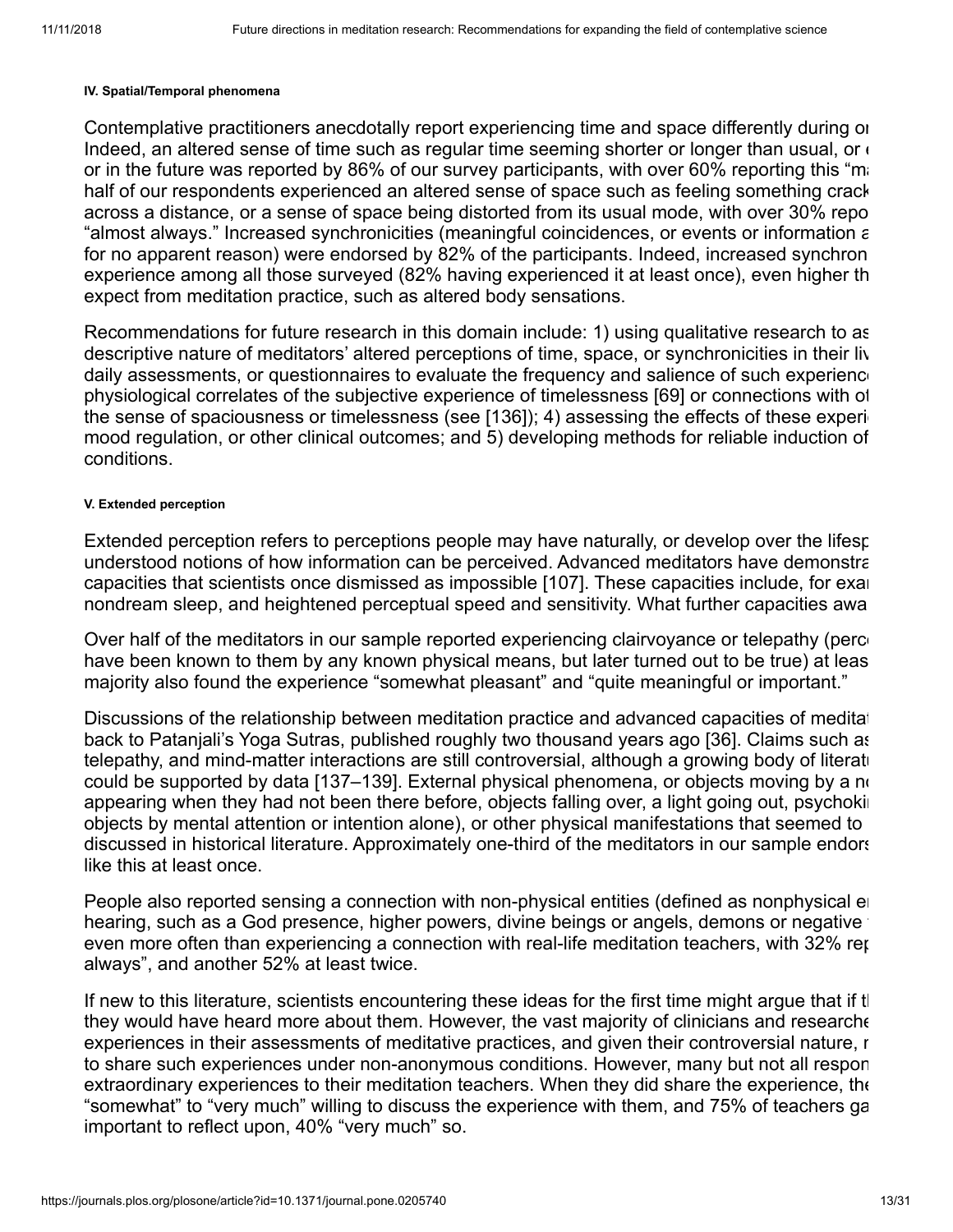It is important to note here again that there did not appear to be a substantially higher rate of ps than in the general population. While these experiences could be completely illusory, they also  $\epsilon$ potential and reality that challenge prevailing paradigms. Western scientists may hesitate to ent possible explanation for these perceptions of non-local aspects of consciousness are that they  $\alpha$ meditative traditions, whether they are considered real or not, these experiences are discounted and others have cautioned that focusing on such experiencing can be seductive, cause egocen

At the same time, there are views within some contemplative traditions that such experiences c compassion by experienced masters, and some highly respected practitioners of contemplative research on such domains. For example, Buddhist monk and collaborator on several neuroscie Ricard was asked at the Mind and Life Institute's International Symposium on Contemplative St would be important for scientists to study next. He responded that reincarnation/past lives and t frontiers to investigate [[141](#page-27-5)], sharing his own personal experience of telepathy with a meditation strongest positive correlations between self-reported length of lifetime meditation practice were guru who was not physically present"  $(r = .29, r^2 = .08, p < .01)$  and "clairvoyance or telepathy"

While respecting the concerns of both perspectives, it is possible that the time has arrived to ca assumptions and for investigations to include some of these capacities. Methods currently exist the areas described in this paper. Some empirical research already shows that those with a hist demonstrate greater "psi" capacities [[68](#page-22-3), [69](#page-22-11), [71](#page-22-4), [142](#page-27-6)–[144\]](#page-27-7). Future directions that intrepid resea correlating different types, frequency, and length of meditation practice with a variety of rigorous [\[145](#page-28-0)]; 2) testing for extended human capacities such as precognition, clairvoyance, telepathy, o controlled conditions during or just following meditation; 3) utilizing implicit measures (i.e. those choice but examine physiological or reaction-time measures) to investigate extended human ca meditation practice; or 4) including extended human capacities variables or questionnaire items meditation, to assess them as predictors, outcomes, or mediators, and 5) studies of people eng meditation practices who have been reported to exhibit exceptional capacities, virtues, states of postconventional stages of development.

## **VI. Other recommendations**

### Difficult experiences in meditation.

Meditation is usually considered a low risk intervention and adverse events are relatively rare. W were the least commonly reported type of experience among respondents in our survey, this do should be ignored. A full 32% of participants in our sample reported feeling disturbing feelings o result of their meditation practice. A small but growing body of research on adverse effects from there is opportunity to investigate this domain further.

For example, meditation practices have at times been associated with antisocial behavior, restle stability [\[146](#page-28-1)]. Even long term meditators have reported adverse effects [\[147](#page-28-2)]. There have been mania triggered by meditation in the scientific literature [[148](#page-28-3)[–150\]](#page-28-4) [\[151\]](#page-28-5) and in lay publications [ depersonalization [\[153\]](#page-28-6), and case reports of brain activity correlated with seizures [\[154,](#page-28-7) [155](#page-28-8)]. G consistent with the notion that meditative practices can have powerful effects on mind and body worldview can be signs of psychospiritual progress, but can also be accompanied by significant interventions, significant negative psychological side-effects may occur in a minority of individua disposition towards mania or psychosis.

Among researchers who are enthusiastic about the benefits of meditation being discovered in c hesitance to examine adverse events, negative side effects of meditation, for fear that this will e lessen enthusiasm for the practice. Most studies do not include any items asking about difficult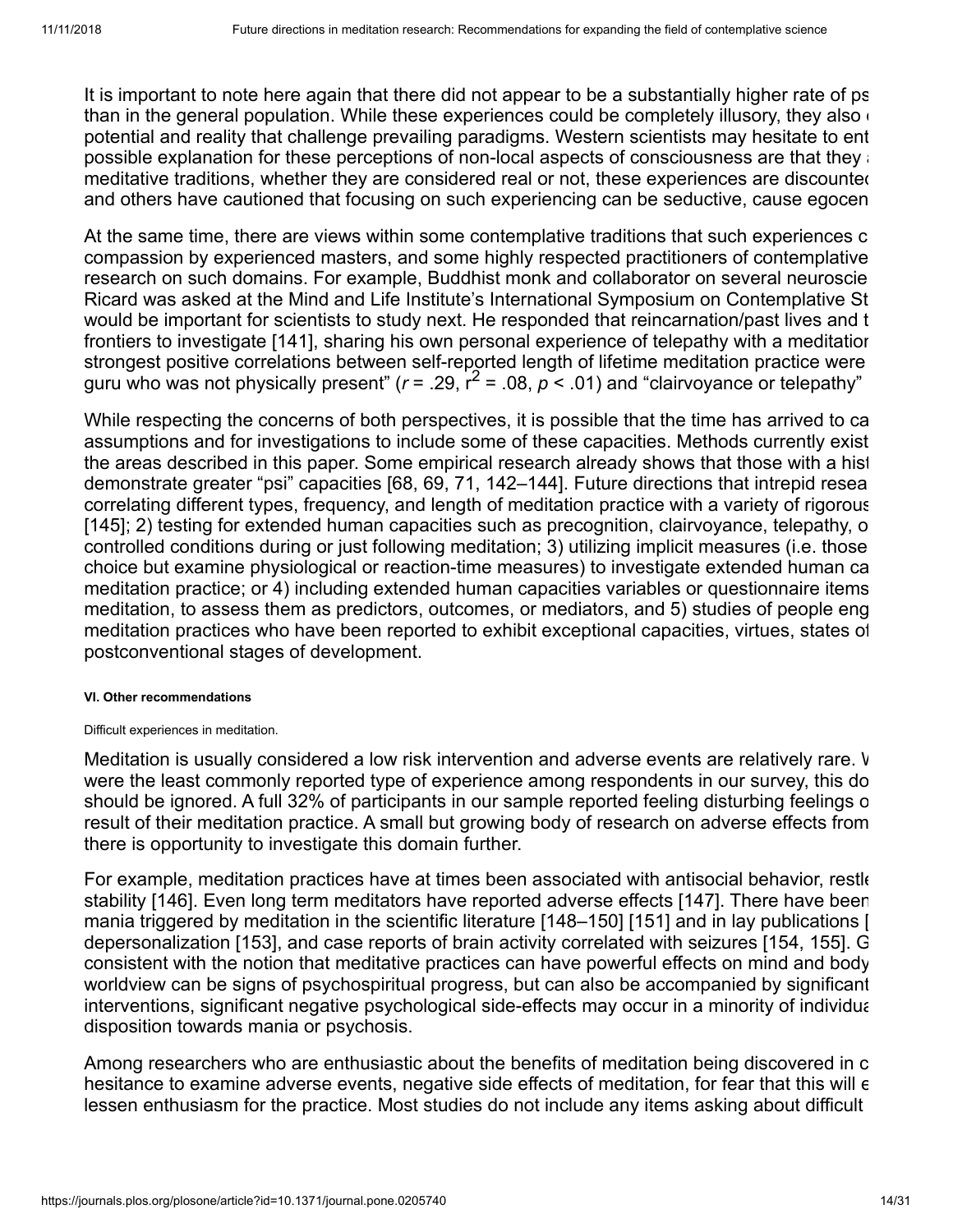practice. However, it is possible that difficult and distressing experiences may be involved in one research on meditation: adherence.

As mentioned earlier, Lindahl and Britton [[156\]](#page-28-9) have addressed these questions by collecting da impairing experiences associated with meditation, the resulting taxonomy of which should aid in Building and extending this research using a variety of methodologies will only strengthen the fi addition, distressing or difficult states can be viewed as natural aspects of the trajectory of spirit when properly supported can catalyze positive outcomes [[157](#page-28-10), [158\]](#page-28-11). As one American Buddhist it:

It is certainly the case that almost everyone who gets anywhere with meditation will pass through periods of negat and heightened sensitivity… for some duration of time, things may get worse before they get better…. This pheno sometimes referred to as "falling into the Pit of the Void." It entails an authentic and irreversible insight into Emptin Enlightenment's Evil Twin…In some cases it takes months or even years to fully metabolize, but in my experience positive.

Conducting more research on these difficult states and stages should help clinicians help their c leverage these experiences.

### Context.

Though not included explicitly in our survey, we recommend that investigation of the role of the meditation practice occurs represents another essentially wide-open field for future researchers of objects, icons, rituals and sacred places have traditionally been thought to enhance meditatio perceptual cues such as incense, candles, images, music, bells, and the wearing of special clot or avoiding certain foods that are routine parts of contemplative traditions and have yet to be inv cases, these contextual elements are thought to help "carry" a person into deeper meditative pr

Environmental cues such as color [[160](#page-29-0)], odor [[161\]](#page-29-1), and images [\[162](#page-29-2)] have been demonstrated processing, and behavior. This may account for the role that environmental cues play in meditat suggests that buildings, rooms, places, or objects in which many people have engaged in spiritu meditation feel qualitatively/subjectively different than objects or places that have not been asso example, some talk about the "stillness" or "vibration" of a temple or old church—but objective m perceived phenomenon are lacking. Only a small amount of research has been conducted on w space [\[163](#page-29-3)]," in other words, space that has been purported to be imprinted by intentions alone exploration.

In addition, the cultural context, intentions, purpose, and values held by the meditator's tradition practitioner) likely impact meditative experiences and outcomes. For example, a person who op orientation [\[164](#page-29-4)] might have different experiences of meditative benefit than those who come from Many long term meditation practitioners hold rich worldviews, belief systems and ethical guidelin meditative practice and quite possibly the phenomenology of their experiences in meditation. He ethical systems components has not been specifically measured in the bulk of the clinical and n The novices assayed in meditation research to date hold a broad range of worldviews, often po religious foundations of the meditative practices in which they are engaging. For better or worse practices have by and large been divorced from teachings about ethical guidelines or philosoph of self and relation of self to world and/or the sacred. There are benefits and drawbacks to this. for much larger dissemination of them, as well as practices unburdened by dogmas that may or However, some of the "built-in" ethical protections in traditional settings and teachings have also example, a meditation student being assigned to clean the temple to learn humility and service transcendent states), and practices run the risk of becoming superficial when decontextualized.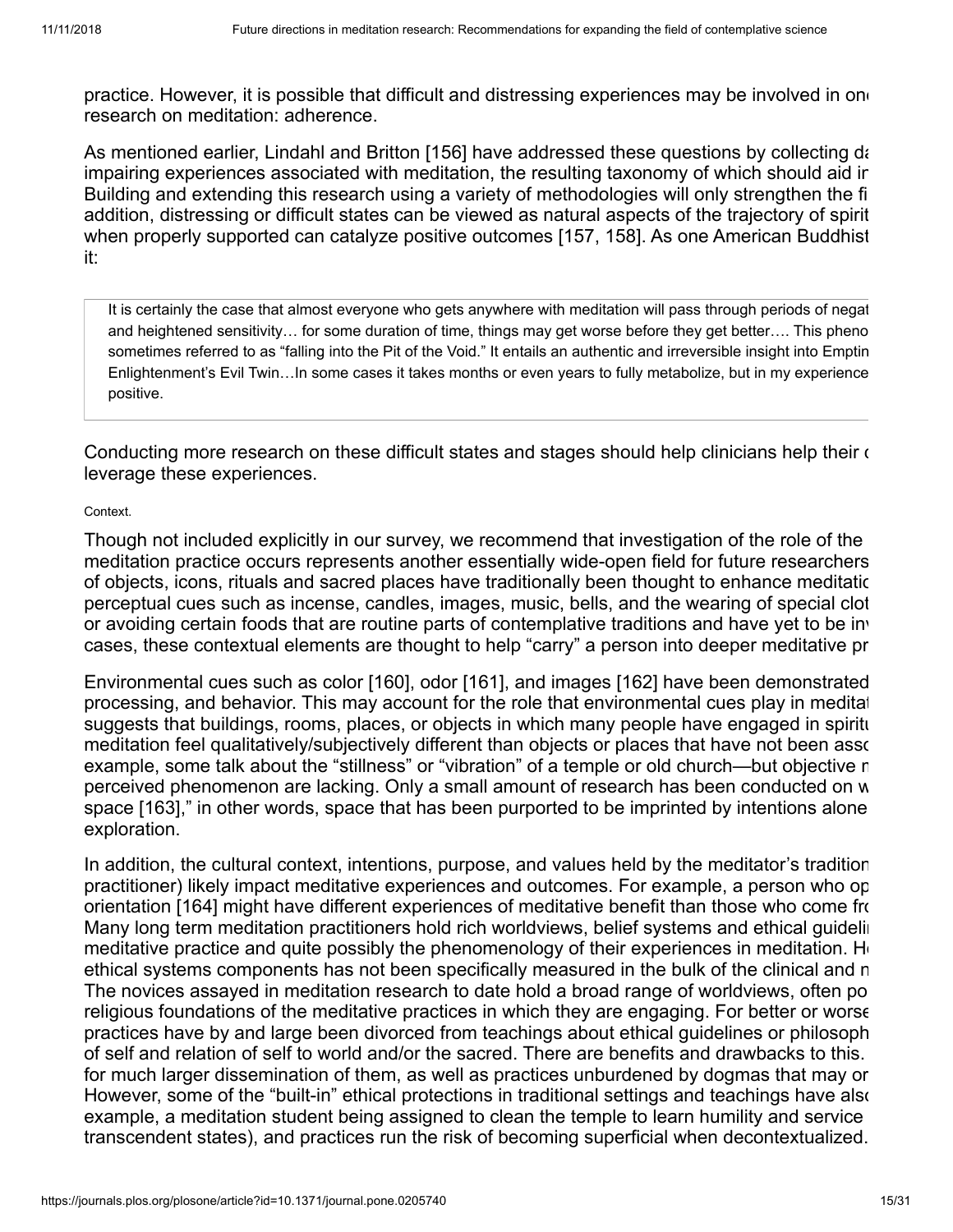The field of meditation studies is likely to benefit from assessing even in a rudimentary way som meditation practice, and how they might impact outcomes. For example, researchers could rand contextual environments for practice and then collect subjective and objective measurements. C persons meditate in a room with an object randomly selected as one that is regarded to deepen Alternatively, repeated measures designs could also be used in which the same person meditat differences in neurophysiological correlates are measured.

### Psychological development.

One of the most dramatic findings of developmental psychology and neurobiology is that, contra can continue throughout much of adulthood [\[165](#page-29-5), [166](#page-29-6)]. There are now more than 100 models o [\[167](#page-29-7)] stages of adult psychological development [[168](#page-29-8), [169\]](#page-29-9). Preliminary maps have been offere contemplatives, but a growing body of empirical research suggests that for moral, cognitive, and wisdom and self-transcendence, development can continue well into the elder years [\[170–](#page-29-10)[177](#page-30-0)]. studies of the effects of meditation on psychological development, even though accelerating surmost important contributions the practice of meditation can make, and one of our contemporary

## Ethical issues.

As the scope of meditation research is broadened, and extraordinary experiences are the increar important to identify and address ethical issues that may arise. Indeed, a barrier to including the field of meditation research may have been a concern that too much emphasis on these experie become distracted from the primary goals of meditation, foster experiences in meditation that co clients, or bring to light experiences that clinicians were unequipped to address. However, simp not make them go away, does not preserve the ethical foundations of meditation practice, nor is [\[178](#page-30-1)]. Instead, we must create a set of clinical and ethical guidelines for helping clients, student integrate these experiences to enhance, rather than detract from, their well-being. Educating cli potential for these experiences to occur, including questions to screen for distress, depersonaliz related to meditation practice in assessments, and identifying a clinician with expertise in treatin consultation are all possible components of an ethical approach.

# **Conclusions**

The goal of this paper and the accompanying online materials is to share the findings and concl Meditation Research working group. These include the findings of a survey investigating the pre experiences and recommendations for expanding future research on meditation. The survey de experiences—mystical/transcendent, social/relational, physical/perceptual, and spatial/tempora capacities are prevalent and salient to those who experience them, and that meditation teacher them with students.

One theoretical trajectory of psychological and spiritual development through meditation practic strokes as 1) participant comes in with distress or a desire for greater understanding or contenti mindfulness practices, the participant learns to stabilize attention, 3) the participant learns to de their awareness or experience rather than being completely fused with their experiences, 4) the make choices about how they wish to approach experiences (e.g. with acceptance, friendly inve simple non-reactive awareness, with compassion), 5) through both subtle and profound insights participant begins to see themselves and reality as less fixed, is better able to understand conte feels a sense of connectedness (less duality) between themselves and others, and 6) through the compassionate for themselves and others, less reactive, less stressed, and observes improved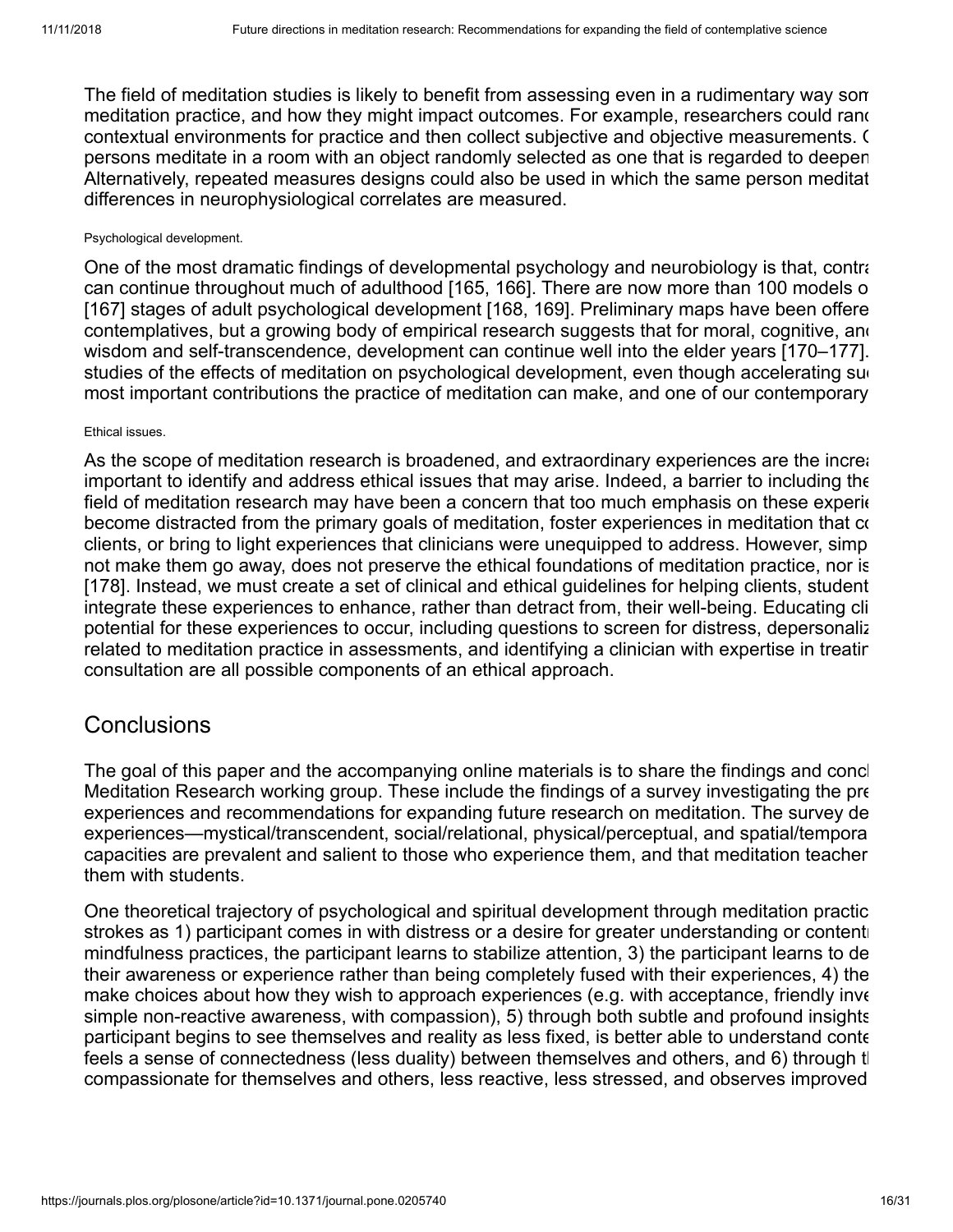anxiety, and more happiness. The premise of this paper is that in addition to experiences recoge as signs of spiritual progress, such as decentering from individual ego-based concerns, the kind have entertained in this paper may also be important parts of this process.

We propose that these experiences are important to study. They hold the potential not only to sh those who practice it, but may also illuminate new understandings about human potential and th experiences may be purely subjective or even illusory, but if this is the case, they remain worth their functional utility and transformative (or disruptive) potential. In addition, as meditation pract care settings, it will be important for clinicians to be aware of potentially important, distressing o patients may have.

Researchers wishing to explore some of these domains may encounter reluctance, resistance of and academic community. Many aspects of meditation have been excluded from scientific dialo to mature and be accepted as a field with scientific rigor. A focus on the cognitive and physiolog itself a highly unconventional topic of study, assured that the field of contemplative science wou rather than soft or pseudoscience. The field has understandably de-emphasized what may be e focusing on component parts that are easier to operationalize and more palatable to scientists.

But as shown by our survey results, there are deeper and more mysterious aspects of meditatic Our premise is that these important aspects of meditation are within the bounds of scientific inve studied with scientific rigor, and that their exclusion from scientific dialogue unnecessarily limits thus far, presenting this research to students and at professional meetings is that 1) researchers that emerging findings often map on to their personal experiences and observations of students as the spiritual traditions from which many of these practices emerged, and 3) they are gratified rigorous, and empirically sound methods to study them. Students and researchers who are inte domains of meditation may find it useful to visit the Future of Meditation Research website to fin recommendations, an online course expanding on the topics reviewed in this paper, and a comi pursuing these domains of inquiry.

The aim of this paper was to bring attention to some of the more controversial and less studied that these aspects of meditation may be crucial to people's psychological and spiritual developr effects, could represent important outcomes of meditation practice, or serve as mediators and/o confers benefits. These arenas represent largely uncharted scientific terrain and provide excelle experienced researchers. We hope this paper provided a foundation from which future research preliminary support to Maslow's [\[179](#page-30-2)] provocative claim that "what we call 'normal' in psycholog average, so undramatic and so widely spread that we don't even notice it ordinarily" (p. 16). The of us to step into a new paradigm from which to explore one of the greatest of human quests—t enhancement of the human mind.

# Supporting information

**[S1 File.](https://journals.plos.org/plosone/article/file?type=supplementary&id=info:doi/10.1371/journal.pone.0205740.s001) Meditation experiences survey.**

<https://doi.org/10.1371/journal.pone.0205740.s001> (PDF)

**[S2 File.](https://journals.plos.org/plosone/article/file?type=supplementary&id=info:doi/10.1371/journal.pone.0205740.s002) Meditation experiences survey codebook.**

<https://doi.org/10.1371/journal.pone.0205740.s002> (PDF)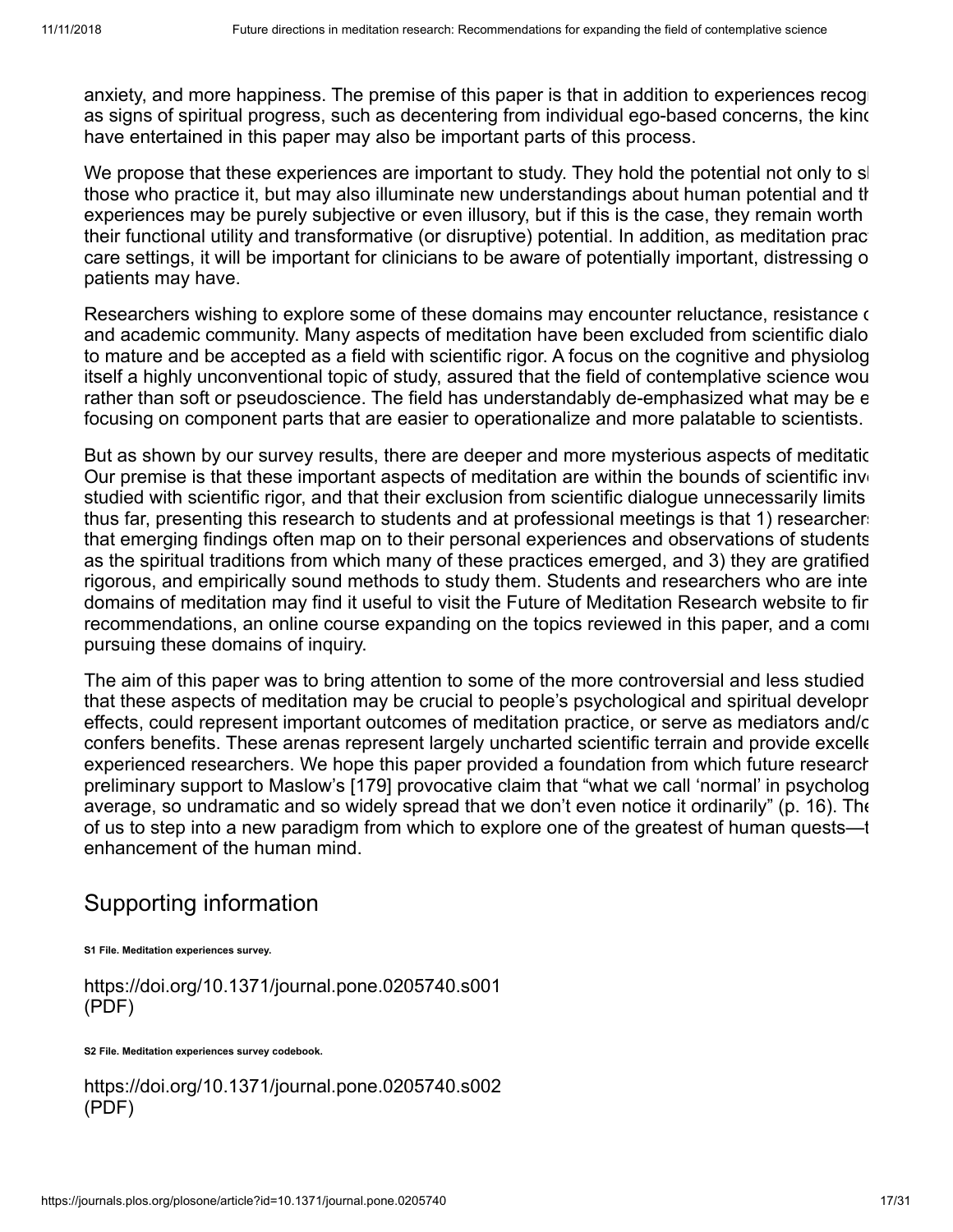# Acknowledgments

Our grateful acknowledegements to colleagues who contributed feedback at various stages of t Britton, Mark Coleman, Elissa Epel, Alfred Kaszniak, Edward Kelly, Jared Lindahl, Alan Pierce, Jonathan Schooler, Frances Vaughan, and Fadel Zeidan. Thanks also to Learnist.com for collab

# References

- **1.** Sanada K, Montero-Marin J, Díez MA, Salas-Valero M, Pérez-Yus MC, Morillo H, et al. Effects of Mindfulness View Article . [Google Scholar](http://scholar.google.com/scholar?q=Effects+of+Mindfulness-based+interventions+on+salivary+cortisol+in+healthy+adults%3A+a+meta-analytical+review+Sanada+2016) healthy adults: a meta-analytical review. Frontiers in physiology. 2016;7.
- **2.** Black DS, Slavich GM. Mindfulness meditation and the immune system: a systematic review of randomized co [View Article](https://doi.org/10.1111/nyas.12998) • [PubMed/NCBI](http://www.ncbi.nlm.nih.gov/pubmed/26799456) • [Google Scholar](http://scholar.google.com/scholar?q=Mindfulness+meditation+and+the+immune+system%3A+a+systematic+review+of+randomized+controlled+trials+Black+2016) Academy of Sciences. 2016;1373(1):13–24. pmid:26799456
- <span id="page-17-2"></span>**3.** Boccia M, Piccardi L, Guariglia P. The meditative mind: a comprehensive meta-analysis of MRI studies. BioMe View Article . [Google Scholar](http://scholar.google.com/scholar?q=The+meditative+mind%3A+a+comprehensive+meta-analysis+of+MRI+studies+Boccia+2015)
- **4.** Dahl CJ, Lutz A, Davidson RJ. Reconstructing and deconstructing the self: cognitive mechanisms in meditatic [View Article](https://doi.org/10.1016/j.tics.2015.07.001) • [PubMed/NCBI](http://www.ncbi.nlm.nih.gov/pubmed/26231761) • [Google Scholar](http://scholar.google.com/scholar?q=Reconstructing+and+deconstructing+the+self%3A+cognitive+mechanisms+in+meditation+practice+Dahl+2015) 2015;19(9):515–23. pmid:26231761
- **5.** Fox KC, Dixon ML, Nijeboer S, Girn M, Floman JL, Lifshitz M, et al. Functional neuroanatomy of meditation: A View Article . [Google Scholar](http://scholar.google.com/scholar?q=Functional+neuroanatomy+of+meditation%3A+A+review+and+meta-analysis+of+78+functional+neuroimaging+investigations+Fox+2016) neuroimaging investigations. Neuroscience & Biobehavioral Reviews. 2016;65:208–28.
- **6.** Saatcioglu F. Regulation of gene expression by yoga, meditation and related practices: a review of recent stud [View Article](https://doi.org/10.1016/j.ajp.2012.10.002) • [PubMed/NCBI](http://www.ncbi.nlm.nih.gov/pubmed/23380323) • [Google Scholar](http://scholar.google.com/scholar?q=Regulation+of+gene+expression+by+yoga%2C+meditation+and+related+practices%3A+a+review+of+recent+studies+Saatcioglu+2013) 2013;6(1):74–7. pmid:23380323
- **7.** Shapiro SL, Carlson LE. Mindfulness and self-care for the clinician. 2017. View Article . [Google Scholar](http://scholar.google.com/scholar?q=Mindfulness+and+self-care+for+the+clinician+Shapiro+2017)
- <span id="page-17-0"></span>**8.** Kabat-Zinn J. An outpatient program in behavioral medicine for chronic pain patients based on the practice of View Article • [PubMed/NCBI](http://www.ncbi.nlm.nih.gov/pubmed/7042457) • [Google Scholar](http://scholar.google.com/scholar?q=An+outpatient+program+in+behavioral+medicine+for+chronic+pain+patients+based+on+the+practice+of+mindfulness+meditation%3A+Theoretical+considerations+and+preliminary+results+Kabat-Zinn+1982) considerations and preliminary results. General hospital psychiatry. 1982;4(1):33–47. pmid:7042457
- **9.** Kabat-Zinn J, Lipworth L, Burney R, Sellers W. Four-year follow-up of a meditation-based program for the self View Article . [Google Scholar](http://scholar.google.com/scholar?q=Four-year+follow-up+of+a+meditation-based+program+for+the+self-regulation+of+chronic+pain%3A+treatment+outcomes+and+compliance+Kabat-Zinn+1987) outcomes and compliance. The Clinical Journal of Pain. 1987;3(1):60.
- <span id="page-17-1"></span>**10.** Teixeira ME. Meditation as an intervention for chronic pain: an integrative review. Holistic nursing practice. 20 View Article . [Google Scholar](http://scholar.google.com/scholar?q=Meditation+as+an+intervention+for+chronic+pain%3A+an+integrative+review+Teixeira+2008)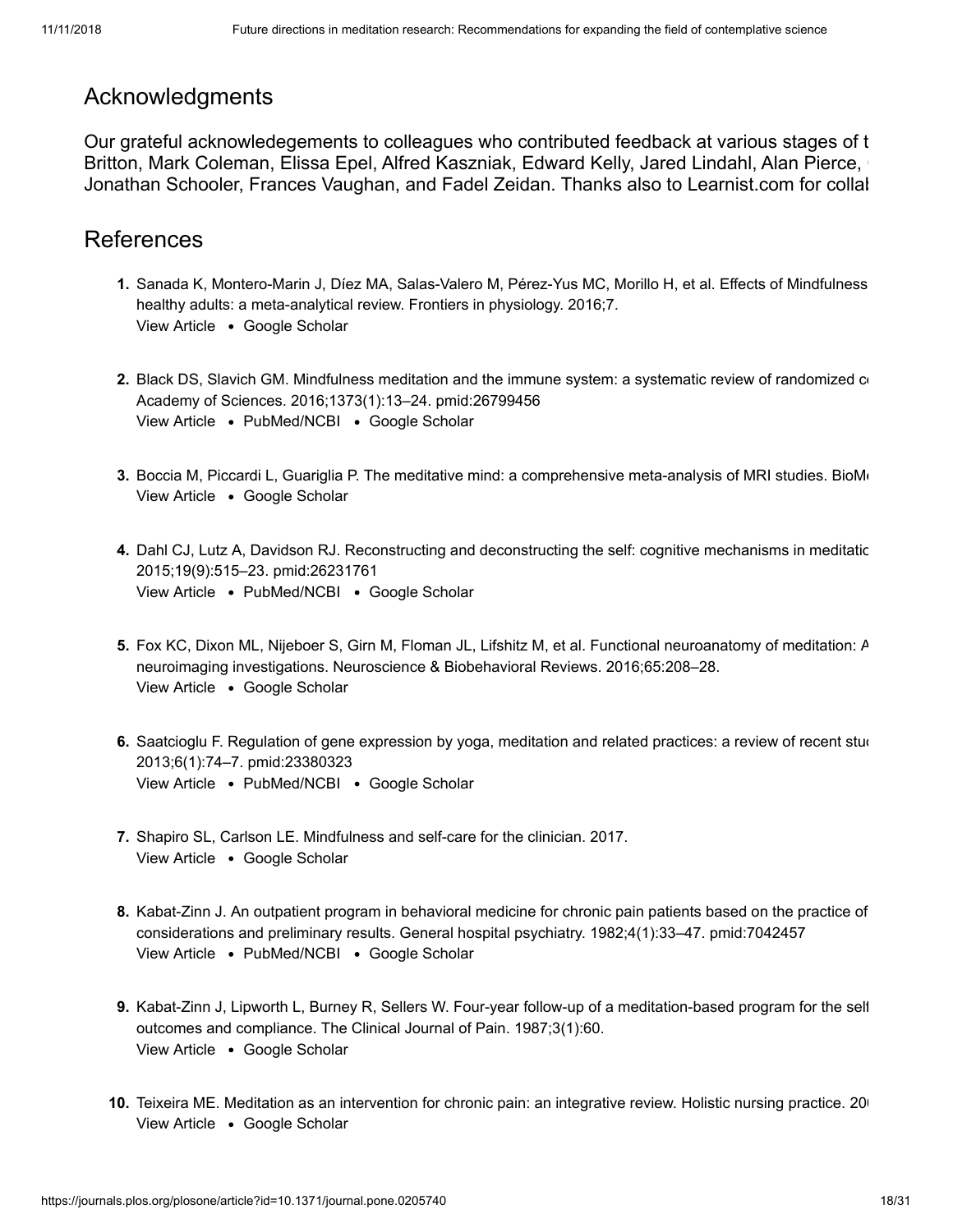- <span id="page-18-4"></span>**11.** Goyal M, Singh S, Sibinga EM, Gould NF, Rowland-Seymour A, Sharma R, et al. Meditation programs for psy [View Article](https://doi.org/10.1001/jamainternmed.2013.13018) • [PubMed/NCBI](http://www.ncbi.nlm.nih.gov/pubmed/24395196) • [Google Scholar](http://scholar.google.com/scholar?q=Meditation+programs+for+psychological+stress+and+well-being%3A+a+systematic+review+and+meta-analysis+Goyal+2014) systematic review and meta-analysis. JAMA internal medicine. 2014;174(3):357–68. pmid:24395196
- <span id="page-18-0"></span>**12.** Segal ZV, Teasdale JD, Williams JMG. Mindfulness-Based Cognitive Therapy: Theoretical Rationale and Emp View Article . [Google Scholar](http://scholar.google.com/scholar?q=Mindfulness-Based+Cognitive+Therapy%3A+Theoretical+Rationale+and+Empirical+Status+Segal+2004)
- <span id="page-18-1"></span>**13.** Katterman SN, Kleinman BM, Hood MM, Nackers LM, Corsica JA. Mindfulness meditation as an intervention f [View Article](https://doi.org/10.1016/j.eatbeh.2014.01.005) • [PubMed/NCBI](http://www.ncbi.nlm.nih.gov/pubmed/24854804) • [Google Scholar](http://scholar.google.com/scholar?q=Mindfulness+meditation+as+an+intervention+for+binge+eating%2C+emotional+eating%2C+and+weight+loss%3A+a+systematic+review+Katterman+2014) weight loss: a systematic review. Eating behaviors. 2014;15(2):197–204. pmid:24854804
- <span id="page-18-2"></span>**14.** Garland EL, Howard MO. Mindfulness-oriented recovery enhancement reduces pain attentional bias in chroni [View Article](https://doi.org/10.1159/000348868) • [PubMed/NCBI](http://www.ncbi.nlm.nih.gov/pubmed/23942276) • [Google Scholar](http://scholar.google.com/scholar?q=Mindfulness-oriented+recovery+enhancement+reduces+pain+attentional+bias+in+chronic+pain+patients+Garland+2013) psychosomatics. 2013;82(5):311–8. pmid:23942276
- 15. Garland EL, Manusov EG, Froeliger B, Kelly A, Williams JM, Howard MO. Mindfulness-oriented recovery enha [View Article](https://doi.org/10.1037/a0035798) • [PubMed/NCBI](http://www.ncbi.nlm.nih.gov/pubmed/24491075) • [Google Scholar](http://scholar.google.com/scholar?q=Mindfulness-oriented+recovery+enhancement+for+chronic+pain+and+prescription+opioid+misuse%3A+results+from+an+early-stage+randomized+controlled+trial+Garland+2014) opioid misuse: results from an early-stage randomized controlled trial. Journal of Consulting and Clinical Psyc
- **16.** Brewer JA, Elwafi HM, Davis JH. Craving to quit: Psychological models and neurobiological mechanisms of m [View Article](https://doi.org/10.1037/a0028490) • [PubMed/NCBI](http://www.ncbi.nlm.nih.gov/pubmed/22642859) • [Google Scholar](http://scholar.google.com/scholar?q=Craving+to+quit%3A+Psychological+models+and+neurobiological+mechanisms+of+mindfulness+training+as+treatment+for+addictions+Brewer+2013) addictions. Psychology of Addictive Behaviors. 2013;27(2):366. pmid:22642859
- <span id="page-18-3"></span>**17.** Bowen S, Witkiewitz K, Clifasefi SL, Grow J, Chawla N, Hsu SH, et al. Relative efficacy of mindfulness-based [View Article](https://doi.org/10.1001/jamapsychiatry.2013.4546) • [PubMed/NCBI](http://www.ncbi.nlm.nih.gov/pubmed/24647726) • [Google Scholar](http://scholar.google.com/scholar?q=Relative+efficacy+of+mindfulness-based+relapse+prevention%2C+standard+relapse+prevention%2C+and+treatment+as+usual+for+substance+use+disorders%3A+a+randomized+clinical+trial+Bowen+2014) prevention, and treatment as usual for substance use disorders: a randomized clinical trial. JAMA psychiatry.
- <span id="page-18-5"></span>**18.** Kuyken W, Warren FC, Taylor RS, Whalley B, Crane C, Bondolfi G, et al. Efficacy of mindfulness-based cogni [View Article](https://doi.org/10.1001/jamapsychiatry.2016.0076) • [PubMed/NCBI](http://www.ncbi.nlm.nih.gov/pubmed/27119968) • [Google Scholar](http://scholar.google.com/scholar?q=Efficacy+of+mindfulness-based+cognitive+therapy+in+prevention+of+depressive+relapse%3A+an+individual+patient+data+meta-analysis+from+randomized+trials+Kuyken+2016) relapse: an individual patient data meta-analysis from randomized trials. JAMA psychiatry. 2016;73(6):565–74
- <span id="page-18-6"></span>**19.** Khoury B, Lecomte T, Fortin G, Masse M, Therien P, Bouchard V, et al. Mindfulness-based therapy: a compre [View Article](https://doi.org/10.1016/j.cpr.2013.05.005) • [PubMed/NCBI](http://www.ncbi.nlm.nih.gov/pubmed/23796855) • [Google Scholar](http://scholar.google.com/scholar?q=Mindfulness-based+therapy%3A+a+comprehensive+meta-analysis+Khoury+2013) review. 2013;33(6):763–71. pmid:23796855
- **20.** Lebuda I, Zabelina DL, Karwowski M. Mind full of ideas: A meta-analysis of the mindfulness–creativity link. Pe View Article . [Google Scholar](http://scholar.google.com/scholar?q=Mind+full+of+ideas%3A+A+meta-analysis+of+the+mindfulness%E2%80%93creativity+link+Lebuda+2016) 2016;93:22–6.
- <span id="page-18-7"></span>**21.** Gard T, Hölzel BK, Lazar SW. The potential effects of meditation on age‐related cognitive decline: a systemat View Article . [Google Scholar](http://scholar.google.com/scholar?q=The+potential+effects+of+meditation+on+age%E2%80%90related+cognitive+decline%3A+a+systematic+review+Gard+2014) of Sciences. 2014;1307(1):89–103.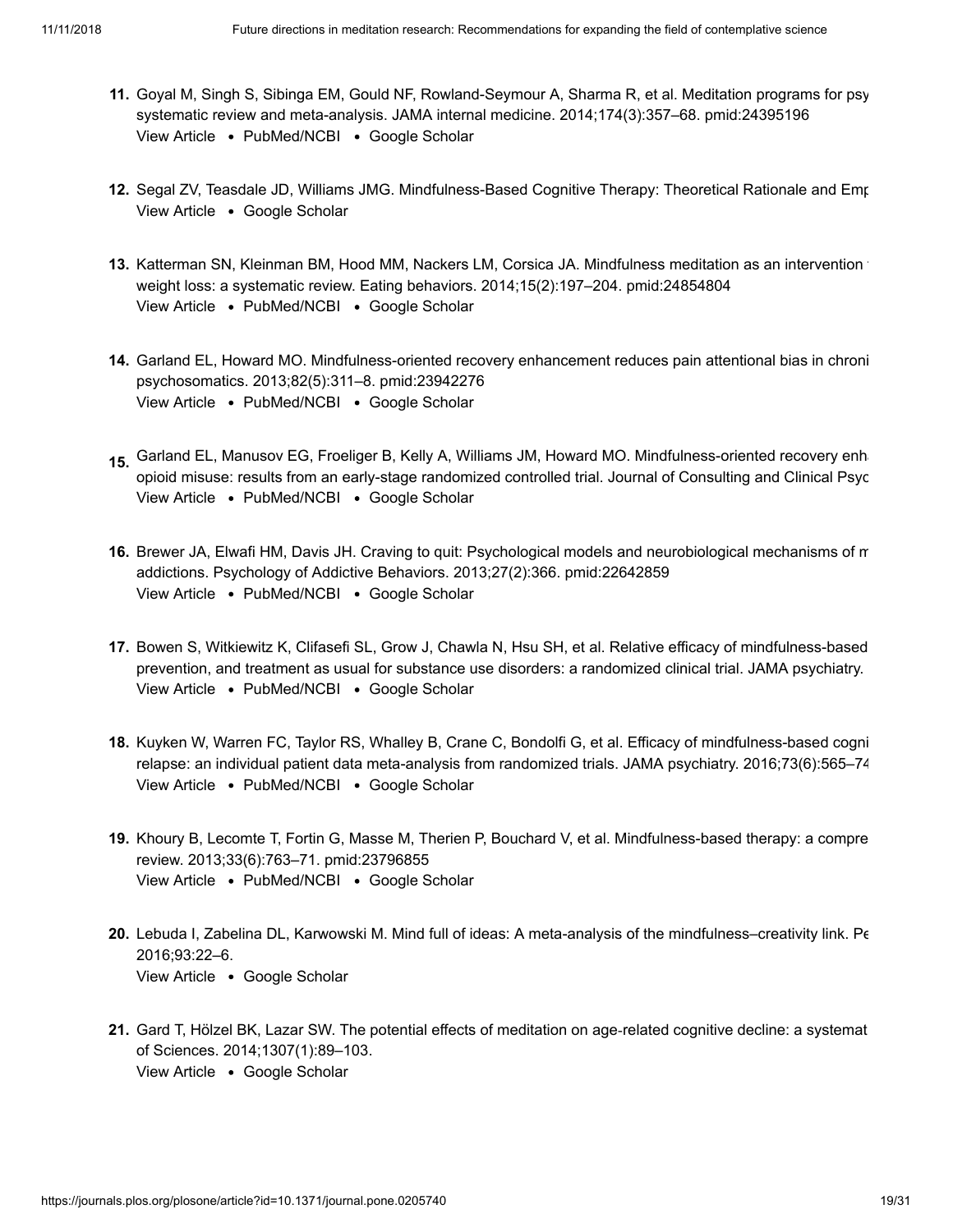- **22.** Felver JC, Celis-de Hoyos CE, Tezanos K, Singh NN. A systematic review of mindfulness-based interventions View Article . [Google Scholar](http://scholar.google.com/scholar?q=A+systematic+review+of+mindfulness-based+interventions+for+youth+in+school+settings+Felver+2016) 2016;7(1):34–45.
- **23.** Shapiro SL, Lyons KE, Miller RC, Butler B, Vieten C, Zelazo PD. Contemplation in the classroom: A new direc View Article . [Google Scholar](http://scholar.google.com/scholar?q=Contemplation+in+the+classroom%3A+A+new+direction+for+improving+childhood+education+Shapiro+2015) Educational Psychology Review. 2015;27(1):1–30.
- <span id="page-19-0"></span>**24.** Fox KC, Nijeboer S, Dixon ML, Floman JL, Ellamil M, Rumak SP, et al. Is meditation associated with altered b View Article . [Google Scholar](http://scholar.google.com/scholar?q=Is+meditation+associated+with+altered+brain+structure%3F+A+systematic+review+and+meta-analysis+of+morphometric+neuroimaging+in+meditation+practitioners+Fox+2014) meta-analysis of morphometric neuroimaging in meditation practitioners. Neuroscience & Biobehavioral Revie
- **25.** Tang Y-Y, Hölzel BK, Posner MI. The neuroscience of mindfulness meditation. Nature Reviews Neuroscience. [View Article](https://doi.org/10.1038/nrn3916) . [PubMed/NCBI](http://www.ncbi.nlm.nih.gov/pubmed/25783612) . [Google Scholar](http://scholar.google.com/scholar?q=The+neuroscience+of+mindfulness+meditation+Tang+2015)
- <span id="page-19-1"></span>**26.** Chiesa A, Calati R, Serretti A. Does mindfulness training improve cognitive abilities? A systematic review of n [View Article](https://doi.org/10.1016/j.cpr.2010.11.003) • [PubMed/NCBI](http://www.ncbi.nlm.nih.gov/pubmed/21183265) • [Google Scholar](http://scholar.google.com/scholar?q=Does+mindfulness+training+improve+cognitive+abilities%3F+A+systematic+review+of+neuropsychological+findings+Chiesa+2011) psychology review. 2011;31(3):449–64. pmid:21183265
- **27.** Last N, Tufts E, Auger LE. The Effects of Meditation on Grey Matter Atrophy and Neurodegeneration: A Syste [View Article](https://doi.org/10.3233/JAD-160899) • [PubMed/NCBI](http://www.ncbi.nlm.nih.gov/pubmed/27983555) • [Google Scholar](http://scholar.google.com/scholar?q=The+Effects+of+Meditation+on+Grey+Matter+Atrophy+and+Neurodegeneration%3A+A+Systematic+Review+Last+2017) Disease. 2017;56(1):275–86. pmid:27983555
- **28.** Lazar SW, Kerr CE, Wasserman RH, Gray JR, Greve DN, Treadway MT, et al. Meditation experience is assoc View Article • [PubMed/NCBI](http://www.ncbi.nlm.nih.gov/pubmed/16272874) • [Google Scholar](http://scholar.google.com/scholar?q=Meditation+experience+is+associated+with+increased+cortical+thickness+Lazar+2005) Neuroreport. 2005;16(17):1893. pmid:16272874
- **29.** Hölzel BK, Carmody J, Vangel M, Congleton C, Yerramsetti SM, Gard T, et al. Mindfulness practice leads to in [View Article](https://doi.org/10.1016/j.pscychresns.2010.08.006) • [PubMed/NCBI](http://www.ncbi.nlm.nih.gov/pubmed/21071182) • [Google Scholar](http://scholar.google.com/scholar?q=Mindfulness+practice+leads+to+increases+in+regional+brain+gray+matter+density+H%C3%B6lzel+2011) density. Psychiatry Research: Neuroimaging. 2011;191(1):36–43. pmid:21071182
- <span id="page-19-2"></span>**30.** Gotink RA, Meijboom R, Vernooij MW, Smits M, Hunink MM. 8-week mindfulness based stress reduction indu [View Article](https://doi.org/10.1016/j.bandc.2016.07.001) . [PubMed/NCBI](http://www.ncbi.nlm.nih.gov/pubmed/27429096) . [Google Scholar](http://scholar.google.com/scholar?q=8-week+mindfulness+based+stress+reduction+induces+brain+changes+similar+to+traditional+long-term+meditation+practice%E2%80%93a+systematic+review+Gotink+2016) term meditation practice–a systematic review. Brain and cognition. 2016;108:32–41. pmid:27429096
- <span id="page-19-3"></span>**31.** Black D, Slavich G. Mindfulness meditation and the immune system: a systematic review of randomized contr [View Article](https://doi.org/10.1111/nyas.12998) • [PubMed/NCBI](http://www.ncbi.nlm.nih.gov/pubmed/26799456) • [Google Scholar](http://scholar.google.com/scholar?q=Mindfulness+meditation+and+the+immune+system%3A+a+systematic+review+of+randomized+controlled+trials+Black+2016) Academy of Sciences. 2016;1373(1):13. pmid:26799456
- **32.** Deng W, Cheung S, Tsao S, Wang X, Tiwari A. Telomerase activity and its association with psychological stre [View Article](https://doi.org/10.1016/j.psyneuen.2015.11.017) • [PubMed/NCBI](http://www.ncbi.nlm.nih.gov/pubmed/26677763) • [Google Scholar](http://scholar.google.com/scholar?q=Telomerase+activity+and+its+association+with+psychological+stress%2C+mental+disorders%2C+lifestyle+factors+and+interventions%3A+A+systematic+review+Deng+2016) interventions: A systematic review. Psychoneuroendocrinology. 2016;64:150–63. pmid:26677763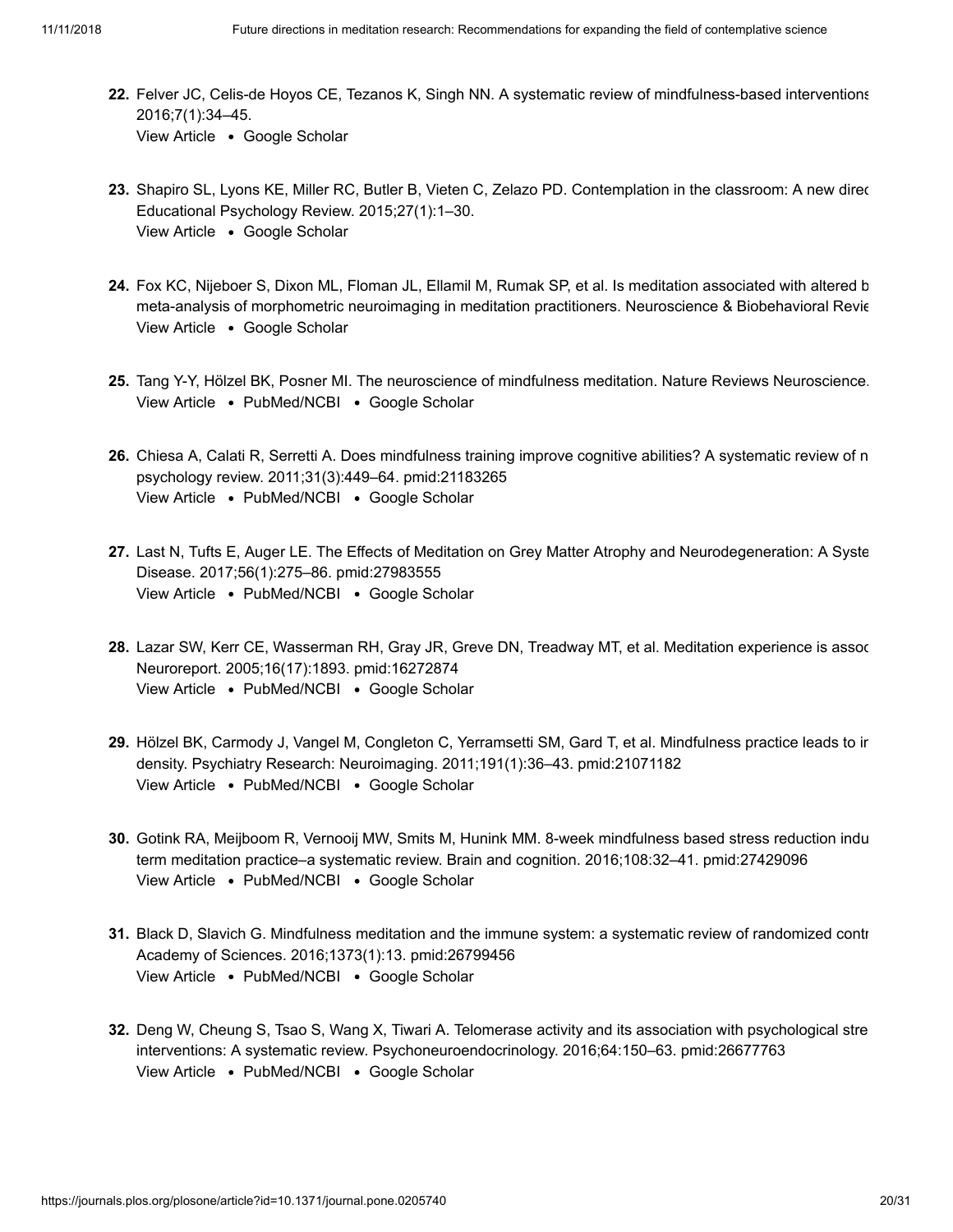- <span id="page-20-0"></span>**33.** Zeidan F, Vago DR. Mindfulness meditation–based pain relief: a mechanistic account. Annals of the New York [View Article](https://doi.org/10.1111/nyas.13153) • [PubMed/NCBI](http://www.ncbi.nlm.nih.gov/pubmed/27398643) • [Google Scholar](http://scholar.google.com/scholar?q=Mindfulness+meditation%E2%80%93based+pain+relief%3A+a+mechanistic+account+Zeidan+2016) 27. pmid:27398643
- <span id="page-20-1"></span>**34.** Aurobindo S, Saint-Hilaire P. The Future Evolution of Man: The Divine Life Upon Earth. London: Allen and Un
- <span id="page-20-5"></span>**35.** Wilber K. The spectrum of consciousness: Quest Books; 1993.
- <span id="page-20-9"></span>**36.** Shankar SSR. Patanjali Yoga Sutras: Arktos; 2014.
- **37.** Murphy M. The Future of the Body: Explorations into the Further Evolution of Human Nature. New York: Jerer
- **38.** Fischer R. A cartography of the ecstatic and meditative states. Science. 1971;174(4012):897–904. pmid:5123 View Article • [PubMed/NCBI](http://www.ncbi.nlm.nih.gov/pubmed/5123809) • [Google Scholar](http://scholar.google.com/scholar?q=A+cartography+of+the+ecstatic+and+meditative+states+Fischer+1971)
- **39.** Levin J, Steele L. The transcendent experience: conceptual, theoretical, and epidemiologic perspectives. Exp View Article . [Google Scholar](http://scholar.google.com/scholar?q=The+transcendent+experience%3A+conceptual%2C+theoretical%2C+and+epidemiologic+perspectives+Levin+2005) 2005;1(2):89–101.
- <span id="page-20-8"></span>**40.** James W. The varieties of religious experience: Harvard University Press; 1985.
- <span id="page-20-2"></span>**41.** Hood RW. Mystical, spiritual, and religious experiences. Handbook of the psychology of religion and spiritualit
- <span id="page-20-3"></span>**42.** Vieten C, Amorok T, Schlitz MM. I to we: The role of consciousness transformation in compassion and altruisr View Article . [Google Scholar](http://scholar.google.com/scholar?q=I+to+we%3A+The+role+of+consciousness+transformation+in+compassion+and+altruism+Vieten+2006)
- **43.** Schlitz M, Vieten C, Amorok T. Living deeply: The art & science of transformation in everyday life: New Harbin
- <span id="page-20-4"></span>**44.** Vieten C, Amorok T, Schlitz M. Many paths, one mountain: An integral approach to the science of transformat Tensions Among Science, Religion, and Experience. 2008:265.
- **45.** Fresco DM, Moore MT, van Dulmen MH, Segal ZV, Ma SH, Teasdale JD, et al. Initial psychometric properties [View Article](https://doi.org/10.1016/j.beth.2006.08.003) • [PubMed/NCBI](http://www.ncbi.nlm.nih.gov/pubmed/17697849) • [Google Scholar](http://scholar.google.com/scholar?q=Initial+psychometric+properties+of+the+experiences+questionnaire%3A+validation+of+a+self-report+measure+of+decentering+Fresco+2007) of a self-report measure of decentering. Behavior therapy. 2007;38(3):234–46. pmid:17697849
- **46.** Sauer S, Baer RA. Mindfulness and decentering as mechanisms of change in mindfulness-and acceptance-bacapter and acceptance processes in clients: Illuminating the theory and practice of change. 2010:25–50.
- **47.** Teasdale JD, Moore RG, Hayhurst H, Pope M, Williams S, Segal ZV. Metacognitive awareness and preventio View Article • [PubMed/NCBI](http://www.ncbi.nlm.nih.gov/pubmed/11952186) • [Google Scholar](http://scholar.google.com/scholar?q=Metacognitive+awareness+and+prevention+of+relapse+in+depression%3A+empirical+evidence+Teasdale+2002) evidence. Journal of consulting and clinical psychology. 2002;70(2):275. pmid:11952186
- <span id="page-20-6"></span>**48.** Shapiro SL, Carlson LE, Astin JA, Freedman B. Mechanisms of mindfulness. Journal of clinical psychology. 2 [View Article](https://doi.org/10.1002/jclp.20237) • [PubMed/NCBI](http://www.ncbi.nlm.nih.gov/pubmed/16385481) • [Google Scholar](http://scholar.google.com/scholar?q=Mechanisms+of+mindfulness+Shapiro+2006)
- <span id="page-20-7"></span>**49.** Tart CT. Altered states of consciousness. 1972.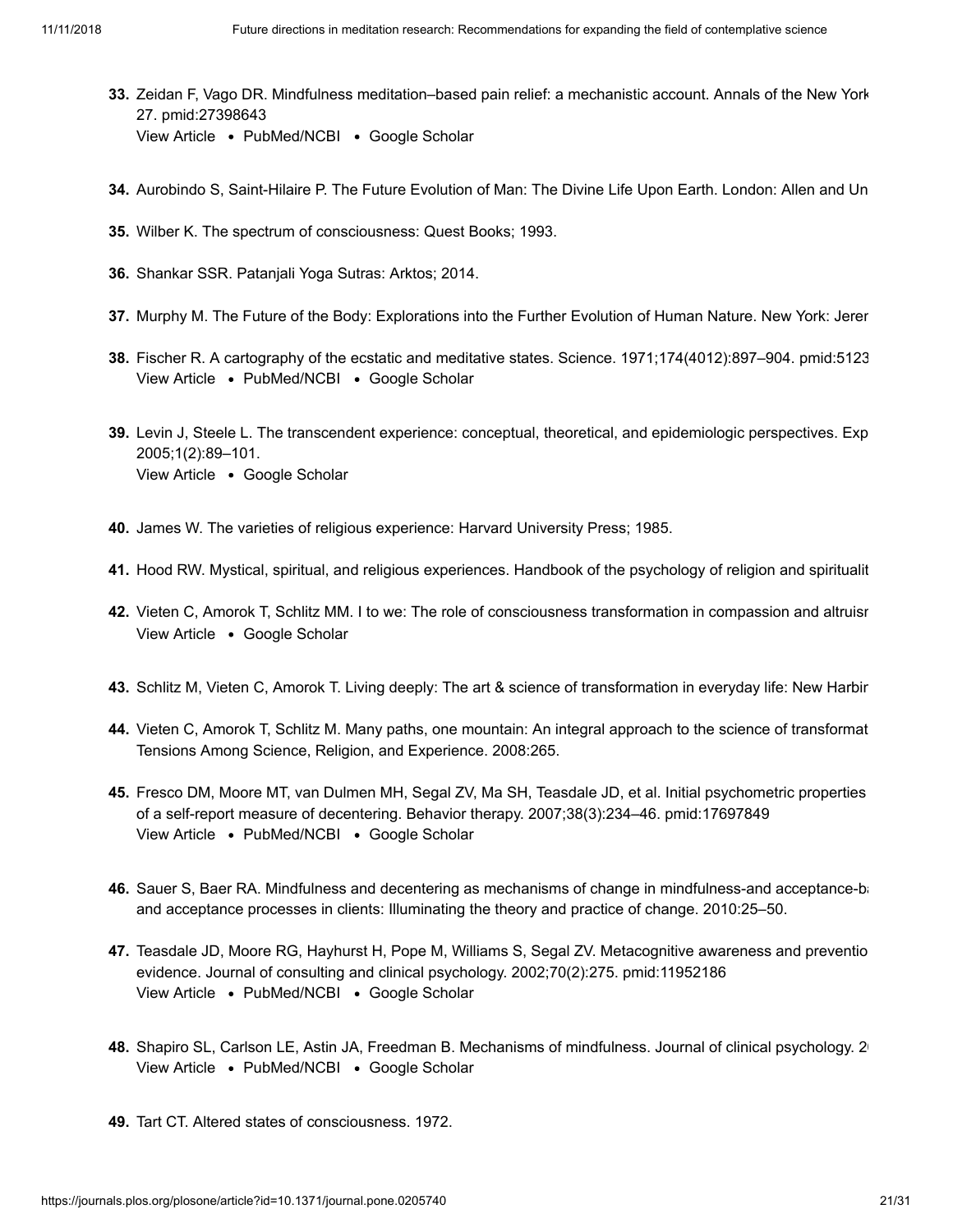- <span id="page-21-0"></span>**50.** Goleman D. The meditation mind. Los Angeles: Tarcher. 1988.
- <span id="page-21-1"></span>**51.** Goleman D. Meditation as meta-therapy: hypotheses toward a proposed fifth state of consciousness. The Jou View Article . [Google Scholar](http://scholar.google.com/scholar?q=Meditation+as+meta-therapy%3A+hypotheses+toward+a+proposed+fifth+state+of+consciousness+Goleman+1971) 1971;3(1):1–26.
- <span id="page-21-2"></span>**52.** Grof S. Revision and re-enchantment of psychology: Legacy of half a century of consciousness research. Jou View Article . [Google Scholar](http://scholar.google.com/scholar?q=Revision+and+re-enchantment+of+psychology%3A+Legacy+of+half+a+century+of+consciousness+research+Grof+2012) 2012:137–63.
- **53.** Scotton BW, Chinen AB, Battista JR. Textbook of transpersonal psychiatry and psychology: Basic Books; 200
- <span id="page-21-3"></span>**54.** Walsh RE, Vaughan FE. Paths beyond ego: The transpersonal vision: Perigee Books; 1993.
- <span id="page-21-4"></span>**55.** Jung CG. Memories, dreams, reflections. 1963.
- <span id="page-21-5"></span>**56.** Jung C. The Psychology of Eastern Meditation. Collected Works. Princeton University Press, Princeton, NJ; 1
- **57.** Maslow AH. Religions, values, and peak-experiences: Ohio State University Press Columbus; 1964.
- <span id="page-21-6"></span>**58.** Vago DR, Zeidan F. The brain on silent: mind wandering, mindful awareness, and states of mental tranquility. [View Article](https://doi.org/10.1111/nyas.13171) • [PubMed/NCBI](http://www.ncbi.nlm.nih.gov/pubmed/27398642) • [Google Scholar](http://scholar.google.com/scholar?q=The+brain+on+silent%3A+mind+wandering%2C+mindful+awareness%2C+and+states+of+mental+tranquility+Vago+2016) Sciences. 2016;1373(1):96–113. pmid:27398642
- <span id="page-21-7"></span>**59.** Bormann JE, Liu L, Thorp SR, Lang AJ. Spiritual wellbeing mediates PTSD change in veterans with military-re [View Article](https://doi.org/10.1007/s12529-011-9186-1) • [PubMed/NCBI](http://www.ncbi.nlm.nih.gov/pubmed/21874605) • [Google Scholar](http://scholar.google.com/scholar?q=Spiritual+wellbeing+mediates+PTSD+change+in+veterans+with+military-related+PTSD+Bormann+2012) behavioral medicine. 2012;19(4):496–502. pmid:21874605
- <span id="page-21-8"></span>**60.** Josipovic Z. Neural correlates of nondual awareness in meditation. Annals of the New York Academy of Scien View Article . [Google Scholar](http://scholar.google.com/scholar?q=Neural+correlates+of+nondual+awareness+in+meditation+Josipovic+2014)
- <span id="page-21-9"></span>**61.** Josipovic Z. Love and compassion meditation: a nondual perspective. Annals of the New York Academy of Sc [View Article](https://doi.org/10.1111/nyas.13078) • [PubMed/NCBI](http://www.ncbi.nlm.nih.gov/pubmed/27152716) • [Google Scholar](http://scholar.google.com/scholar?q=Love+and+compassion+meditation%3A+a+nondual+perspective+Josipovic+2016) pmid:27152716
- <span id="page-21-10"></span>**62.** Tomasino B, Chiesa A, Fabbro F. Disentangling the neural mechanisms involved in Hinduism-and Buddhism-i [View Article](https://doi.org/10.1016/j.bandc.2014.03.013) • [PubMed/NCBI](http://www.ncbi.nlm.nih.gov/pubmed/24975229) • [Google Scholar](http://scholar.google.com/scholar?q=Disentangling+the+neural+mechanisms+involved+in+Hinduism-and+Buddhism-related+meditations+Tomasino+2014) 2014;90:32–40. pmid:24975229
- <span id="page-21-11"></span>**63.** Travis F. Transcendental experiences during meditation practice. Annals of the New York Academy of Science View Article . [Google Scholar](http://scholar.google.com/scholar?q=Transcendental+experiences+during+meditation+practice+Travis+2014)
- <span id="page-21-12"></span>**64.** Travis F, Pearson C. Pure consciousness: distinct phenomenological and physiological correlates of "consciou View Article • [PubMed/NCBI](http://www.ncbi.nlm.nih.gov/pubmed/10512549) • [Google Scholar](http://scholar.google.com/scholar?q=Pure+consciousness%3A+distinct+phenomenological+and+physiological+correlates+of+%E2%80%9Cconsciousness+itself%E2%80%9D+Travis+2000) Neuroscience. 2000;100(1–4):77–89. pmid:10512549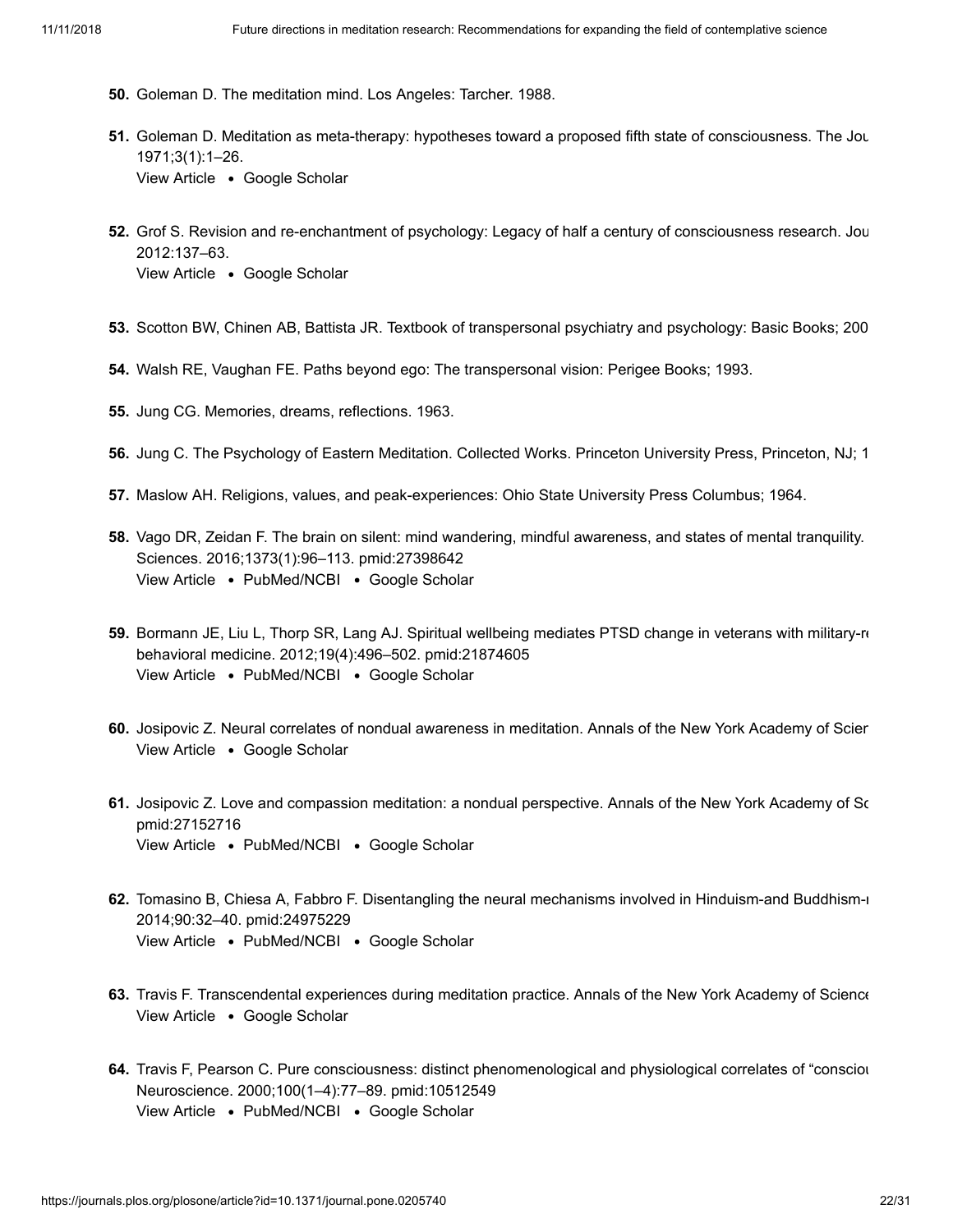- <span id="page-22-0"></span>**65.** Walton KG, Schneider RH, Nidich S. Review of controlled research on the transcendental meditation program [View Article](https://doi.org/10.1097/01.crd.0000113021.96119.78) • [PubMed/NCBI](http://www.ncbi.nlm.nih.gov/pubmed/15316306) • [Google Scholar](http://scholar.google.com/scholar?q=Review+of+controlled+research+on+the+transcendental+meditation+program+and+cardiovascular+disease%3A+risk+factors%2C+morbidity%2C+and+mortality+Walton+2004) morbidity, and mortality. Cardiology in review. 2004;12(5):262. pmid:15316306
- <span id="page-22-1"></span>**66.** Travis F, Tecce J, Arenander A, Wallace RK. Patterns of EEG coherence, power, and contingent negative vari View Article • [PubMed/NCBI](http://www.ncbi.nlm.nih.gov/pubmed/12406612) • [Google Scholar](http://scholar.google.com/scholar?q=Patterns+of+EEG+coherence%2C+power%2C+and+contingent+negative+variation+characterize+the+integration+of+transcendental+and+waking+states+Travis+2002) transcendental and waking states. Biological psychology. 2002;61(3):293–319. pmid:12406612
- <span id="page-22-2"></span>**67.** Travis F, Wallace RK. Autonomic and EEG patterns during eyes-closed rest and transcendental meditation (T [View Article](https://doi.org/10.1006/ccog.1999.0403) • [PubMed/NCBI](http://www.ncbi.nlm.nih.gov/pubmed/10487785) • [Google Scholar](http://scholar.google.com/scholar?q=Autonomic+and+EEG+patterns+during+eyes-closed+rest+and+transcendental+meditation+%28TM%29+practice%3A+the+basis+for+a+neural+model+of+TM+practice+Travis+1999) TM practice. Consciousness and cognition. 1999;8(3):302–18. pmid:10487785
- <span id="page-22-3"></span>**68.** Radin D. Meditation and the Nonlocal Mind. Explore: The Journal of Science and Healing. 2015;11(2):82–4. View Article . [Google Scholar](http://scholar.google.com/scholar?q=Meditation+and+the+Nonlocal+Mind+Radin+2015)
- <span id="page-22-11"></span>69. Radin DI, Vieten C, Michel L, Delorme A. Electrocortical activity prior to unpredictable stimuli in meditators and View Article . [Google Scholar](http://scholar.google.com/scholar?q=Electrocortical+activity+prior+to+unpredictable+stimuli+in+meditators+and+nonmeditators+Radin+2011) Science and Healing. 2011;7(5):286–99.
- **70.** Radin D, Michel L, Galdamez K, Wendland P, Rickenbach R, Delorme A. Consciousness and the double-slit in View Article . [Google Scholar](http://scholar.google.com/scholar?q=Consciousness+and+the+double-slit+interference+pattern%3A+Six+experiments+Radin+2012) Physics Essays. 2012;25(2).
- <span id="page-22-4"></span>**71.** Roney-Dougal SM, Solfvin J. Exploring the Relationship between Tibetan Meditation Attainment and Precogn View Article . [Google Scholar](http://scholar.google.com/scholar?q=Exploring+the+Relationship+between+Tibetan+Meditation+Attainment+and+Precognition+Roney-Dougal+2011) 2011;25(1).
- <span id="page-22-5"></span>**72.** Cloninger CR, Przybeck TR, Svrakic DM, Wetzel RD. The Temperament and Character Inventory (TCI): A gui
- <span id="page-22-6"></span>**73.** Watts AW. Supreme Identity: An Essay on Oriental Metaphysic and the Christian Religion. 1957.
- <span id="page-22-7"></span>**74.** Wachholtz AB, Pargament KI. Is spirituality a critical ingredient of meditation? Comparing the effects of spiritu [View Article](https://doi.org/10.1007/s10865-005-9008-5) • [PubMed/NCBI](http://www.ncbi.nlm.nih.gov/pubmed/16049627) • [Google Scholar](http://scholar.google.com/scholar?q=Is+spirituality+a+critical+ingredient+of+meditation%3F+Comparing+the+effects+of+spiritual+meditation%2C+secular+meditation%2C+and+relaxation+on+spiritual%2C+psychological%2C+cardiac%2C+and+pain+outcomes+Wachholtz+2005) relaxation on spiritual, psychological, cardiac, and pain outcomes. Journal of behavioral medicine. 2005;28(4)
- <span id="page-22-8"></span>**75.** Vago DR, Silbersweig DA. Self-awareness, self-regulation, and self-transcendence (S-ART): a framework for View Article . [Google Scholar](http://scholar.google.com/scholar?q=Self-awareness%2C+self-regulation%2C+and+self-transcendence+%28S-ART%29%3A+a+framework+for+understanding+the+neurobiological+mechanisms+of+mindfulness+Vago+2012) mechanisms of mindfulness. Frontiers in human neuroscience. 2012;6.
- <span id="page-22-9"></span>**76.** Barrett FS, Johnson MW, Griffiths RR. Validation of the revised Mystical Experience Questionnaire in experim [View Article](https://doi.org/10.1177/0269881115609019) • [PubMed/NCBI](http://www.ncbi.nlm.nih.gov/pubmed/26442957) • [Google Scholar](http://scholar.google.com/scholar?q=Validation+of+the+revised+Mystical+Experience+Questionnaire+in+experimental+sessions+with+psilocybin+Barrett+2015) Psychopharmacology. 2015;29(11):1182–90. pmid:26442957
- <span id="page-22-10"></span>**77.** MacLean KA, Leoutsakos JMS, Johnson MW, Griffiths RR. Factor analysis of the mystical experience questio by the hallucinogen psilocybin. Journal for the scientific study of religion. 2012;51(4):721–37. pmid:23316089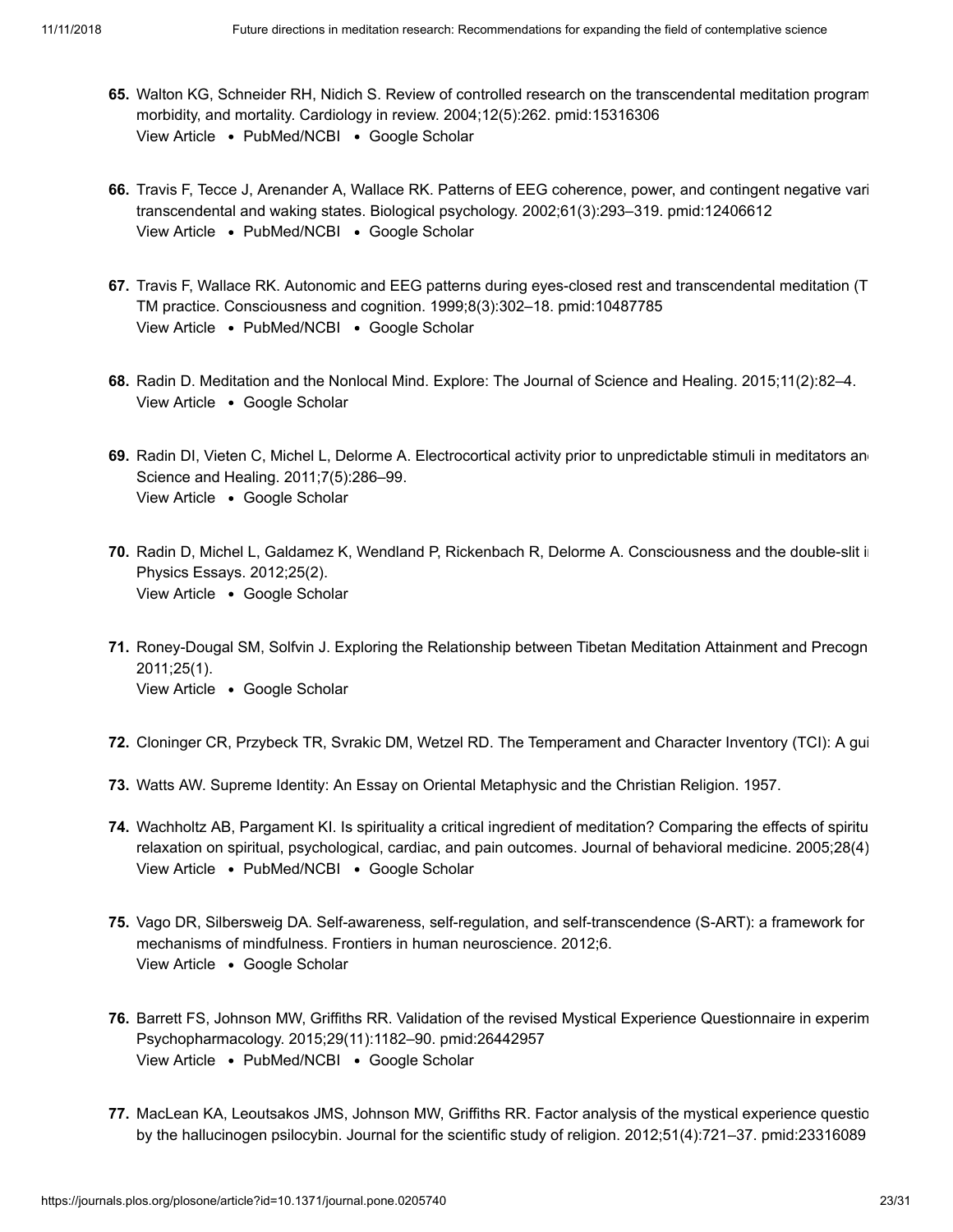[View Article](https://doi.org/10.1111/j.1468-5906.2012.01685.x) . [PubMed/NCBI](http://www.ncbi.nlm.nih.gov/pubmed/23316089) . [Google Scholar](http://scholar.google.com/scholar?q=Factor+analysis+of+the+mystical+experience+questionnaire%3A+A+study+of+experiences+occasioned+by+the+hallucinogen+psilocybin+MacLean+2012)

- <span id="page-23-0"></span>**78.** Hackett C, Grim B, Stonawski M, Skirbekk V, Kuriakose N, Potancokova M. Methodology of the Pew Researc Yearbook of international religious demography. 2014;131.
- <span id="page-23-1"></span>**79.** Barnes PM, Bloom B, Nahin RL. Complementary and alternative medicine use among adults and children: Ur and Human Services, Centers for Disease Control and Prevention, National Center for Health Statistics Hyatt
- **80.** Kessler RC, Petukhova M, Sampson NA, Zaslavsky AM, Wittchen HU. Twelve‐month and lifetime prevalence [View Article](https://doi.org/10.1002/mpr.1359) • [PubMed/NCBI](http://www.ncbi.nlm.nih.gov/pubmed/22865617) • [Google Scholar](http://scholar.google.com/scholar?q=Twelve%E2%80%90month+and+lifetime+prevalence+and+lifetime+morbid+risk+of+anxiety+and+mood+disorders+in+the+United+States+Kessler+2012) disorders in the United States. International journal of methods in psychiatric research. 2012;21(3):169–84. pm
- <span id="page-23-2"></span>**81.** Grant BF, Stinson FS, Dawson DA, Chou SP, Dufour MC, Compton W, et al. Prevalence and co-occurrence o [View Article](https://doi.org/10.1001/archpsyc.61.8.807) • [PubMed/NCBI](http://www.ncbi.nlm.nih.gov/pubmed/15289279) • [Google Scholar](http://scholar.google.com/scholar?q=Prevalence+and+co-occurrence+of+substance+use+disorders+and+independentmood+and+anxiety+disorders%3A+Results+from+the+national+epidemiologic+survey+on+alcohol+and+relatedconditions+Grant+2004) independentmood and anxiety disorders: Results from the national epidemiologic survey on alcohol and relate 2004;61(8):807–16. pmid:15289279
- <span id="page-23-3"></span>82. Tran US, Cebolla A, Glück TM, Soler J, Garcia-Campayo J, Von Moy T. The serenity of the meditating mind: a [View Article](https://doi.org/10.1371/journal.pone.0110192) • [PubMed/NCBI](http://www.ncbi.nlm.nih.gov/pubmed/25330072) • [Google Scholar](http://scholar.google.com/scholar?q=The+serenity+of+the+meditating+mind%3A+a+cross-cultural+psychometric+study+on+a+two-factor+higher+order+structure+of+mindfulness%2C+its+effects%2C+and+mechanisms+related+to+mental+health+among+experienced+meditators+Tran+2014) factor higher order structure of mindfulness, its effects, and mechanisms related to mental health among expe 2014;9(10):e110192. pmid:25330072
- <span id="page-23-4"></span>**83.** Hackett C, Grim B, Stonawski M, Skirbekk V, Potančoková M, Abel G. The global religious landscape. Washir
- <span id="page-23-5"></span>84. Miller WR. The phenomenon of quantum change. Journal of clinical psychology. 2004;60(5):453–60. pmid:150 [View Article](https://doi.org/10.1002/jclp.20000) • [PubMed/NCBI](http://www.ncbi.nlm.nih.gov/pubmed/15048692) • [Google Scholar](http://scholar.google.com/scholar?q=The+phenomenon+of+quantum+change+Miller+2004)
- <span id="page-23-6"></span>**85.** Metzner R. Hallucinogenic drugs and plants in psychotherapy and shamanism. Journal of Psychoactive Drugs [View Article](https://doi.org/10.1080/02791072.1998.10399709) • [PubMed/NCBI](http://www.ncbi.nlm.nih.gov/pubmed/9924839) • [Google Scholar](http://scholar.google.com/scholar?q=Hallucinogenic+drugs+and+plants+in+psychotherapy+and+shamanism+Metzner+1998)
- **86.** Guzmán G. Hallucinogenic mushrooms in Mexico: An overview. Economic Botany. 2008;62(3):404–12. View Article . [Google Scholar](http://scholar.google.com/scholar?q=Hallucinogenic+mushrooms+in+Mexico%3A+An+overview+Guzm%C3%A1n+2008)
- **87.** Schultes RE, Reis Sv. Ethnobotany: evolution of a discipline: Chapman and Hall Ltd; 1995.
- <span id="page-23-7"></span>**88.** Yamane D, Polzer M. Ways of seeing ecstasy in modern society: Experiential-expressive and cultural-linguisti View Article . [Google Scholar](http://scholar.google.com/scholar?q=Ways+of+seeing+ecstasy+in+modern+society%3A+Experiential-expressive+and+cultural-linguistic+views+Yamane+1994) 1994;55(1):1–25.
- <span id="page-23-8"></span>**89.** Hood RW Jr, Hill PC, Spilka B. Psychology of religion: An empirical approach: Guilford Press; 2009.
- <span id="page-23-9"></span>**90.** Stace WT. Mysticism and philosophy. 1960.
- <span id="page-23-10"></span>**91.** Rangdrol T. The Flight of the Garuda, compiled and translated by Keith Dowman. Boston, Wisdom. 1994.
- <span id="page-23-11"></span>**92.** Norbu CN. The Mirror: Advice on Presence and Awareness (dran pa dang shes bzhin gyi gdams pa me long n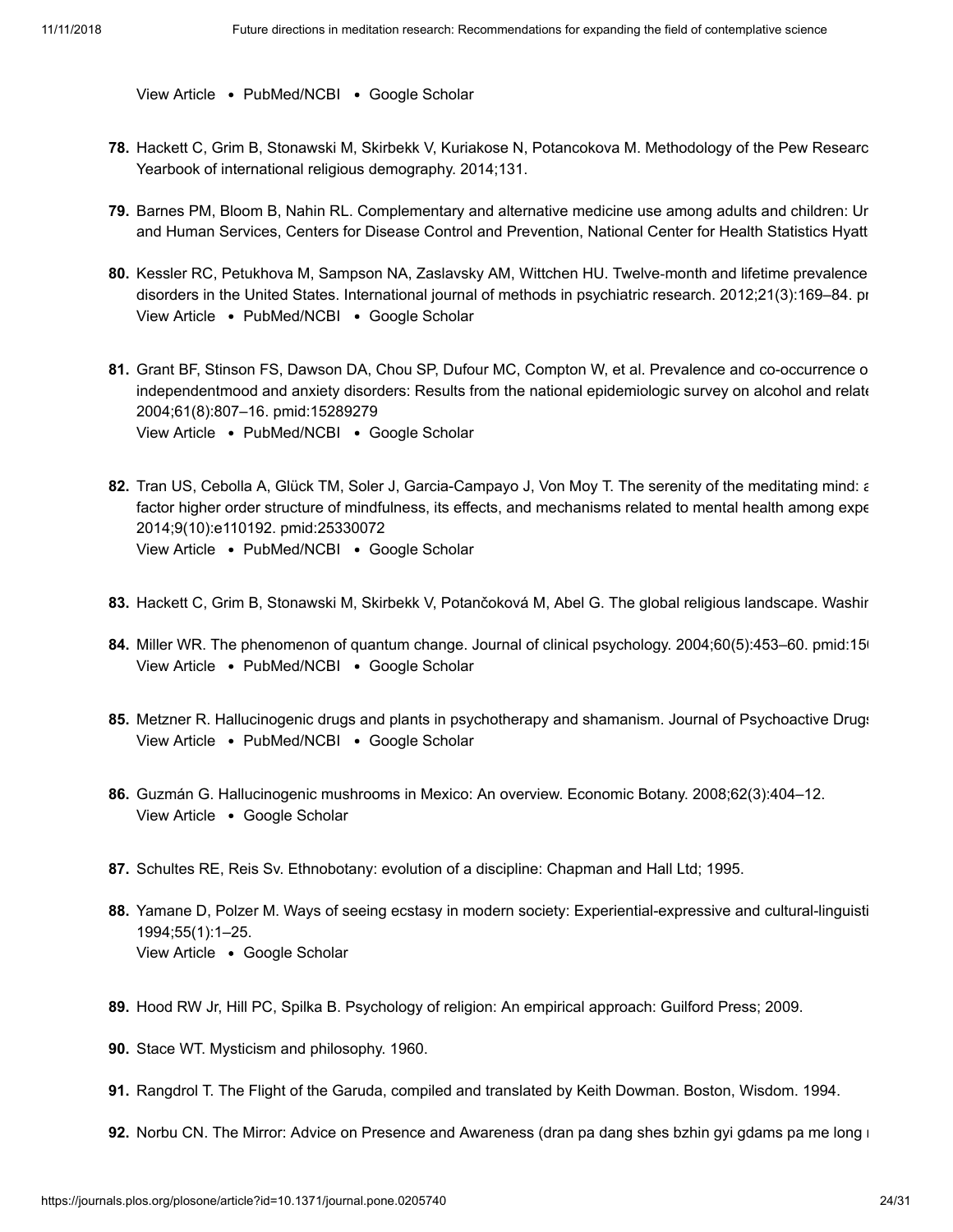View Article . [Google Scholar](http://scholar.google.com/scholar?q=The+Mirror%3A+Advice+on+Presence+and+Awareness+%28dran+pa+dang+shes+bzhin+gyi+gdams+pa+me+long+ma%29+Norbu+2013)

- **93.** Josipovic Z, Dinstein I, Weber J, Heeger DJ. Influence of meditation on anti-correlated networks in the brain. I [View Article](https://doi.org/10.3389/fnhum.2011.00183) • [PubMed/NCBI](http://www.ncbi.nlm.nih.gov/pubmed/22287947) • [Google Scholar](http://scholar.google.com/scholar?q=Influence+of+meditation+on+anti-correlated+networks+in+the+brain+Josipovic+2012) 2012;5:183. pmid:22287947
- **94.** Josipovic Z. Freedom of the mind. Frontiers in psychology. 2013;4. View Article . [Google Scholar](http://scholar.google.com/scholar?q=Freedom+of+the+mind+Josipovic+2013)
- **95.** Lutz A, Jha AP, Dunne JD, Saron CD. Investigating the phenomenological matrix of mindfulness-related pract [View Article](https://doi.org/10.1037/a0039585) . [PubMed/NCBI](http://www.ncbi.nlm.nih.gov/pubmed/26436313) . [Google Scholar](http://scholar.google.com/scholar?q=Investigating+the+phenomenological+matrix+of+mindfulness-related+practices+from+a+neurocognitive+perspective+Lutz+2015) American Psychologist. 2015;70(7):632. pmid:26436313
- <span id="page-24-0"></span>**96.** Cooney JW, Gazzaniga MS. Neurological disorders and the structure of human consciousness. Trends in Cog View Article • [PubMed/NCBI](http://www.ncbi.nlm.nih.gov/pubmed/12691764) • [Google Scholar](http://scholar.google.com/scholar?q=Neurological+disorders+and+the+structure+of+human+consciousness+Cooney+2003) pmid:12691764
- **97.** Braboszcz C, Delorme A. Lost in thoughts: neural markers of low alertness during mind wandering. Neuroima [View Article](https://doi.org/10.1016/j.neuroimage.2010.10.008) • [PubMed/NCBI](http://www.ncbi.nlm.nih.gov/pubmed/20946963) • [Google Scholar](http://scholar.google.com/scholar?q=Lost+in+thoughts%3A+neural+markers+of+low+alertness+during+mind+wandering+Braboszcz+2011)
- **98.** Hasenkamp W, Wilson-Mendenhall CD, Duncan E, Barsalou LW. Mind wandering and attention during focuse [View Article](https://doi.org/10.1016/j.neuroimage.2011.07.008) • [PubMed/NCBI](http://www.ncbi.nlm.nih.gov/pubmed/21782031) • [Google Scholar](http://scholar.google.com/scholar?q=Mind+wandering+and+attention+during+focused+meditation%3A+a+fine-grained+temporal+analysis+of+fluctuating+cognitive+states+Hasenkamp+2012) analysis of fluctuating cognitive states. Neuroimage. 2012;59(1):750–60. pmid:21782031
- <span id="page-24-1"></span>**99.** Feuerstein G. The yoga tradition: Its history, literature, philosophy and practice: United Nations Publications; 2
- **100.** Cialdini RB, Goldstein NJ. Social influence: Compliance and conformity. Annu Rev Psychol. 2004;55:591–621 [View Article](https://doi.org/10.1146/annurev.psych.55.090902.142015) • [PubMed/NCBI](http://www.ncbi.nlm.nih.gov/pubmed/14744228) • [Google Scholar](http://scholar.google.com/scholar?q=Social+influence%3A+Compliance+and+conformity+Cialdini+2004)
- <span id="page-24-2"></span>**101.** Augustinova M, Ferrand L. The influence of mere social presence on Stroop interference: New evidence from View Article . [Google Scholar](http://scholar.google.com/scholar?q=The+influence+of+mere+social+presence+on+Stroop+interference%3A+New+evidence+from+the+semantically-based+Stroop+task+Augustinova+2012) of Experimental Social Psychology. 2012;48(5):1213–6.
- **102.** Bond CF, Titus LJ. Social facilitation: a meta-analysis of 241 studies. Psychological bulletin. 1983;94(2):265. p View Article • [PubMed/NCBI](http://www.ncbi.nlm.nih.gov/pubmed/6356198) • [Google Scholar](http://scholar.google.com/scholar?q=Social+facilitation%3A+a+meta-analysis+of+241+studies+Bond+1983)

**103.** Guerin B. Social facilitation: Wiley Online Library; 2010.

- <span id="page-24-3"></span>**104.** Mantzios M, Giannou K. Group vs. single mindfulness meditation: exploring avoidance, impulsivity, and weigh [View Article](https://doi.org/10.1111/aphw.12023) • [PubMed/NCBI](http://www.ncbi.nlm.nih.gov/pubmed/24585500) • [Google Scholar](http://scholar.google.com/scholar?q=Group+vs.+single+mindfulness+meditation%3A+exploring+avoidance%2C+impulsivity%2C+and+weight+management+in+two+separate+mindfulness+meditation+settings+Mantzios+2014) meditation settings. Applied Psychology: Health and Well‐Being. 2014;6(2):173–91. pmid:24585500
- <span id="page-24-4"></span>**105.** Berman AE, Stevens L. EEG manifestations of nondual experiences in meditators. Consciousness and cognit[View Article](https://doi.org/10.1016/j.concog.2014.10.002) • [PubMed/NCBI](http://www.ncbi.nlm.nih.gov/pubmed/25460236) • [Google Scholar](http://scholar.google.com/scholar?q=EEG+manifestations+of+nondual+experiences+in+meditators+Berman+2015)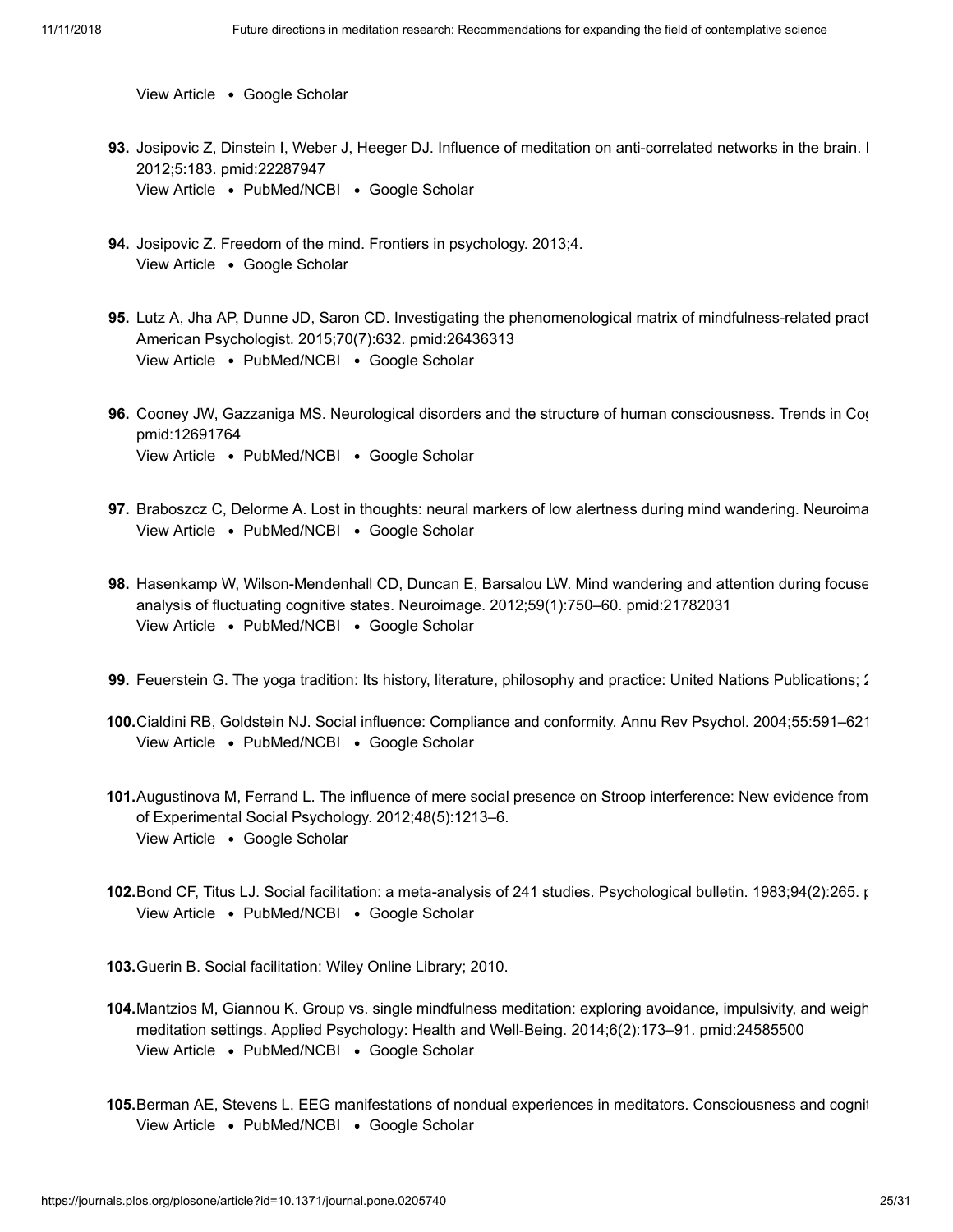- **106.** Walsh R. World's Great Wisdom, The: Timeless Teachings from Religions and Philosophies: SUNY Press; 20
- <span id="page-25-6"></span>**107.** Walsh R, Shapiro SL. The meeting of meditative disciplines and Western psychology: a mutually enriching dia [View Article](https://doi.org/10.1037/0003-066X.61.3.227) • [PubMed/NCBI](http://www.ncbi.nlm.nih.gov/pubmed/16594839) • [Google Scholar](http://scholar.google.com/scholar?q=The+meeting+of+meditative+disciplines+and+Western+psychology%3A+a+mutually+enriching+dialogue+Walsh+2006) 2006;61(3):227. pmid:16594839
- <span id="page-25-0"></span>108.Lim D, Condon P, DeSteno D. Mindfulness and compassion: an examination of mechanism and scalability. Plote [View Article](https://doi.org/10.1371/journal.pone.0118221) • [PubMed/NCBI](http://www.ncbi.nlm.nih.gov/pubmed/25689827) • [Google Scholar](http://scholar.google.com/scholar?q=Mindfulness+and+compassion%3A+an+examination+of+mechanism+and+scalability+Lim+2015) pmid:25689827
- **109.** Condon P, Desbordes G, Miller WB, DeSteno D. Meditation increases compassionate responses to suffering. [View Article](https://doi.org/10.1177/0956797613485603) • [PubMed/NCBI](http://www.ncbi.nlm.nih.gov/pubmed/23965376) • [Google Scholar](http://scholar.google.com/scholar?q=Meditation+increases+compassionate+responses+to+suffering+Condon+2013) 7. pmid:23965376
- 110. Kemeny ME, Foltz C, Cavanagh JF, Cullen M, Giese-Davis J, Jennings P, et al. Contemplative/emotion trainir [View Article](https://doi.org/10.1037/a0026118) • [PubMed/NCBI](http://www.ncbi.nlm.nih.gov/pubmed/22148989) • [Google Scholar](http://scholar.google.com/scholar?q=Contemplative%2Femotion+training+reduces+negative+emotional+behavior+and+promotes+prosocial+responses+Kemeny+2012) promotes prosocial responses. Emotion. 2012;12(2):338. pmid:22148989
- **111.** Rosenberg EL, Zanesco AP, King BG, Aichele SR, Jacobs TL, Bridwell DA, et al. Intensive meditation training [View Article](https://doi.org/10.1037/emo0000080) • [PubMed/NCBI](http://www.ncbi.nlm.nih.gov/pubmed/25938614) • [Google Scholar](http://scholar.google.com/scholar?q=Intensive+meditation+training+influences+emotional+responses+to+suffering+Rosenberg+2015) suffering. Emotion. 2015;15(6):775. pmid:25938614
- <span id="page-25-1"></span>**112.** Hutcherson CA, Seppala EM, Gross JJ. Loving-kindness meditation increases social connectedness. Emotion [View Article](https://doi.org/10.1037/a0013237) • [PubMed/NCBI](http://www.ncbi.nlm.nih.gov/pubmed/18837623) • [Google Scholar](http://scholar.google.com/scholar?q=Loving-kindness+meditation+increases+social+connectedness+Hutcherson+2008)
- <span id="page-25-2"></span>**113.** Zeng X, Chiu CP, Wang R, Oei TP, Leung FY. The effect of loving-kindness meditation on positive emotions: a View Article . [Google Scholar](http://scholar.google.com/scholar?q=The+effect+of+loving-kindness+meditation+on+positive+emotions%3A+a+meta-analytic+review+Zeng+2015) psychology. 2015;6.
- <span id="page-25-3"></span>**114.** Curiati JA, Bocchi E, Freire JO, Arantes AC, Braga M, Garcia Y, et al. Meditation reduces sympathetic activati View Article . [Google Scholar](http://scholar.google.com/scholar?q=Meditation+reduces+sympathetic+activation+and+improves+the+quality+of+life+in+elderly+patients+with+optimally+treated+heart+failure%3A+a+prospective+randomized+study+Curiati+2005) patients with optimally treated heart failure: a prospective randomized study. Journal of Alternative & Compler
- <span id="page-25-4"></span>**115.** Wu S-D, Lo P-C. Inward-attention meditation increases parasympathetic activity: a study based on heart rate View Article • [PubMed/NCBI](http://www.ncbi.nlm.nih.gov/pubmed/18997439) • [Google Scholar](http://scholar.google.com/scholar?q=Inward-attention+meditation+increases+parasympathetic+activity%3A+a+study+based+on+heart+rate+variability+Wu+2008) 2008;29(5):245–50. pmid:18997439
- <span id="page-25-5"></span>**116.** Zeidan F, Gordon NS, Merchant J, Goolkasian P. The effects of brief mindfulness meditation training on exper [View Article](https://doi.org/10.1016/j.jpain.2009.07.015) • [PubMed/NCBI](http://www.ncbi.nlm.nih.gov/pubmed/19853530) • [Google Scholar](http://scholar.google.com/scholar?q=The+effects+of+brief+mindfulness+meditation+training+on+experimentally+induced+pain+Zeidan+2010) 2010;11(3):199–209. pmid:19853530
- **117.** Zeidan F, Grant J, Brown C, McHaffie J, Coghill R. Mindfulness meditation-related pain relief: evidence for uni [View Article](https://doi.org/10.1016/j.neulet.2012.03.082) • [PubMed/NCBI](http://www.ncbi.nlm.nih.gov/pubmed/22487846) • [Google Scholar](http://scholar.google.com/scholar?q=Mindfulness+meditation-related+pain+relief%3A+evidence+for+unique+brain+mechanisms+in+the+regulation+of+pain+Zeidan+2012) pain. Neuroscience letters. 2012;520(2):165–73. pmid:22487846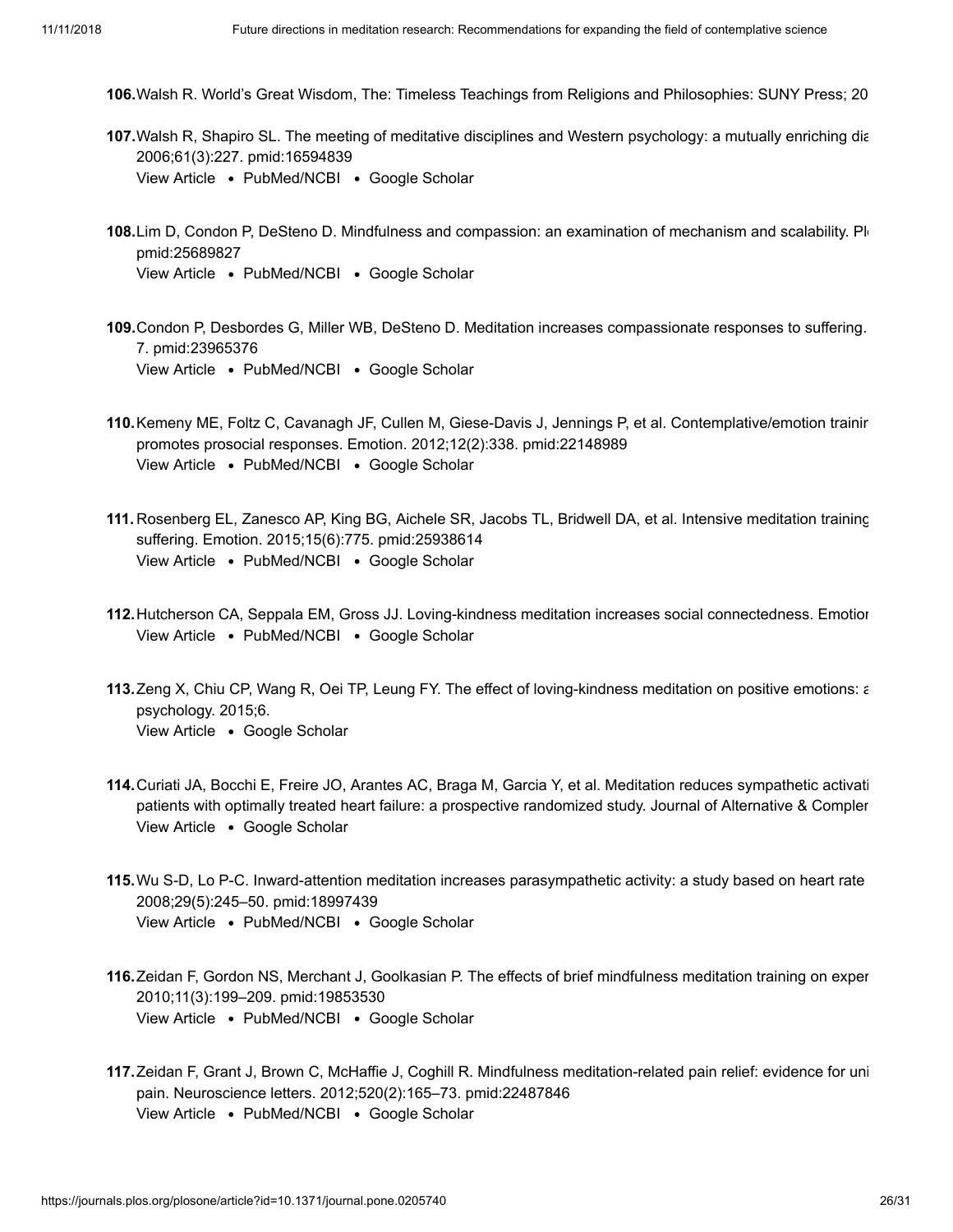- <span id="page-26-0"></span>**118.** Kerr CE, Jones SR, Wan Q, Pritchett DL, Wasserman RH, Wexler A, et al. Effects of mindfulness meditation t View Article . [Google Scholar](http://scholar.google.com/scholar?q=Effects+of+mindfulness+meditation+training+on+anticipatory+alpha+modulation+in+primary+somatosensory+cortex+Kerr+2011) primary somatosensory cortex. Brain research bulletin. 2011;85(3):96–103.
- <span id="page-26-1"></span>**119.** Carter O, Presti D, Callistemon C, Ungerer Y, Liu G, Pettigrew J. Meditation alters perceptual rivalry in Tibetan [View Article](https://doi.org/10.1016/j.cub.2005.05.043) • [PubMed/NCBI](http://www.ncbi.nlm.nih.gov/pubmed/15936259) • [Google Scholar](http://scholar.google.com/scholar?q=Meditation+alters+perceptual+rivalry+in+Tibetan+Buddhist+monks+Carter+2005) 2005;15(11):R412–R3. pmid:15936259
- **120.** MacLean KA, Ferrer E, Aichele SR, Bridwell DA, Zanesco AP, Jacobs TL, et al. Intensive meditation training i [View Article](https://doi.org/10.1177/0956797610371339) • [PubMed/NCBI](http://www.ncbi.nlm.nih.gov/pubmed/20483826) • [Google Scholar](http://scholar.google.com/scholar?q=Intensive+meditation+training+improves+perceptual+discrimination+and+sustained+attention+MacLean+2010) sustained attention. Psychological Science. 2010;21(6):829–39. pmid:20483826
- **121.** Cahn BR, Delorme A, Polich J. Event-related delta, theta, alpha and gamma correlates to auditory oddball pro [View Article](https://doi.org/10.1093/scan/nss060) • [PubMed/NCBI](http://www.ncbi.nlm.nih.gov/pubmed/22648958) • [Google Scholar](http://scholar.google.com/scholar?q=Event-related+delta%2C+theta%2C+alpha+and+gamma+correlates+to+auditory+oddball+processing+during+Cahn+2012) cognitive and affective neuroscience. 2012;8(1):100–11. pmid:22648958
- 122. Lindahl JR, Kaplan CT, Winget EM, Britton WB. A phenomenology of meditation-induced light experiences: tra View Article . [Google Scholar](http://scholar.google.com/scholar?q=A+phenomenology+of+meditation-induced+light+experiences%3A+traditional+Buddhist+and+neurobiological+perspectives+Lindahl+2013) perspectives. Frontiers in psychology. 2013;4.
- <span id="page-26-2"></span>**123.** Benson H, Lehmann JW, Malhotra MS, Goldman RF, Hopkins J, Epstein MD. Body temperature changes duri View Article • [PubMed/NCBI](http://www.ncbi.nlm.nih.gov/pubmed/7035966) • [Google Scholar](http://scholar.google.com/scholar?q=Body+temperature+changes+during+the+practice+of+g+Tum-mo+yoga+Benson+1982) 1982;295(5846):234–6. pmid:7035966
- <span id="page-26-3"></span>**124.** Kozhevnikov M, Elliott J, Shephard J, Gramann K. Neurocognitive and somatic components of temperature in [View Article](https://doi.org/10.1371/journal.pone.0058244) • [PubMed/NCBI](http://www.ncbi.nlm.nih.gov/pubmed/23555572) • [Google Scholar](http://scholar.google.com/scholar?q=Neurocognitive+and+somatic+components+of+temperature+increases+during+g-Tummo+meditation%3A+legend+and+reality+Kozhevnikov+2013) and reality. PloS one. 2013;8(3):e58244. pmid:23555572

<span id="page-26-4"></span>**125.** Vimalaramsi U. The Anapanasati Sutta: A Practical Guide to Mindfulness of Breathing and Tranquil Wisdom M

<span id="page-26-5"></span>**126.** Bair P, Bair S. Living From The Heart: Living Heart Media; 2010.

- <span id="page-26-6"></span>**127.** Jain S, Hammerschlag R, Mills P, Cohen L, Krieger R, Vieten C, et al. Clinical studies of biofield therapies: Su [View Article](https://doi.org/10.7453/gahmj.2015.034.suppl) • [PubMed/NCBI](http://www.ncbi.nlm.nih.gov/pubmed/26665043) • [Google Scholar](http://scholar.google.com/scholar?q=Clinical+studies+of+biofield+therapies%3A+Summary%2C+methodological+challenges%2C+and+recommendations+Jain+2015) recommendations. Global Advances in Health and Medicine. 2015;4(Suppl):58. pmid:26665043
- <span id="page-26-7"></span>128. Farb N, Daubenmier J, Price CJ, Gard T, Kerr C, Dunn BD, et al. Interoception, contemplative practice, and he View Article . [Google Scholar](http://scholar.google.com/scholar?q=Interoception%2C+contemplative+practice%2C+and+health+Farb+2015)
- <span id="page-26-8"></span>**129.** Khalsa SS, Rudrauf D, Damasio AR, Davidson RJ, Lutz A, Tranel D. Interoceptive awareness in experienced [View Article](https://doi.org/10.1111/j.1469-8986.2008.00666.x) • [PubMed/NCBI](http://www.ncbi.nlm.nih.gov/pubmed/18503485) • [Google Scholar](http://scholar.google.com/scholar?q=Interoceptive+awareness+in+experienced+meditators+Khalsa+2008) 2008;45(4):671–7. pmid:18503485
- **130.** Melloni M, Sedeño L, Couto B, Reynoso M, Gelormini C, Favaloro R, et al. Preliminary evidence about the eff and social cognition. Behavioral and Brain Functions. 2013;9(1):47.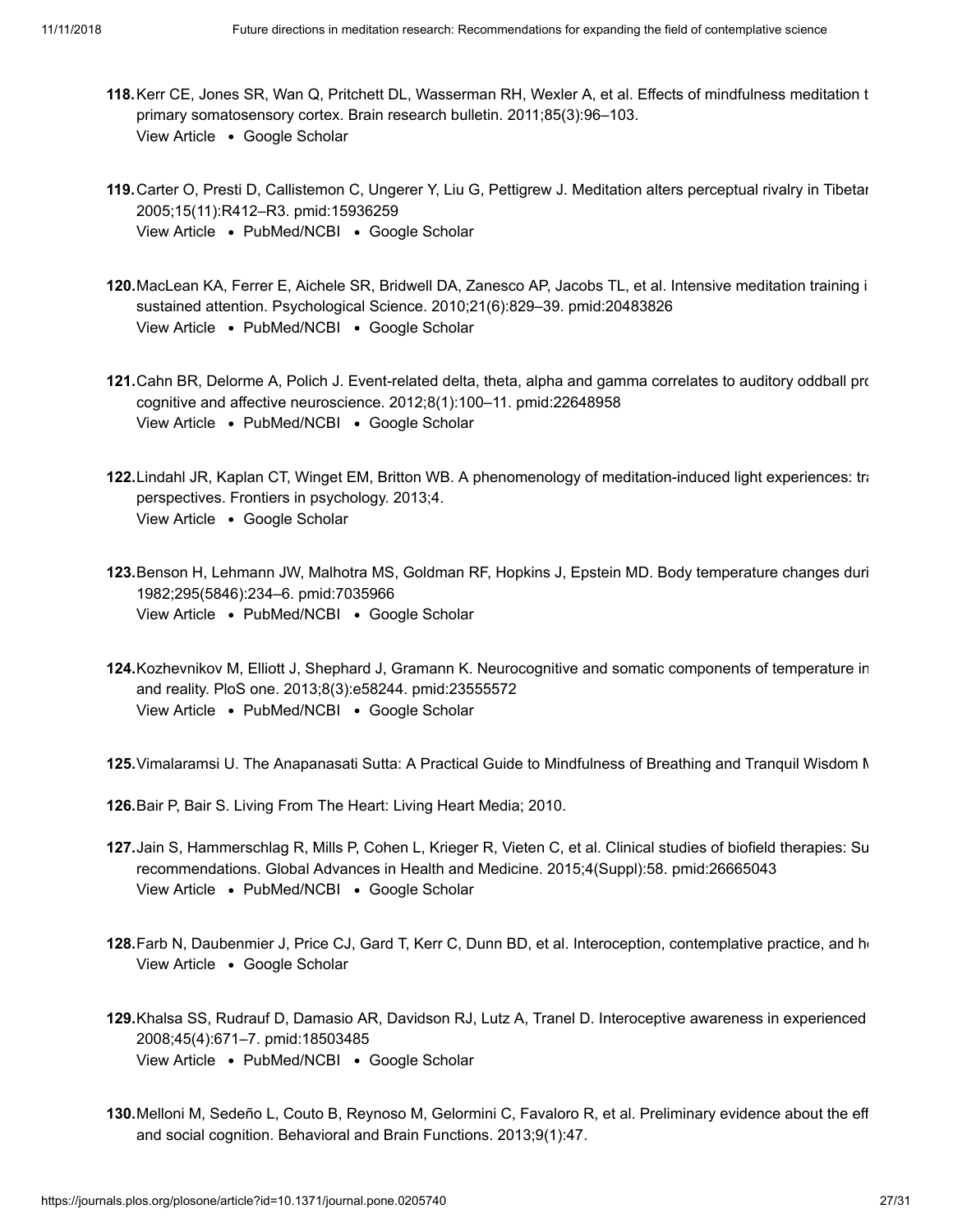View Article . [Google Scholar](http://scholar.google.com/scholar?q=Preliminary+evidence+about+the+effects+of+meditation+on+interoceptive+sensitivity+and+social+cognition+Melloni+2013)

- <span id="page-27-0"></span>**131.** Daubenmier J, Sze J, Kerr CE, Kemeny ME, Mehling W. Follow your breath: respiratory interoceptive accurac [View Article](https://doi.org/10.1111/psyp.12057) . [PubMed/NCBI](http://www.ncbi.nlm.nih.gov/pubmed/23692525) . [Google Scholar](http://scholar.google.com/scholar?q=Follow+your+breath%3A+respiratory+interoceptive+accuracy+in+experienced+meditators+Daubenmier+2013) Psychophysiology. 2013;50(8):777–89. pmid:23692525
- **132.** Bornemann B, Herbert BM, Mehling WE, Singer T. Differential changes in self-reported aspects of interoceptiv View Article . [Google Scholar](http://scholar.google.com/scholar?q=Differential+changes+in+self-reported+aspects+of+interoceptive+awareness+through+3+months+of+contemplative+training+Bornemann+2014) contemplative training. Frontiers in psychology. 2014;5.
- **133.** Sze JA, Gyurak A, Yuan JW, Levenson RW. Coherence between emotional experience and physiology: does [View Article](https://doi.org/10.1037/a0020146) • [PubMed/NCBI](http://www.ncbi.nlm.nih.gov/pubmed/21058842) • [Google Scholar](http://scholar.google.com/scholar?q=Coherence+between+emotional+experience+and+physiology%3A+does+body+awareness+training+have+an+impact%3F+Sze+2010) Emotion. 2010;10(6):803. pmid:21058842
- <span id="page-27-1"></span>**134.** Heeter C. Being there: The subjective experience of presence. Presence: Teleoperators & Virtual Environmen View Article . [Google Scholar](http://scholar.google.com/scholar?q=Being+there%3A+The+subjective+experience+of+presence+Heeter+1992)
- **135.** Radin D, Schlitz M, Baur C. Distant Healing Intention therapies: An overview of the scientific evidence. Global [View Article](https://doi.org/10.7453/gahmj.2015.012.suppl) • [PubMed/NCBI](http://www.ncbi.nlm.nih.gov/pubmed/26665044) • [Google Scholar](http://scholar.google.com/scholar?q=Distant+Healing+Intention+therapies%3A+An+overview+of+the+scientific+evidence+Radin+2015) 2015;4(Suppl):67. pmid:26665044
- <span id="page-27-2"></span>**136.**Berkovich-Ohana A, Dor-Ziderman Y, Glicksohn J, Goldstein A. Alterations in the sense of time, space, and b View Article . [Google Scholar](http://scholar.google.com/scholar?q=Alterations+in+the+sense+of+time%2C+space%2C+and+body+in+the+mindfulness-trained+brain%3A+a+neurophenomenologically-guided+MEG+study+Berkovich-Ohana+2013) neurophenomenologically-guided MEG study. Frontiers in psychology. 2013;4.

<span id="page-27-3"></span>**137.** Kelly EF, Crabtree A, Marshall P. Beyond physicalism: Toward reconciliation of science and spirituality: Rowm

**138.** Kelly EF, Kelly EW. Irreducible mind: Toward a psychology for the 21st century: Rowman & Littlefield; 2007.

<span id="page-27-4"></span>**139.** Radin D. Supernormal: Science, Yoga, and the Evidence for Extraordinary Psychic Abilities: Deepak Chopra;

- **140.** Vivekānanda S. Vedanta Philosophy: Eight Lectures … on Karma Yoga (the Secret of Work): Baker & Taylor;
- <span id="page-27-5"></span>**141.** Institute MaL. Matthieu Ricard, Evan Thompson, Wolf Singer Session at the International Symposium on Con 2018 June 15]. [https://www.youtube.com/watch?v=4sgDtju8F4A.](https://www.youtube.com/watch?v=4sgDtju8F4A)
- <span id="page-27-6"></span>**142.** Roney-Dougal SM, Ryan A, Luke D. The relationship between local geomagnetic activity, meditation and psi. View Article . [Google Scholar](http://scholar.google.com/scholar?q=The+relationship+between+local+geomagnetic+activity%2C+meditation+and+psi.+Part+I%3A+Literature+review+and+theoretical+model+Roney-Dougal+2013) model. Journal of the Society for Psychical Research. 2013;77(2):72–88.
- **143.** Braud W. Patanjali Yoga Sutras and parapsychological research: Exploring matches and mismatches. Yoga a theoretical studies. 2010:241–60.
- <span id="page-27-7"></span>**144.** Radin DI, Patterson R. Exploratory study: The random number generator and group meditation. Journal of ScView Article . [Google Scholar](http://scholar.google.com/scholar?q=Exploratory+study%3A+The+random+number+generator+and+group+meditation+Radin+2007)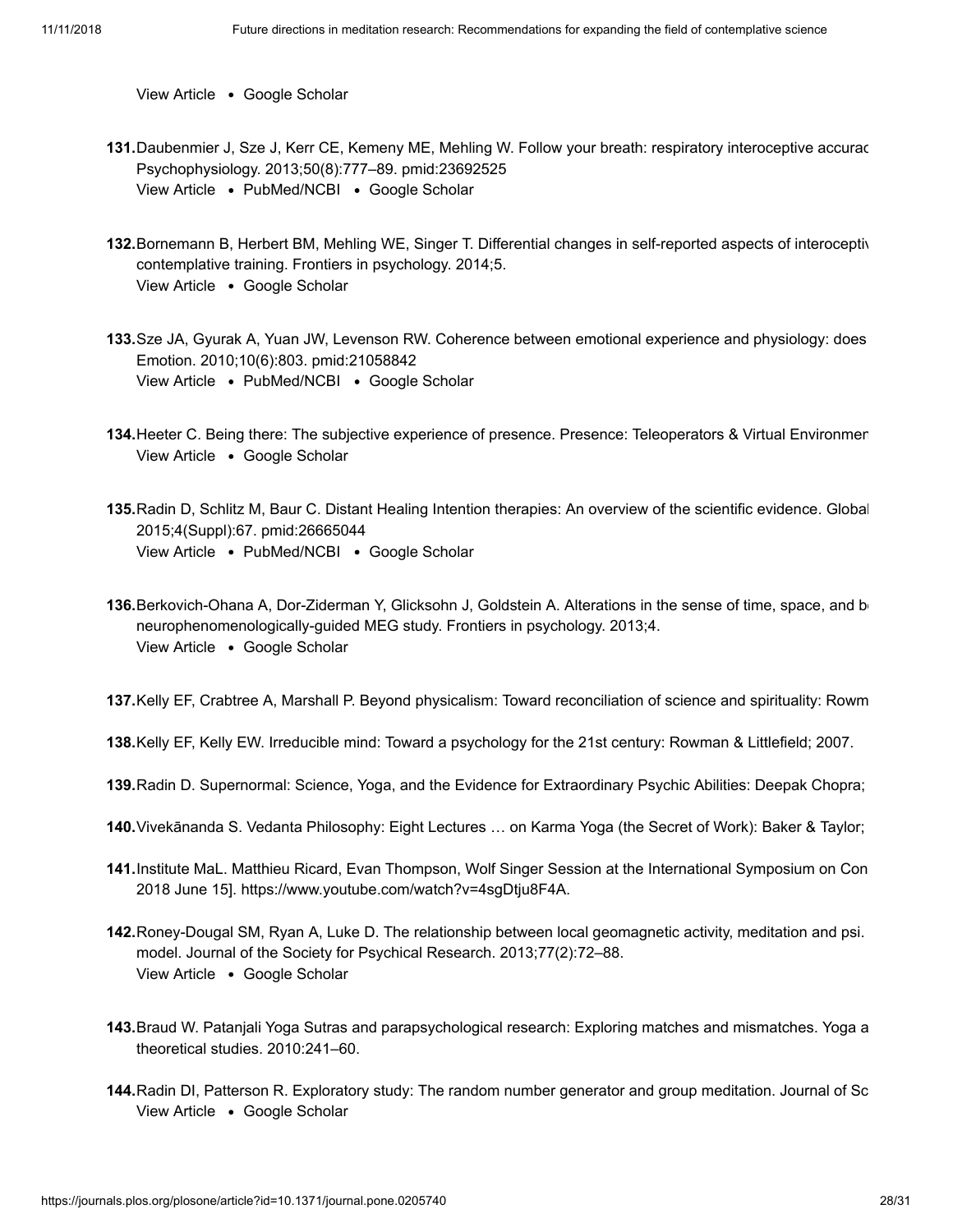- <span id="page-28-0"></span>**145.** Roney-Dougal S, Solfvin J, Fox J. An exploration of degree of meditation attainment in relation to psychic awa View Article . [Google Scholar](http://scholar.google.com/scholar?q=An+exploration+of+degree+of+meditation+attainment+in+relation+to+psychic+awareness+with+Tibetan+Buddhists+Roney-Dougal+2008) Scientific Exploration. 2008;22(2):161–78.
- <span id="page-28-1"></span>**146.** Otis LS. Adverse effects of transcendental meditation. Meditation: Classic and contemporary perspectives. 19
- <span id="page-28-2"></span>147. Shapiro DH. Adverse effects of meditation: a preliminary investigation of long-term meditators. International Jo View Article . [Google Scholar](http://scholar.google.com/scholar?q=Adverse+effects+of+meditation%3A+a+preliminary+investigation+of+long-term+meditators+Shapiro+1992)
- <span id="page-28-3"></span>**148.** Walsh R, Roche L. Precipitation of acute psychotic episodes by intensive meditation in individuals with a histo View Article . [Google Scholar](http://scholar.google.com/scholar?q=Precipitation+of+acute+psychotic+episodes+by+intensive+meditation+in+individuals+with+a+history+of+schizophrenia+Walsh+1979) psychiatry. 1979.
- **149.** French AP, Schmid AC, Ingalls E. Transcendental meditation, altered reality testing, and behavioral change: a View Article . [PubMed/NCBI](http://www.ncbi.nlm.nih.gov/pubmed/1151361) . [Google Scholar](http://scholar.google.com/scholar?q=Transcendental+meditation%2C+altered+reality+testing%2C+and+behavioral+change%3A+a+case+report+French+1975) mental disease. 1975;161(1):55–8. pmid:1151361
- <span id="page-28-4"></span>**150.** Kuijpers HJ, Van der Heijden F, Tuinier S, Verhoeven W. Meditation-induced psychosis. Psychopathology. 200 [View Article](https://doi.org/10.1159/000108125) • [PubMed/NCBI](http://www.ncbi.nlm.nih.gov/pubmed/17848828) • [Google Scholar](http://scholar.google.com/scholar?q=Meditation-induced+psychosis+Kuijpers+2007)
- <span id="page-28-5"></span>**151.** Sherrill HN, Sherrill J, Cáceda R. Psychotic Mania Induced by Diffuse Meditation. Psychiatry Research. 2017. View Article . [Google Scholar](http://scholar.google.com/scholar?q=Psychotic+Mania+Induced+by+Diffuse+Meditation+Sherrill+2017)
- **152.** Rocha T. The dark knight of the soul. The Atlantic. 2014;25(6). View Article . [Google Scholar](http://scholar.google.com/scholar?q=The+dark+knight+of+the+soul+Rocha+2014)
- <span id="page-28-6"></span>**153.** Castillo RJ. Depersonalization and Meditation. Psychiatry. 1990;53(2):158–68. pmid:2191357 View Article • [PubMed/NCBI](http://www.ncbi.nlm.nih.gov/pubmed/2191357) • [Google Scholar](http://scholar.google.com/scholar?q=Depersonalization+and+Meditation+Castillo+1990)
- <span id="page-28-7"></span>**154.** Jaseja H. Potential role of self-induced EEG fast oscillations in predisposition to seizures in meditators. Epiler View Article . [Google Scholar](http://scholar.google.com/scholar?q=Potential+role+of+self-induced+EEG+fast+oscillations+in+predisposition+to+seizures+in+meditators+Jaseja+2010)
- <span id="page-28-8"></span>**155.** Lansky EP, Louis EKS. Transcendental meditation: A double-edged sword in epilepsy? Epilepsy & Behavior. 2 View Article . [Google Scholar](http://scholar.google.com/scholar?q=Transcendental+meditation%3A+A+double-edged+sword+in+epilepsy%3F+Lansky+2006)
- <span id="page-28-9"></span>156.Lindahl JR, Fisher NE, Cooper DJ, Rosen RK, Britton WB. The varieties of contemplative experience: A mixed [View Article](https://doi.org/10.1371/journal.pone.0176239) • [PubMed/NCBI](http://www.ncbi.nlm.nih.gov/pubmed/28542181) • [Google Scholar](http://scholar.google.com/scholar?q=The+varieties+of+contemplative+experience%3A+A+mixed-methods+study+of+meditation-related+challenges+in+Western+Buddhists+Lindahl+2017) challenges in Western Buddhists. PloS one. 2017;12(5):e0176239. pmid:28542181
- <span id="page-28-10"></span>**157.** O'Connor M. Spiritual dark night and psychological depression: Some comparisons and considerations. Coun View Article . [Google Scholar](http://scholar.google.com/scholar?q=Spiritual+dark+night+and+psychological+depression%3A+Some+comparisons+and+considerations+O%E2%80%99Connor+2002)
- <span id="page-28-11"></span>**158.** Durà-Vilà G, Dein S. The Dark Night of the Soul: spiritual distress and its psychiatric implications. Mental Hea 59.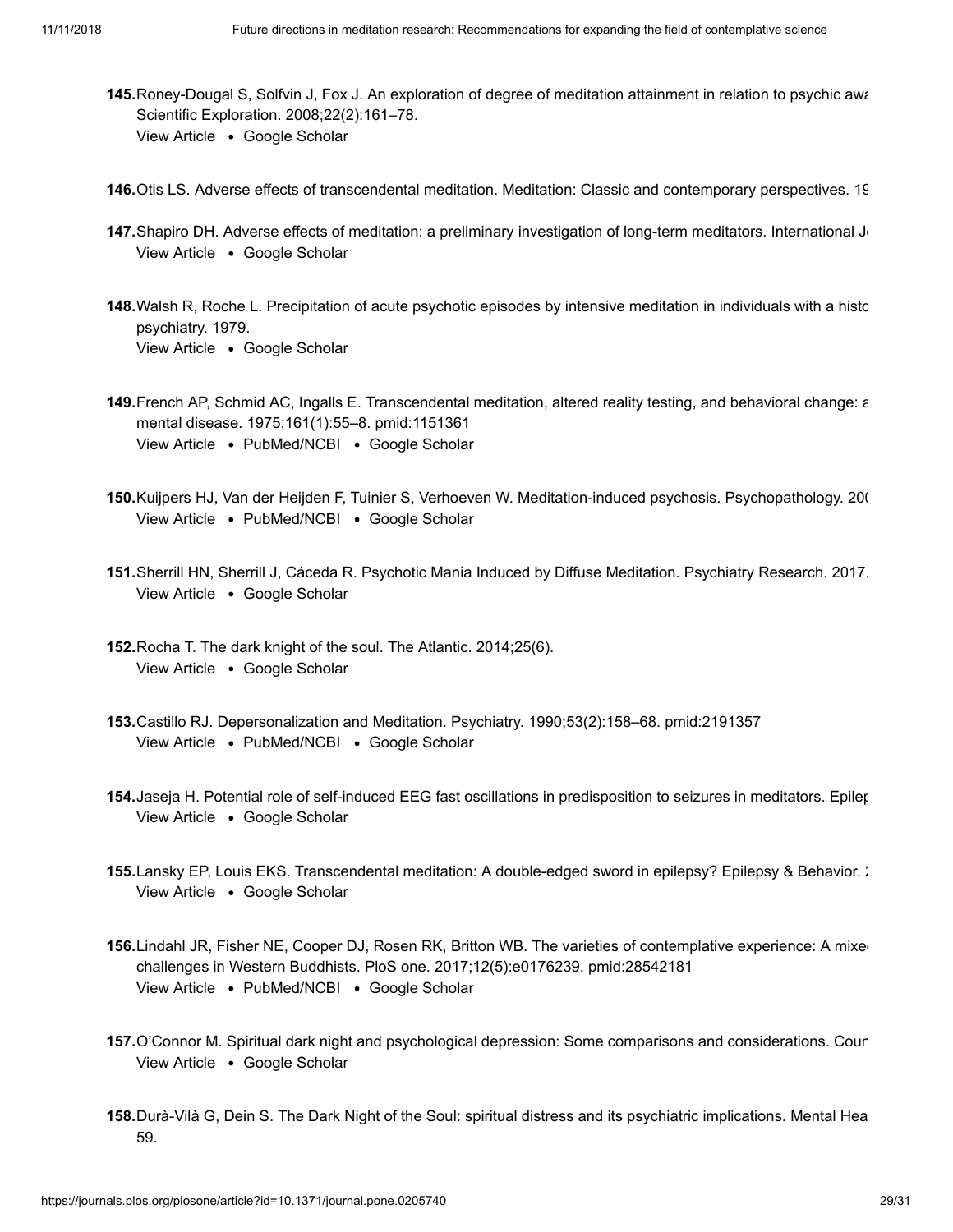View Article . [Google Scholar](http://scholar.google.com/scholar?q=The+Dark+Night+of+the+Soul%3A+spiritual+distress+and+its+psychiatric+implications+Dur%C3%A0-Vil%C3%A0+2009)

**159.** Young S. Shinzen Young [Internet]2011 11/13/2011. [cited 2018]. [https://www.shinzen.org/the-dark-night/.](https://www.shinzen.org/the-dark-night/)

- <span id="page-29-0"></span>**160.** Soldat AS, Sinclair RC, Mark MM. Color as an environmental processing cue: External affective cues can dire View Article . [Google Scholar](http://scholar.google.com/scholar?q=Color+as+an+environmental+processing+cue%3A+External+affective+cues+can+directly+affect+processing+strategy+without+affecting+mood+Soldat+1997) affecting mood. Social cognition. 1997;15(1):55–71.
- <span id="page-29-1"></span>**161.** Chebat J-C, Michon R. Impact of ambient odors on mall shoppers' emotions, cognition, and spending: A test o View Article . [Google Scholar](http://scholar.google.com/scholar?q=Impact+of+ambient+odors+on+mall+shoppers%E2%80%99+emotions%2C+cognition%2C+and+spending%3A+A+test+of+competitive+causal+theories+Chebat+2003) Business Research. 2003;56(7):529–39.
- <span id="page-29-2"></span>**162.** Gittelsohn J, Rowan M, Gadhoke P. Interventions in small food stores to change the food environment, improv View Article . [Google Scholar](http://scholar.google.com/scholar?q=Interventions+in+small+food+stores+to+change+the+food+environment%2C+improve+diet%2C+and+reduce+risk+of+chronic+disease+Gittelsohn+2012) Preventing chronic disease. 2012;9.
- <span id="page-29-3"></span>**163.** Tiller WA, Dibble WE Jr. Toward general experimentation and discovery in conditioned laboratory and comple [View Article](https://doi.org/10.1089/acm.2006.6143) • [PubMed/NCBI](http://www.ncbi.nlm.nih.gov/pubmed/17309388) • [Google Scholar](http://scholar.google.com/scholar?q=Toward+general+experimentation+and+discovery+in+conditioned+laboratory+and+complementary+and+alternative+medicine+spaces%3A+part+v.+Data+on+10+different+sites+using+a+robust+new+type+of+subtle+energy+detector+Tiller+2007) part v. Data on 10 different sites using a robust new type of subtle energy detector. The Journal of Alternative 2007;13(1):133–50. pmid:17309388
- <span id="page-29-4"></span>**164.** Markus HR, Kitayama S. Culture and the self: Implications for cognition, emotion, and motivation. Psychologic View Article . [Google Scholar](http://scholar.google.com/scholar?q=Culture+and+the+self%3A+Implications+for+cognition%2C+emotion%2C+and+motivation+Markus+1991)
- <span id="page-29-5"></span>165.Gutchess A. Plasticity of the aging brain: new directions in cognitive neuroscience. Science. 2014;346(6209): [View Article](https://doi.org/10.1126/science.1254604) • [PubMed/NCBI](http://www.ncbi.nlm.nih.gov/pubmed/25359965) • [Google Scholar](http://scholar.google.com/scholar?q=Plasticity+of+the+aging+brain%3A+new+directions+in+cognitive+neuroscience+Gutchess+2014)
- <span id="page-29-6"></span>**166.** Vaillant GE. Positive aging. Positive Psychology in Practice: Promoting Human Flourishing in Work, Health, E 2015:595–612.
- <span id="page-29-7"></span>**167.** Kohlberg L. The Claim to Moral Adequacy of a Highest Stage of Moral Judgment. Moral psychology: historica
- <span id="page-29-8"></span>**168.** Walsh R. What is wisdom? Cross-cultural and cross-disciplinary syntheses. Review of General Psychology. 20 View Article . [Google Scholar](http://scholar.google.com/scholar?q=What+is+wisdom%3F+Cross-cultural+and+cross-disciplinary+syntheses+Walsh+2015)
- <span id="page-29-9"></span>**169.** Wilber K. Integral psychology: Consciousness, spirit, psychology, therapy: Shambhala Publications; 2000.
- <span id="page-29-10"></span>**170.** Csikszentmihalyi M, Nakamura J. The role of emotions in the development of wisdom. Applications of Flow in Springer; 2014. p. 99–116.
- **171.** Vaillant GE. Aging well: Surprising guideposts to a happier life from the landmark study of adult development:

**172.** Cloninger CR. Feeling good: the science of well-being: Oxford University Press; 2004.

**173.** Cook-Greuter S. Postautonomous ego development: A study of its nature and measurement. (PhD). Harvard